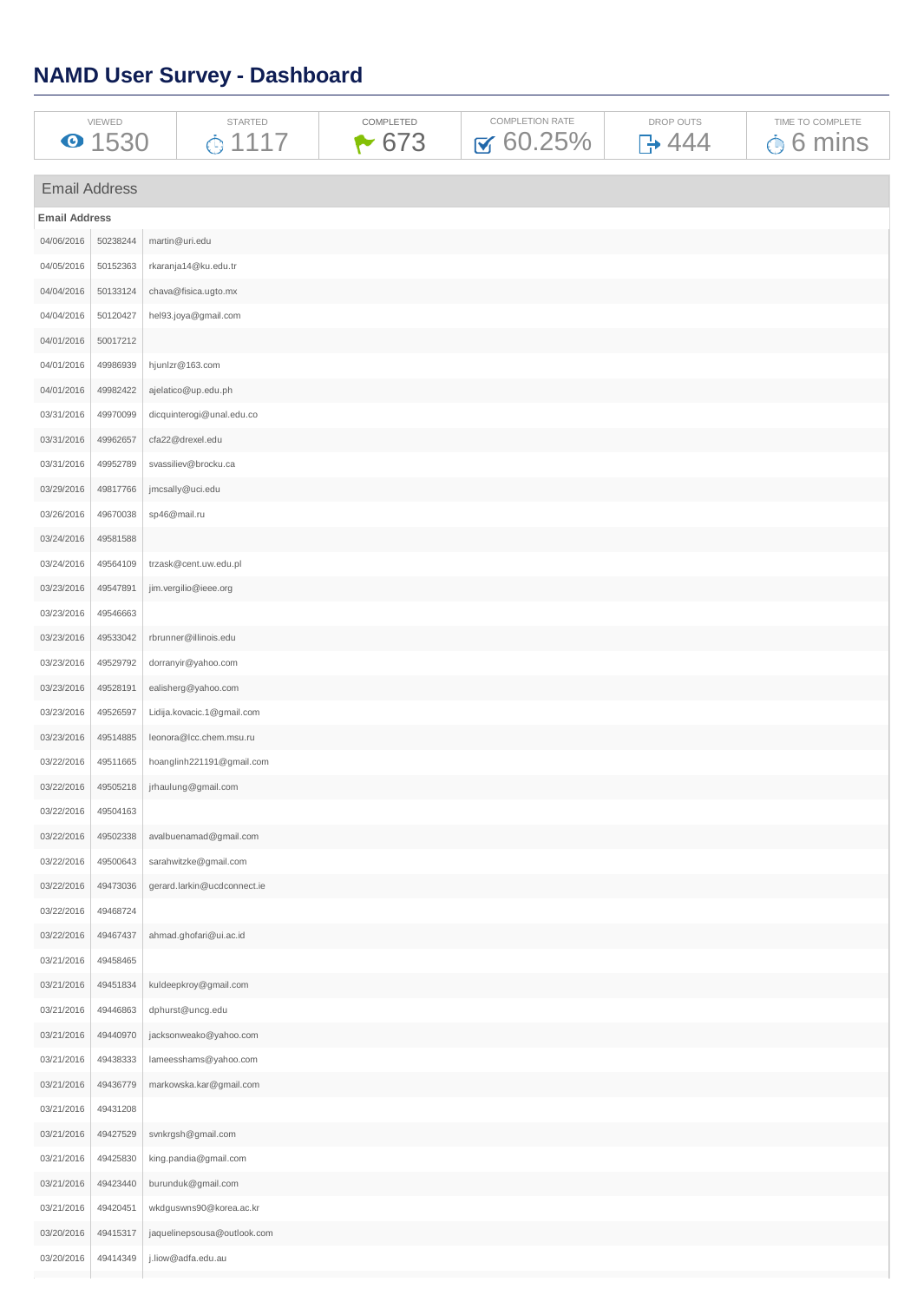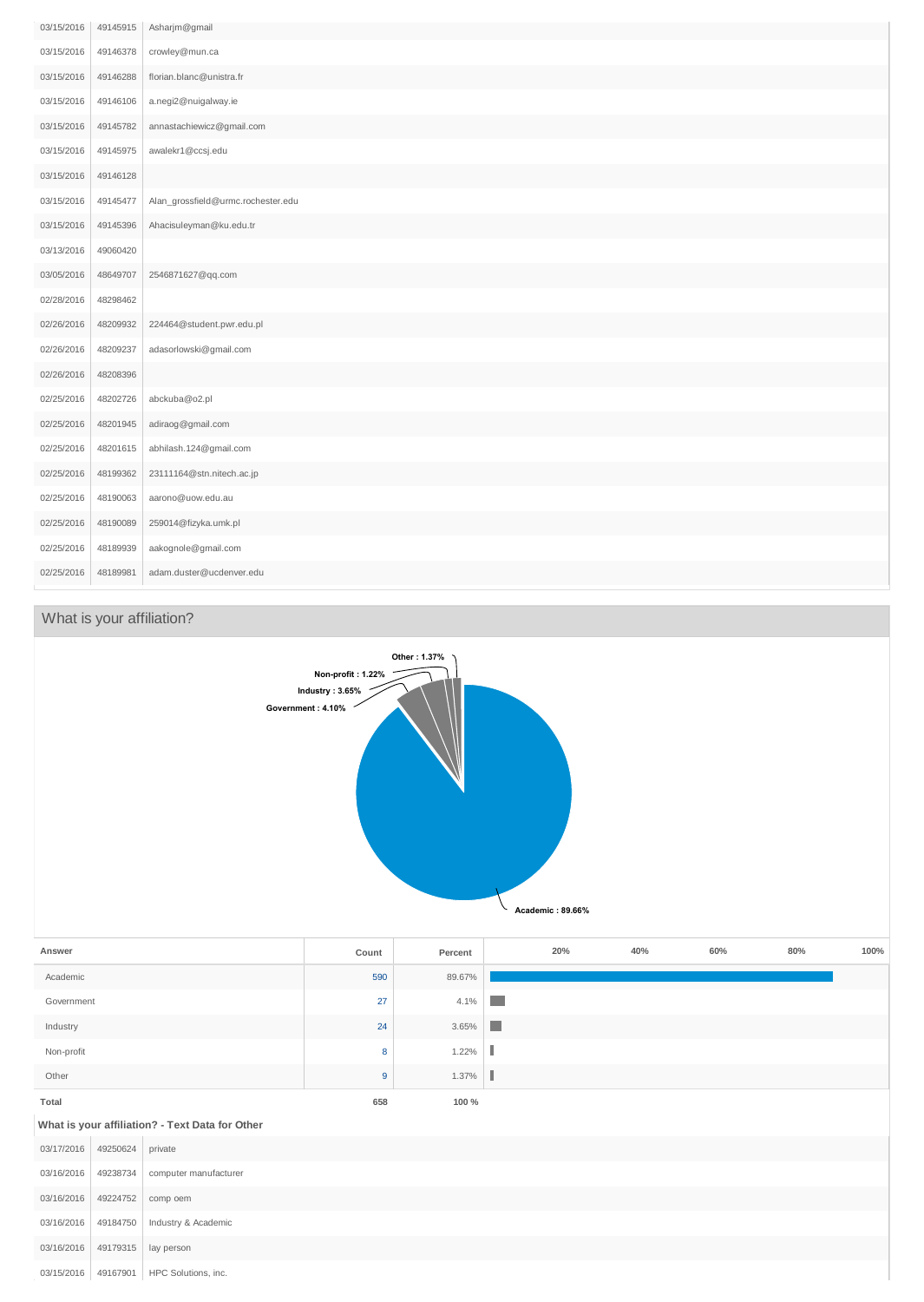| 03/15/2016 49154187 student |                                                       |
|-----------------------------|-------------------------------------------------------|
|                             | 03/15/2016 49151939 Reutovskiy patsan                 |
|                             | 03/15/2016 49147107 Academic HPC Centre support staff |

# What is your area of study?

| What is your area of study? |          |                                                    |  |
|-----------------------------|----------|----------------------------------------------------|--|
| 04/06/2016                  | 50238244 | Biochemistry                                       |  |
| 04/05/2016                  | 50152363 | <b>Biomedical Engineering</b>                      |  |
| 04/04/2016                  | 50133124 | Soft Matter                                        |  |
| 04/04/2016                  | 50120427 | biomedical engineering                             |  |
| 04/01/2016                  | 50017212 | chemistry                                          |  |
| 04/01/2016                  | 49986939 | protein engineering                                |  |
| 04/01/2016                  | 49982422 | Computational Chemistry / Computational Biophysics |  |
| 03/31/2016                  | 49970099 | Biotechnology                                      |  |
| 03/31/2016                  | 49962657 | biomolecular kinetics and thermodynamics           |  |
| 03/31/2016                  | 49952789 | photosynthesis                                     |  |
| 03/29/2016                  | 49817766 | Chemistry                                          |  |
| 03/26/2016                  | 49670038 | Activ laser media                                  |  |
| 03/24/2016                  | 49581588 | Biophysics                                         |  |
| 03/24/2016                  | 49564109 | chemistry, biology                                 |  |
| 03/23/2016                  | 49547891 | Computational Biology                              |  |
| 03/23/2016                  | 49546663 | DNA Nanotechnology                                 |  |
| 03/23/2016                  | 49533042 | Software Engineering                               |  |
| 03/23/2016                  | 49529792 | chemical engineering                               |  |
| 03/23/2016                  | 49528191 | Quantum chemical and spectral study                |  |
| 03/23/2016                  | 49526597 | Biochemistry and molecular biology                 |  |
| 03/23/2016                  | 49514885 | enzymes                                            |  |
| 03/22/2016                  | 49511665 | computational biophysics                           |  |
| 03/22/2016                  | 49505218 | Cancer research                                    |  |
| 03/22/2016                  | 49504163 | Structural biology                                 |  |
| 03/22/2016                  | 49502338 | Virology                                           |  |
| 03/22/2016                  | 49500643 | Chemistry - bacterial membranes                    |  |
| 03/22/2016                  | 49473036 | physics                                            |  |
| 03/22/2016                  | 49468724 | linux admin                                        |  |
| 03/22/2016                  | 49467437 | Computer Science                                   |  |
| 03/21/2016                  | 49458465 | biophysics                                         |  |
| 03/21/2016                  | 49451834 | <b>Biomolecular Simulation</b>                     |  |
| 03/21/2016                  | 49446863 | GPCR and Cannabinoids                              |  |
| 03/21/2016                  | 49440970 | Bioinformatics and Computational Biology           |  |
| 03/21/2016                  | 49438333 | protein dynamics                                   |  |
| 03/21/2016                  | 49436779 | Polymorphisms and tunnel analysis                  |  |
| 03/21/2016                  | 49431208 | Protein interactions / Extracellular matrix        |  |
| 03/21/2016                  | 49427529 | Computational Biology                              |  |
| 03/21/2016                  | 49425830 | Theoretical Chemistry                              |  |
| 03/21/2016                  | 49423440 | Computational Biochemistry                         |  |
| 03/21/2016                  | 49420451 | Molecular study                                    |  |
| 03/20/2016                  | 49415317 | molecular modelling applied to cellulose           |  |
| 03/20/2016                  | 49414349 | rheology                                           |  |
| 03/20/2016                  | 49409962 | Chemistry                                          |  |
| 03/20/2016                  | 49401700 | Pharmacy                                           |  |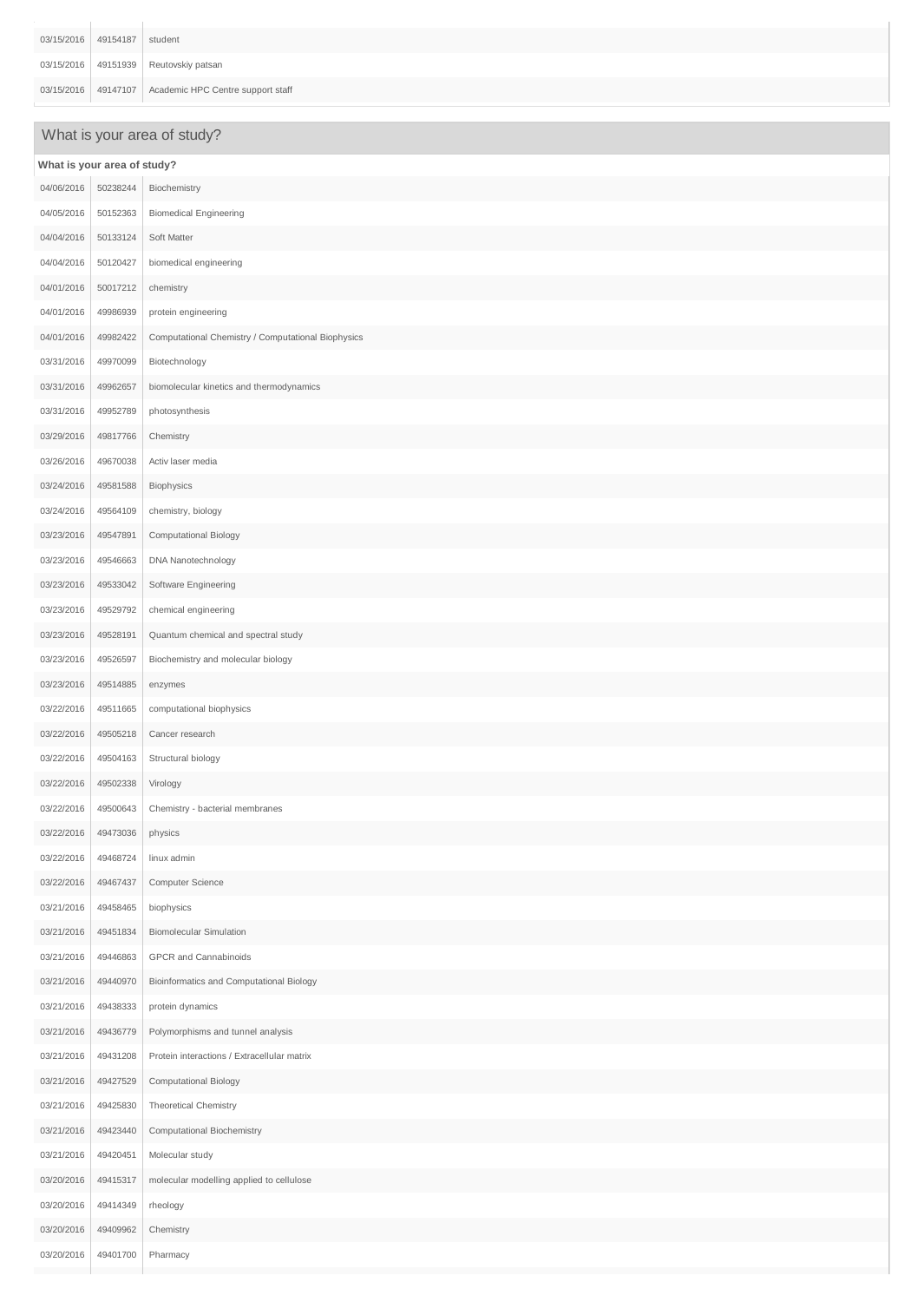| 03/20/2016 | 49399568 | visual molecular dynamics                          |
|------------|----------|----------------------------------------------------|
| 03/20/2016 | 49391650 | Computational Molecular Biology                    |
| 03/19/2016 | 49387530 | Biotechnology                                      |
| 03/19/2016 | 49386876 | quantum chemistry                                  |
| 03/19/2016 | 49384908 | chemistry                                          |
| 03/19/2016 | 49383805 | Computer aided drug design                         |
| 03/19/2016 | 49375381 | molecular structural biology                       |
| 03/19/2016 | 49372080 | chemistry                                          |
| 03/19/2016 | 49371406 | Computational biophysics                           |
| 03/19/2016 | 49370820 | Computational Chemistry                            |
| 03/19/2016 | 49364561 | Chemical - physical theory                         |
| 03/19/2016 | 49361957 | Chemistry                                          |
| 03/18/2016 | 49351270 | protein crystal structure and function             |
| 03/18/2016 | 49349594 | Protein Dynamics and resistance mutations          |
| 03/18/2016 | 49348261 |                                                    |
| 03/18/2016 | 49346768 | Biochemistry                                       |
| 03/18/2016 | 49339790 | computer-aided drug discovery                      |
| 03/18/2016 | 49338443 | Protein-protein interactions                       |
| 03/18/2016 | 49334524 | Accelerated Dynamics                               |
| 03/18/2016 | 49334107 | Computational Chemistry                            |
| 03/18/2016 | 49324207 | Biochemistry                                       |
| 03/18/2016 | 49320297 | polymers                                           |
| 03/18/2016 | 49319847 | drug engineering                                   |
| 03/18/2016 | 49318038 | High Performance Computing                         |
| 03/18/2016 | 49313281 | <b>Biomolecular Physics</b>                        |
| 03/18/2016 | 49311077 |                                                    |
| 03/18/2016 | 49308347 |                                                    |
| 03/17/2016 | 49305335 | biophysical chemistry, MD simulatoin of proteins   |
| 03/17/2016 | 49304680 | biophysics, molecular biology                      |
| 03/17/2016 | 49304100 | Computational Biology                              |
| 03/17/2016 | 49298331 | Biophysics                                         |
| 03/17/2016 | 49297814 | Biophysics                                         |
| 03/17/2016 | 49292910 | Nanotecnology                                      |
| 03/17/2016 | 49284809 | Natural product chemistry                          |
| 03/17/2016 | 49280558 | bioconformation                                    |
| 03/17/2016 | 49280408 |                                                    |
| 03/17/2016 | 49274496 | drug target, molecular modeling, protein structure |
| 03/17/2016 | 49274001 | carbon nanotubes, soft matter, biopolymers         |
| 03/17/2016 | 49274737 | Chemistry                                          |
| 03/17/2016 | 49273575 | Structure-function relationships in viruses        |
| 03/17/2016 | 49269781 | Structural biology of DNA binding proteins         |
| 03/17/2016 | 49273170 | Drug Vectors for Alzheimer's Disease               |
| 03/17/2016 | 49271223 | membrane proteins and cancer biology               |
| 03/17/2016 | 49268017 | Materials Chemistry                                |
| 03/17/2016 | 49267767 | Computational chemistry                            |
| 03/17/2016 | 49267843 | Drug Design / Protein-Ligand-Interactions          |
| 03/17/2016 | 49262479 | Structural biology/NMR                             |
| 03/17/2016 | 49262323 | ligand gated ion channels                          |
| 03/17/2016 | 49260940 | structure biology                                  |
| 03/17/2016 | 49259611 | peptide                                            |
| 03/17/2016 | 49256222 | Biochemical and Molecular Pharmacology             |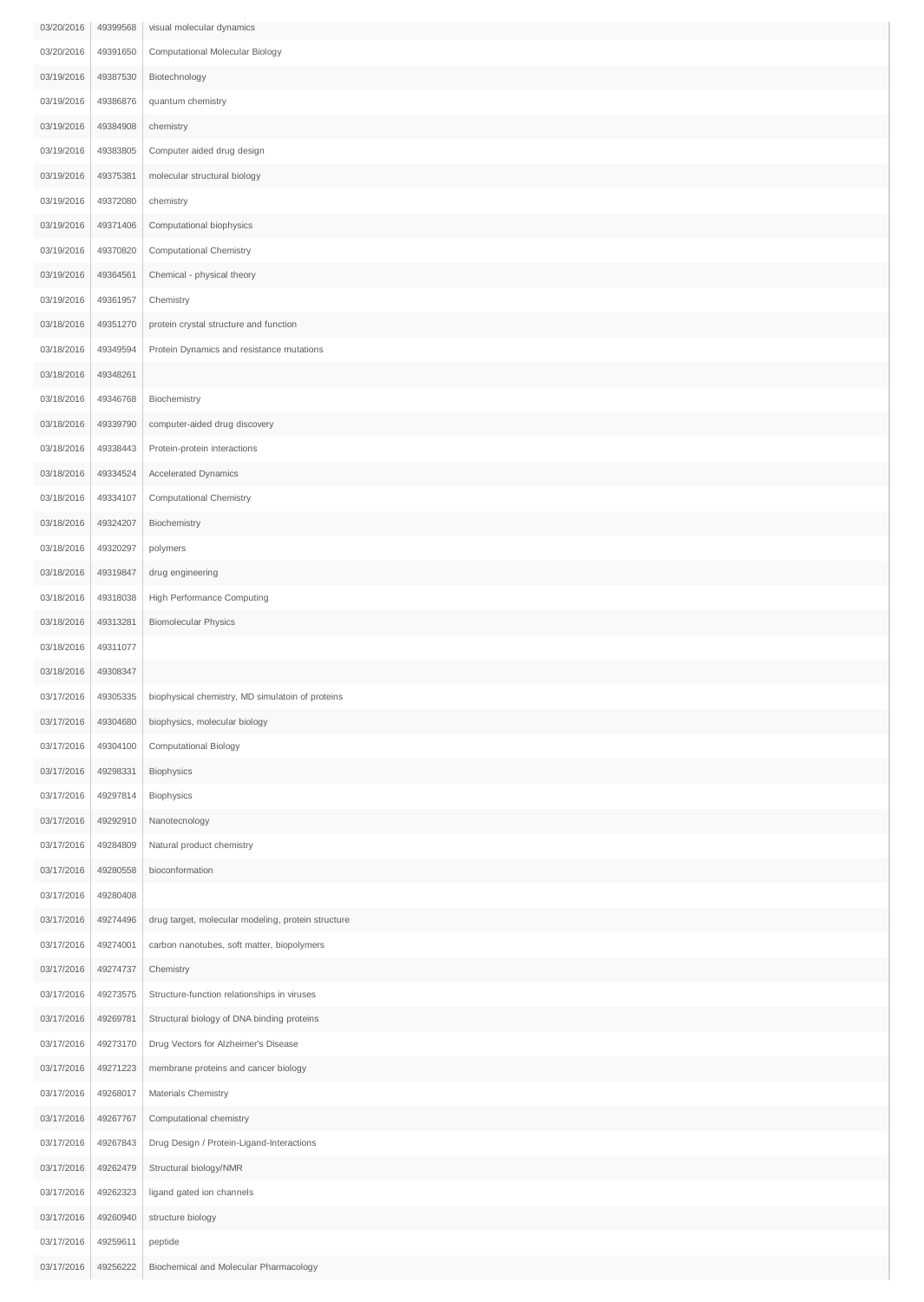| 03/17/2016 | 49257499 | numerical computing                                                                             |
|------------|----------|-------------------------------------------------------------------------------------------------|
| 03/17/2016 | 49256383 | Computational Chemistry and Biology                                                             |
| 03/17/2016 | 49254725 | Computational chemistry                                                                         |
| 03/17/2016 | 49253580 | Biophysics                                                                                      |
| 03/17/2016 | 49252386 | Lipid membranes.                                                                                |
| 03/17/2016 | 49251541 | Biochemistry                                                                                    |
| 03/17/2016 | 49250624 | Chemistry                                                                                       |
| 03/17/2016 | 49250181 | Computational Biophysics                                                                        |
| 03/17/2016 | 49249962 | Mechanical engineering                                                                          |
| 03/17/2016 | 49247146 | molecular biology                                                                               |
| 03/17/2016 | 49247349 | computer simulation of organic materials and supramolecular systems                             |
| 03/17/2016 | 49246812 | biomass conversion                                                                              |
| 03/17/2016 | 49245968 |                                                                                                 |
| 03/17/2016 | 49245226 | Biophysics                                                                                      |
| 03/17/2016 | 49244715 | THz spectroscopy of biomolecules                                                                |
| 03/17/2016 | 49244660 | Computational chemistry                                                                         |
| 03/17/2016 | 49244323 |                                                                                                 |
| 03/17/2016 | 49242397 | computational biology, computational protein design                                             |
| 03/16/2016 | 49241367 | medicinal chemistry                                                                             |
| 03/16/2016 | 49240796 | Molecular dynamics and simulations                                                              |
| 03/16/2016 | 49238734 | software performance and benchmarking                                                           |
| 03/16/2016 | 49238042 | Antimicrobial resistsnce                                                                        |
| 03/16/2016 | 49237667 | biophysics                                                                                      |
| 03/16/2016 | 49231816 | mechanical engineering                                                                          |
| 03/16/2016 | 49230444 | Computational chemistry                                                                         |
| 03/16/2016 | 49228123 | Biophysics                                                                                      |
| 03/16/2016 | 49227310 | Bichemistry/Structural biology                                                                  |
| 03/16/2016 | 49227244 | Computational Molecular Biophysics                                                              |
| 03/16/2016 | 49225359 | bioinformatics - structural biology                                                             |
| 03/16/2016 | 49224752 | Theo Chem                                                                                       |
| 03/16/2016 | 49222061 | Life Sciences                                                                                   |
| 03/16/2016 | 49220190 | Physcis                                                                                         |
| 03/16/2016 | 49219500 | Biochem                                                                                         |
| 03/16/2016 | 49219338 | Biophysics                                                                                      |
| 03/16/2016 | 49219042 | Computational chemistry                                                                         |
| 03/16/2016 | 49218526 | biocolloidal system (proteins, polymers)                                                        |
| 03/16/2016 | 49216635 |                                                                                                 |
| 03/16/2016 | 49216706 |                                                                                                 |
| 03/16/2016 | 49215048 | Structural biology                                                                              |
| 03/16/2016 | 49214265 | ion channels, proteins,                                                                         |
| 03/16/2016 | 49214006 | Molecular dynamics of stimuli-responsive polymer                                                |
| 03/16/2016 | 49213486 | physics                                                                                         |
| 03/16/2016 | 49212083 | Biophysics                                                                                      |
| 03/16/2016 | 49212556 | Undergraduate Chemistry                                                                         |
| 03/16/2016 | 49211137 | Systems Biology                                                                                 |
| 03/16/2016 | 49211283 | Bioinformatics                                                                                  |
| 03/16/2016 | 49207737 | homology modeling, molecular dynamics, virtual Screening, molecular docking, molecular biology. |
| 03/16/2016 | 49209693 | Physics                                                                                         |
| 03/16/2016 | 49208902 | MD simulation, mutations, stabilization, temperature, dockimg, layers                           |
| 03/16/2016 | 49209601 | Biophysics                                                                                      |
| 03/16/2016 | 49208995 | Biotech                                                                                         |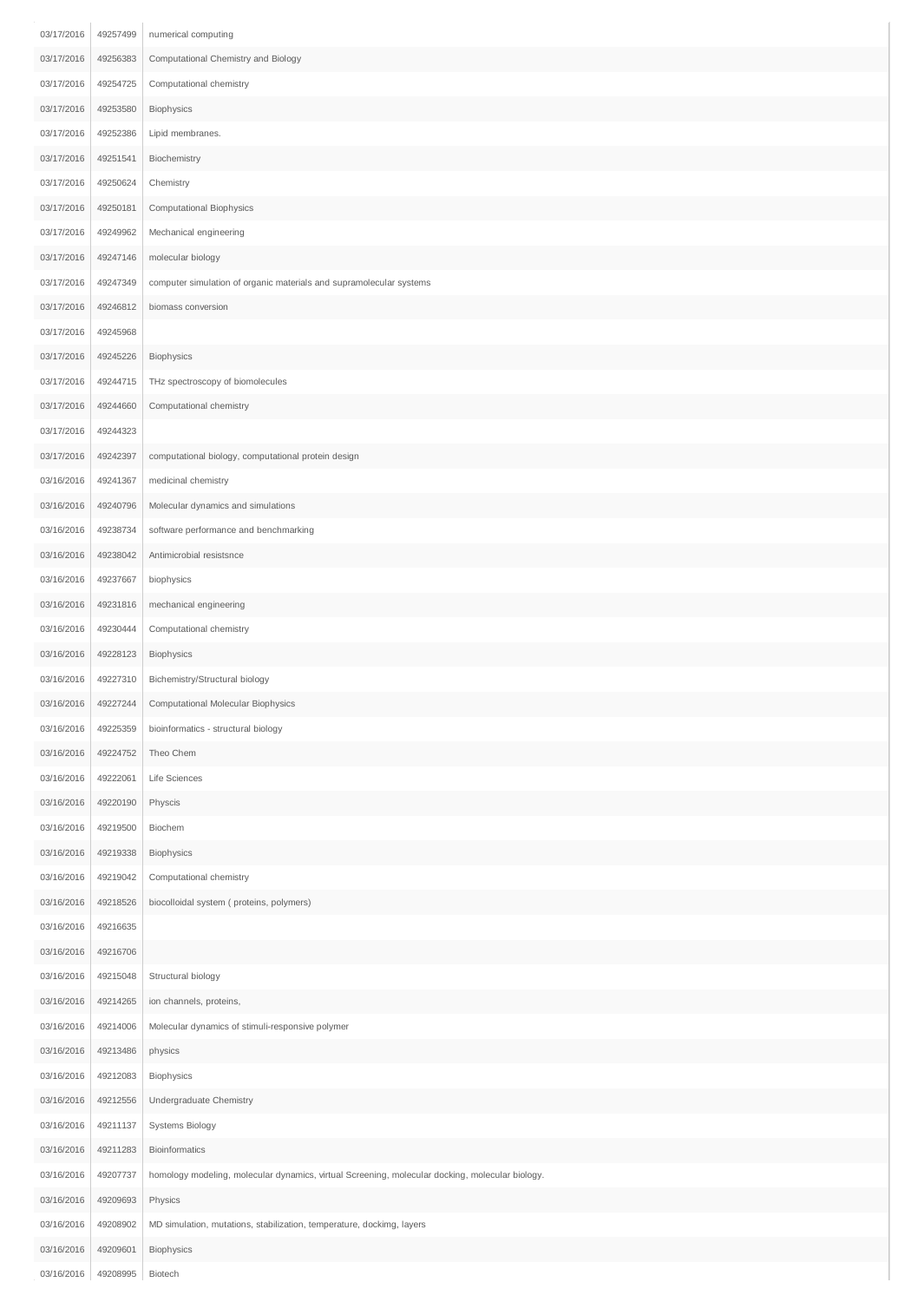| 03/16/2016 | 49206049 | Medical parsitology-drug design-Biochemistry-biophysics, thermodynamics-Host-parasite interaction |
|------------|----------|---------------------------------------------------------------------------------------------------|
| 03/16/2016 | 49207148 | Computational math                                                                                |
| 03/16/2016 | 49206999 | QM & relativity, electronic structure, MD sims., essentially anything                             |
| 03/16/2016 | 49204826 | Neurochemistry. protein structure and phramacology                                                |
| 03/16/2016 | 49204669 | Food Science                                                                                      |
| 03/16/2016 | 49204531 | chemistry                                                                                         |
| 03/16/2016 | 49202055 |                                                                                                   |
| 03/16/2016 | 49201782 | Cancer                                                                                            |
| 03/16/2016 | 49199276 | Synthesis and conformational analysis of biomolecules                                             |
| 03/16/2016 | 49199507 | Computational chemistry                                                                           |
| 03/16/2016 | 49199894 | physical chemistry                                                                                |
| 03/16/2016 | 49199059 | Biophysics                                                                                        |
| 03/16/2016 | 49198519 | Chemistry                                                                                         |
| 03/16/2016 | 49198832 | Protein Folding                                                                                   |
| 03/16/2016 | 49197768 | Biomedical                                                                                        |
| 03/16/2016 | 49197118 | Theoretical and Computational Chemistry                                                           |
| 03/16/2016 | 49196030 | <b>Basic Medical Research</b>                                                                     |
| 03/16/2016 | 49196413 | biology and physics                                                                               |
| 03/16/2016 | 49196131 | Soft matter physics                                                                               |
| 03/16/2016 | 49195977 | structure biology                                                                                 |
| 03/16/2016 | 49195392 | Molecular Dynamics Simulations, nanoparticles, water-protein dynamics                             |
| 03/16/2016 | 49193466 | Drug Discovery, Virology, HIV, HCV, HBV, immuno-oncology                                          |
| 03/16/2016 | 49194555 | molecular interaction prediction                                                                  |
| 03/16/2016 | 49194157 | chemistry                                                                                         |
| 03/16/2016 | 49194525 | Computer Science                                                                                  |
| 03/16/2016 | 49193240 |                                                                                                   |
| 03/16/2016 | 49193858 | food engineering                                                                                  |
| 03/16/2016 | 49193353 | proteins                                                                                          |
| 03/16/2016 | 49193002 | Milecular biophysics                                                                              |
| 03/16/2016 | 49193273 | Computational Bioelectromagnetics                                                                 |
| 03/16/2016 | 49193263 | Biomembrane structure and interactions                                                            |
| 03/16/2016 | 49192944 | Biochemistry                                                                                      |
| 03/16/2016 | 49192277 | Bioinformatics, Molecular Modelling                                                               |
| 03/16/2016 | 49189917 | $\ensuremath{\mathsf{IT}}$                                                                        |
| 03/16/2016 | 49189930 | Biophysics                                                                                        |
| 03/16/2016 | 49189318 | <b>HPC</b>                                                                                        |
| 03/16/2016 | 49188694 | Biochemistry                                                                                      |
| 03/16/2016 | 49188356 | computational chemistry, drug discovery                                                           |
| 03/16/2016 | 49188209 | Extracellular matrix proteins/peptides                                                            |
| 03/16/2016 | 49187552 | Membrane Proteins                                                                                 |
| 03/16/2016 | 49187632 |                                                                                                   |
| 03/16/2016 | 49185823 | Chemistry                                                                                         |
| 03/16/2016 | 49187151 | peptide-lipid interactions                                                                        |
| 03/16/2016 | 49186580 | Chemistry                                                                                         |
| 03/16/2016 | 49185588 | macromolecules                                                                                    |
| 03/16/2016 | 49185731 | Bio and nano photonics                                                                            |
| 03/16/2016 | 49183836 | Computational Materials Science                                                                   |
| 03/16/2016 | 49185400 | Biophysics of membrane proteins                                                                   |
| 03/16/2016 | 49184750 |                                                                                                   |
| 03/16/2016 | 49184937 | Structural bioinformatics                                                                         |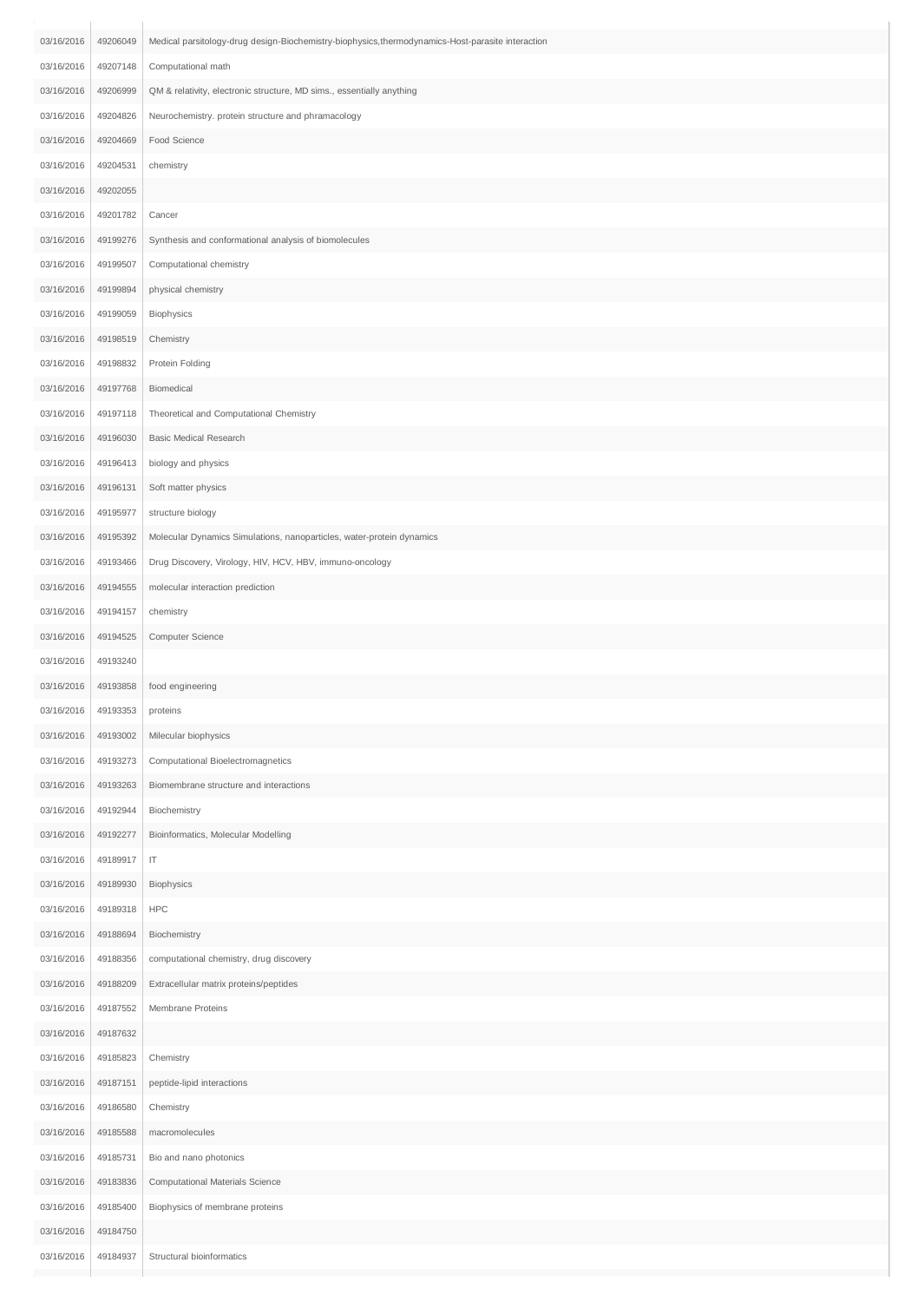| 03/16/2016               | 49184846             | Colloids and Interfaces (interaction of ions with proteins, polymers, surfaces)      |
|--------------------------|----------------------|--------------------------------------------------------------------------------------|
| 03/16/2016               | 49184939             | Computational Chemistry                                                              |
| 03/16/2016               | 49184550             | computational chemistry                                                              |
| 03/16/2016               | 49184186             | Protein structure                                                                    |
| 03/16/2016               | 49184237             | Computational Chemistry                                                              |
| 03/16/2016               | 49184158             | Computing and Molecular Simulation in Membranes                                      |
| 03/16/2016               | 49183460             | pharmarcutical science                                                               |
| 03/16/2016               | 49181902             | High Performance Computing                                                           |
| 03/16/2016               | 49183247             | theoretical and computational chemistry                                              |
| 03/16/2016               | 49182412             | biomechanics                                                                         |
| 03/16/2016               | 49182434             | PAH extraction from napha                                                            |
| 03/16/2016               | 49182551             | Chemistry                                                                            |
| 03/16/2016               | 49182399             | Structural Biology                                                                   |
| 03/16/2016               | 49181879             | <b>Biophysical Chemistry</b>                                                         |
| 03/16/2016               | 49180654             | Computational Structural Biology                                                     |
| 03/16/2016               | 49181400             | chemistry                                                                            |
| 03/16/2016               | 49181353             | Protein crystallography                                                              |
| 03/16/2016               | 49181413             | Molecular dynamics of proteins                                                       |
| 03/16/2016               | 49180746             | Computational Biophysics                                                             |
| 03/16/2016               | 49181166             | Biochemistry                                                                         |
| 03/16/2016               | 49181054             | Biophysics                                                                           |
| 03/16/2016               | 49180534             | Biophysics                                                                           |
| 03/16/2016               | 49180335             | <b>Biomolecular Simulation</b>                                                       |
| 03/16/2016               | 49180400             | drug design                                                                          |
| 03/16/2016               | 49180200             | NAMD performance on Intel architecture                                               |
| 03/16/2016               | 49180144             | kinetics                                                                             |
| 03/16/2016               | 49179947             | Drug Design                                                                          |
| 03/16/2016               | 49179730             | molecular modeling and numerical simulation of protein-ligand interactions           |
| 03/16/2016               | 49179392             | Structure Based Drug Design                                                          |
| 03/16/2016               | 49179315             | i'm learning how our body works in nano-scale.                                       |
| 03/16/2016               | 49179363             | computational biophysics, computational chemistry                                    |
| 03/16/2016               | 49179373             | Biochemistry - biophysics                                                            |
| 03/16/2016               | 49179291             | protein molecular dynamics                                                           |
| 03/16/2016               | 49179050             | chemistry                                                                            |
|                          |                      |                                                                                      |
| 03/16/2016<br>03/16/2016 | 49178756<br>49178582 | Biosimulation<br>structural bioinformatics                                           |
|                          |                      |                                                                                      |
| 03/16/2016<br>03/16/2016 | 49179086<br>49179017 | Structural biology<br>Quantum Chemistry and Molecular modelling of biological system |
| 03/16/2016               |                      |                                                                                      |
| 03/16/2016               | 49178964<br>49178721 | Structural biology                                                                   |
| 03/16/2016               | 49178170             | lipids<br>biophysics                                                                 |
| 03/16/2016               | 49178277             | Physical chemistry, molecular recognition                                            |
| 03/16/2016               | 49178173             | Physical Chemistry                                                                   |
|                          |                      |                                                                                      |
| 03/16/2016               | 49177998             | Physical Chemistry of Materials and Biochemicals                                     |
| 03/16/2016               | 49177887             | <b>Theoretical Biophysics</b>                                                        |
| 03/16/2016               | 49177810             | G protein-coupled receptor modeling and simulation                                   |
| 03/16/2016               | 49177724             | computational structural biology                                                     |
| 03/16/2016<br>03/16/2016 | 49177633             | Membrane biophysics                                                                  |
| 03/16/2016               | 49177711<br>49177523 | Structural Biology                                                                   |
| 03/16/2016               | 49177466             | drug design                                                                          |
|                          |                      |                                                                                      |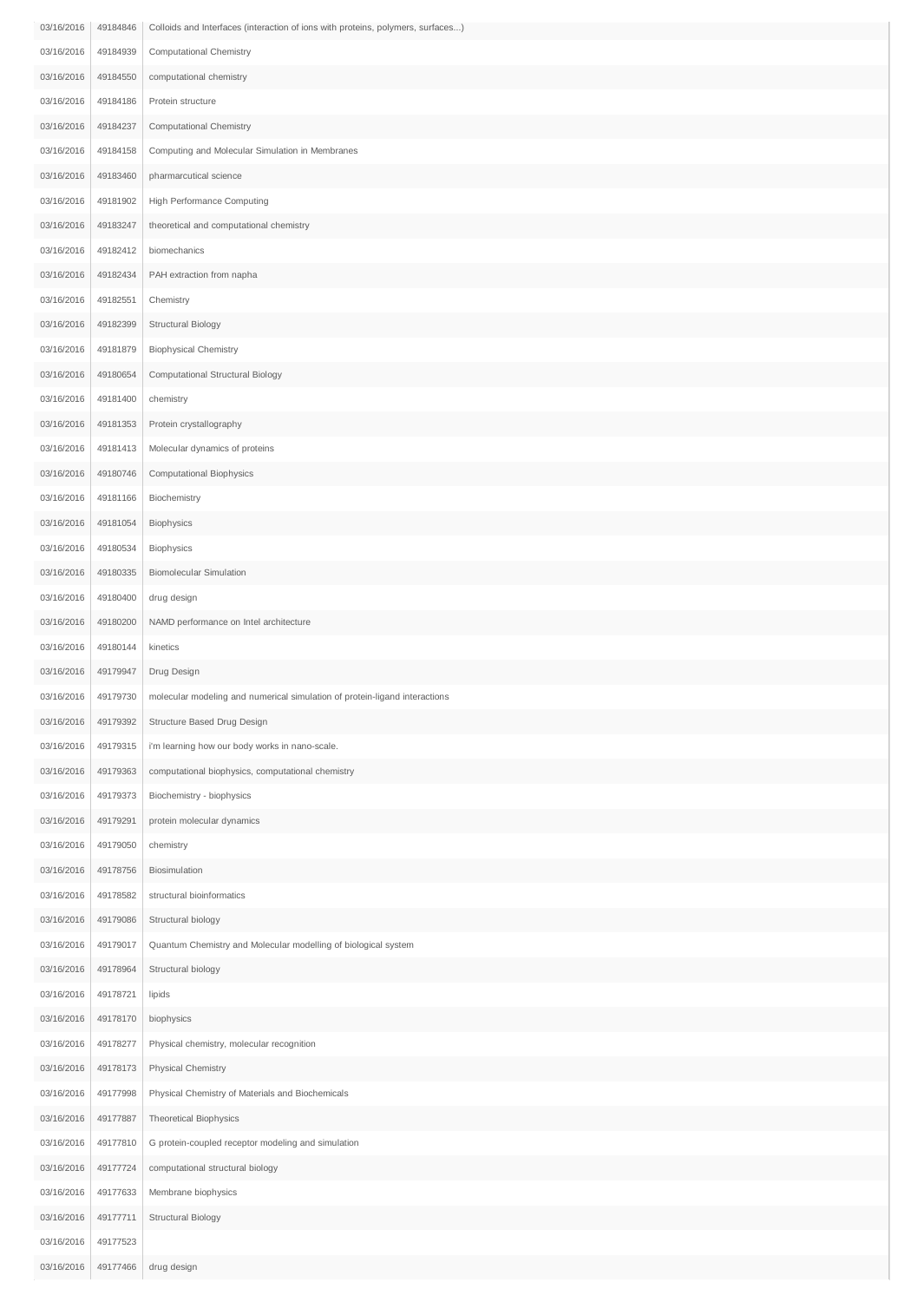| 03/16/2016 | 49177548 | Structural Biology                                                |
|------------|----------|-------------------------------------------------------------------|
| 03/16/2016 | 49177382 | computational chemistry                                           |
| 03/16/2016 | 49177364 |                                                                   |
| 03/16/2016 | 49177282 | biomolecules                                                      |
| 03/16/2016 | 49177036 | Biophysics, Membranes, Membrane Proteins                          |
| 03/16/2016 | 49176398 | biological macromolecules modelling                               |
| 03/16/2016 | 49176768 | GPCR - ligand interactions in explicit membrane system            |
| 03/16/2016 | 49176652 | interaction protein-ligand                                        |
| 03/16/2016 | 49176775 | Drug discovery                                                    |
| 03/16/2016 | 49176365 | Drug Design, Selectivity, Protein flexibility                     |
| 03/16/2016 | 49176330 | Structural biology                                                |
| 03/16/2016 | 49176231 | protein crystallography                                           |
| 03/16/2016 | 49175197 | Computational biophysics                                          |
| 03/15/2016 | 49175627 | enzymology                                                        |
| 03/15/2016 | 49175565 | protein lipase                                                    |
| 03/15/2016 | 49175409 | Supporting science done via modelling                             |
| 03/15/2016 | 49175583 | structural biology                                                |
| 03/15/2016 | 49175533 | Studying membrane proteins                                        |
| 03/15/2016 | 49175395 | biochemistry                                                      |
| 03/15/2016 | 49175193 | biochemistry                                                      |
| 03/15/2016 | 49174847 | biomedical, nanotechnology                                        |
| 03/15/2016 | 49174859 | adsorption, heterogeneous catalysis                               |
| 03/15/2016 | 49174506 |                                                                   |
| 03/15/2016 | 49174881 | Computational biochemistry                                        |
| 03/15/2016 | 49174725 | Chromatine structure                                              |
| 03/15/2016 | 49174633 | Biochemistry - Biophysics                                         |
| 03/15/2016 | 49174553 | medicinal chemistry and Molecular modeling                        |
| 03/15/2016 | 49174386 |                                                                   |
| 03/15/2016 | 49174151 | Protein and peptide Self-assembly                                 |
| 03/15/2016 | 49174266 | computaional biology                                              |
| 03/15/2016 | 49174053 | Adsorbtion on activated carbons                                   |
| 03/15/2016 | 49173992 | First principle study on Proteins and their interaction mechanism |
| 03/15/2016 | 49173925 |                                                                   |
| 03/15/2016 | 49173581 | Molecular Dynamics                                                |
| 03/15/2016 | 49173785 | laser media                                                       |
| 03/15/2016 | 49173534 | biochemistry                                                      |
| 03/15/2016 | 49173719 | molecular modeling and drug designing                             |
| 03/15/2016 | 49173438 | Computational biology                                             |
| 03/15/2016 | 49173327 | Chemistry                                                         |
| 03/15/2016 | 49173041 | drug discovery and proteomics                                     |
| 03/15/2016 | 49173019 | structural biology                                                |
| 03/15/2016 | 49172735 | SAR and drug design                                               |
| 03/15/2016 | 49172715 | Structural biology, especially of membrane proteins               |
| 03/15/2016 | 49172511 | nano-mechanics                                                    |
| 03/15/2016 | 49172449 | pharmacology                                                      |
| 03/15/2016 | 49172375 | Bioinformatics                                                    |
| 03/15/2016 | 49172198 | Computational structural biology                                  |
| 03/15/2016 | 49172212 | Biophysics                                                        |
| 03/15/2016 | 49171774 | Computational Biophysics                                          |
| 03/15/2016 | 49171895 | Plant Biology                                                     |
| 03/15/2016 | 49171694 | Molecular modeling in computer aided drug discovery               |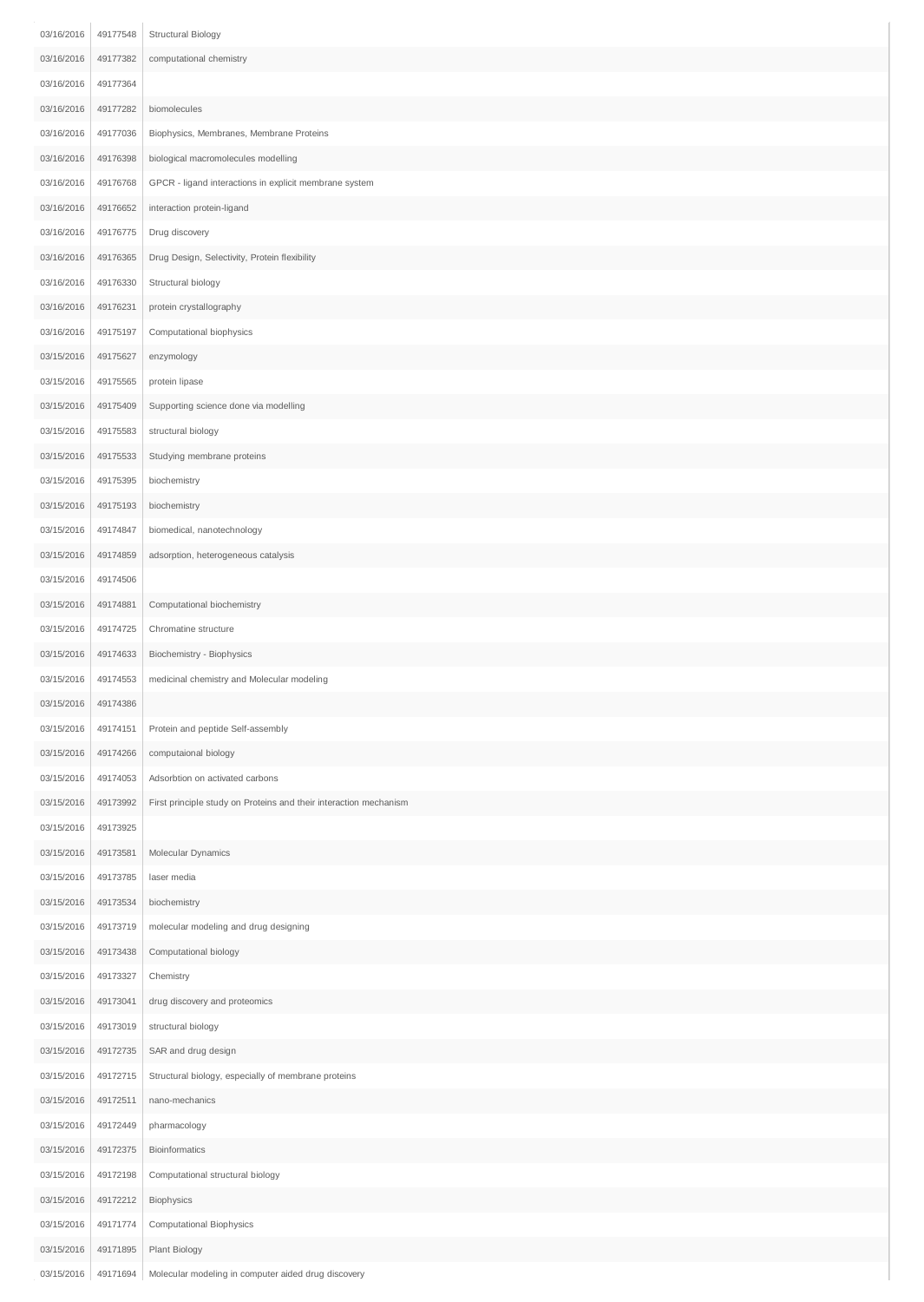| 03/15/2016 | 49171835 | soft matter physics                      |
|------------|----------|------------------------------------------|
| 03/15/2016 | 49171803 | structural biology                       |
| 03/15/2016 | 49171534 | Chemistry                                |
| 03/15/2016 | 49171445 | metallo enzyme                           |
| 03/15/2016 | 49171410 | Biotechnology                            |
| 03/15/2016 | 49171084 | Chemoinformatics                         |
| 03/15/2016 | 49171049 | Molecular Biology                        |
| 03/15/2016 | 49170915 | materials modeling                       |
| 03/15/2016 | 49170663 | Nanobiotechnology                        |
| 03/15/2016 | 49170497 | molecular modelling                      |
| 03/15/2016 | 49169581 | Molecular Biology                        |
| 03/15/2016 | 49170022 | computer modeling                        |
| 03/15/2016 | 49169878 | colloid systems                          |
| 03/15/2016 | 49170043 | Medical Science - Virology               |
| 03/15/2016 | 49168646 | Bioinformatics                           |
| 03/15/2016 | 49169441 | Mechanical Engineering                   |
| 03/15/2016 | 49169289 | high performance computing               |
| 03/15/2016 | 49169407 |                                          |
| 03/15/2016 | 49169273 | Biochemistry                             |
| 03/15/2016 | 49169082 | Biochemistry                             |
| 03/15/2016 | 49169366 | $\mathsf{MD}$                            |
| 03/15/2016 | 49167901 | benchmarking for sales                   |
| 03/15/2016 | 49169214 | Molecular Biology                        |
| 03/15/2016 | 49169000 | Desalination                             |
| 03/15/2016 | 49168968 |                                          |
| 03/15/2016 | 49168679 | Computational science                    |
| 03/15/2016 | 49169013 | Biochemistry                             |
| 03/15/2016 | 49168534 | Plant Protein Structure and Biochemistry |
| 03/15/2016 | 49168864 | nanopore                                 |
| 03/15/2016 | 49168522 | ion transport                            |
| 03/15/2016 | 49168525 |                                          |
| 03/15/2016 | 49168621 | Biophysics                               |
| 03/15/2016 | 49168411 | structural bioinformatics                |
| 03/15/2016 | 49168474 | <b>Computational Biophysics</b>          |
| 03/15/2016 | 49168400 | Chemistry                                |
| 03/15/2016 | 49168373 | nanofluidics                             |
| 03/15/2016 | 49168384 | chemistry                                |
| 03/15/2016 | 49168273 | Membrane Biophysics / Protein Design     |
| 03/15/2016 | 49168150 | Biochemistry                             |
| 03/15/2016 | 49168095 |                                          |
| 03/15/2016 | 49166964 | biophysicalchemistry, ionic hydration    |
| 03/15/2016 | 49167903 | Ion channels, GABAA receptors            |
| 03/15/2016 | 49168043 | structural biology                       |
| 03/15/2016 | 49167716 | Biophysics & Chemistry                   |
| 03/15/2016 | 49167735 | biophysics                               |
| 03/15/2016 | 49167696 | Quantum chemistry, theoretical chemistry |
| 03/15/2016 | 49167410 | Chemistry                                |
| 03/15/2016 | 49166850 | Ab Initio Molecular Dynamics             |
| 03/15/2016 | 49166864 | MD simulation, QM/MM, Free Energy        |
| 03/15/2016 | 49166591 | Enzymology                               |
|            |          |                                          |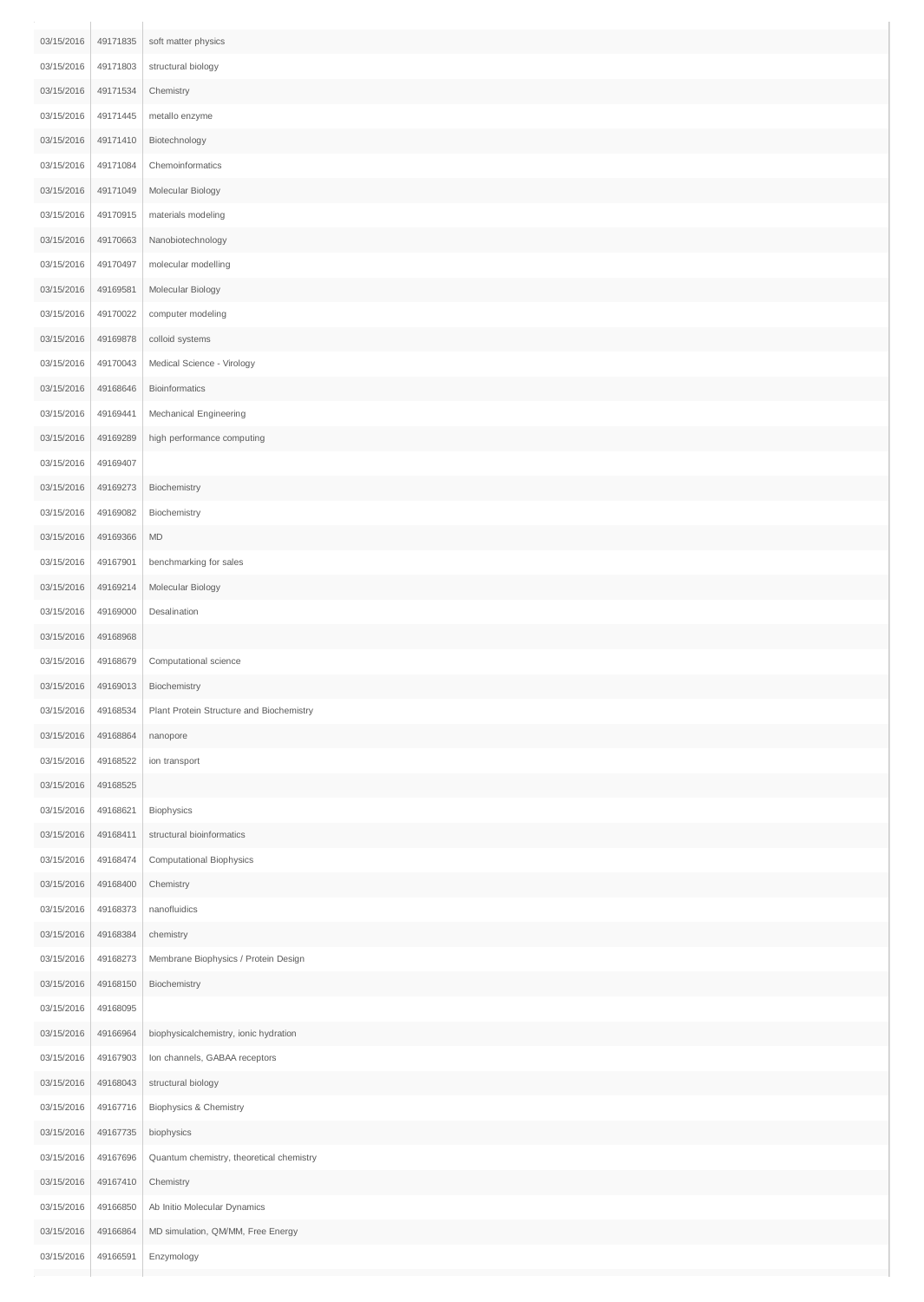| 03/15/2016 | 49166672 | Computer Science                                             |
|------------|----------|--------------------------------------------------------------|
| 03/15/2016 | 49166481 | biophysics                                                   |
| 03/15/2016 | 49166417 |                                                              |
| 03/15/2016 | 49166390 | Serine proteases involved in coagulation                     |
| 03/15/2016 | 49166208 | Biophysics                                                   |
| 03/15/2016 | 49166257 | Natural Products Chemistry                                   |
| 03/15/2016 | 49165926 | Nuclear Engineering                                          |
| 03/15/2016 | 49165578 | LGICs                                                        |
| 03/15/2016 | 49164417 | Thermodynamic properties of proteins                         |
| 03/15/2016 | 49165324 |                                                              |
| 03/15/2016 | 49165286 | Protein modelling ater experimental data                     |
| 03/15/2016 | 49165188 | drug development                                             |
| 03/15/2016 | 49165303 | QM/MM                                                        |
| 03/15/2016 | 49164420 | peptide adsorption                                           |
|            |          |                                                              |
| 03/15/2016 | 49164384 | biochemistry                                                 |
| 03/15/2016 | 49164278 | Biophysics                                                   |
| 03/15/2016 | 49164467 | Mathematics                                                  |
| 03/15/2016 | 49164348 | MD simulations of biomolecules                               |
| 03/15/2016 | 49164006 | Biotecnology                                                 |
| 03/15/2016 | 49163943 | Biophysics of transporter proteins                           |
| 03/15/2016 | 49163754 | biochemistry                                                 |
| 03/15/2016 | 49163190 |                                                              |
| 03/15/2016 | 49163610 | Cryo electron microscopy                                     |
| 03/15/2016 | 49163573 | Biochemistry                                                 |
| 03/15/2016 | 49162586 | Chemistry                                                    |
| 03/15/2016 | 49163198 | Medicinal Chemistry                                          |
| 03/15/2016 | 49163269 | molecular dynamics simulation                                |
| 03/15/2016 | 49163185 | Computational Biophysics                                     |
| 03/15/2016 | 49162870 | membrane biophysics                                          |
| 03/15/2016 | 49160674 | Ligand-Protein interactions                                  |
| 03/15/2016 | 49161545 | Computational chemistry, polymer science, structural biology |
| 03/15/2016 | 49162201 | molecular dynamic of polymers                                |
| 03/15/2016 | 49162490 | molecular modelling                                          |
| 03/15/2016 | 49161930 | Drugdesign                                                   |
| 03/15/2016 | 49162388 | <b>Computational Biology</b>                                 |
| 03/15/2016 | 49161948 |                                                              |
| 03/15/2016 | 49161951 | Membranes                                                    |
| 03/15/2016 | 49161485 | computational biology                                        |
|            |          |                                                              |
| 03/15/2016 | 49161310 | <b>Biomolecular Modeling</b>                                 |
| 03/15/2016 | 49159897 | Chemistry                                                    |
| 03/15/2016 | 49160382 | NeuroPhysics.                                                |
| 03/15/2016 | 49160218 | materials                                                    |
| 03/15/2016 | 49160480 | Computational Biology                                        |
| 03/15/2016 | 49160024 | Pharmaceutical chemistry                                     |
| 03/15/2016 | 49159883 | Enzymatic reactions                                          |
| 03/15/2016 | 49159494 | Physical chemistry                                           |
| 03/15/2016 | 49159801 | biochemistry                                                 |
| 03/15/2016 | 49159422 | Biophysics                                                   |
| 03/15/2016 | 49159253 | Theoretical biophysics                                       |
| 03/15/2016 | 49159416 | Protein Design                                               |
| 03/15/2016 | 49159047 | Medicinal Chemistry                                          |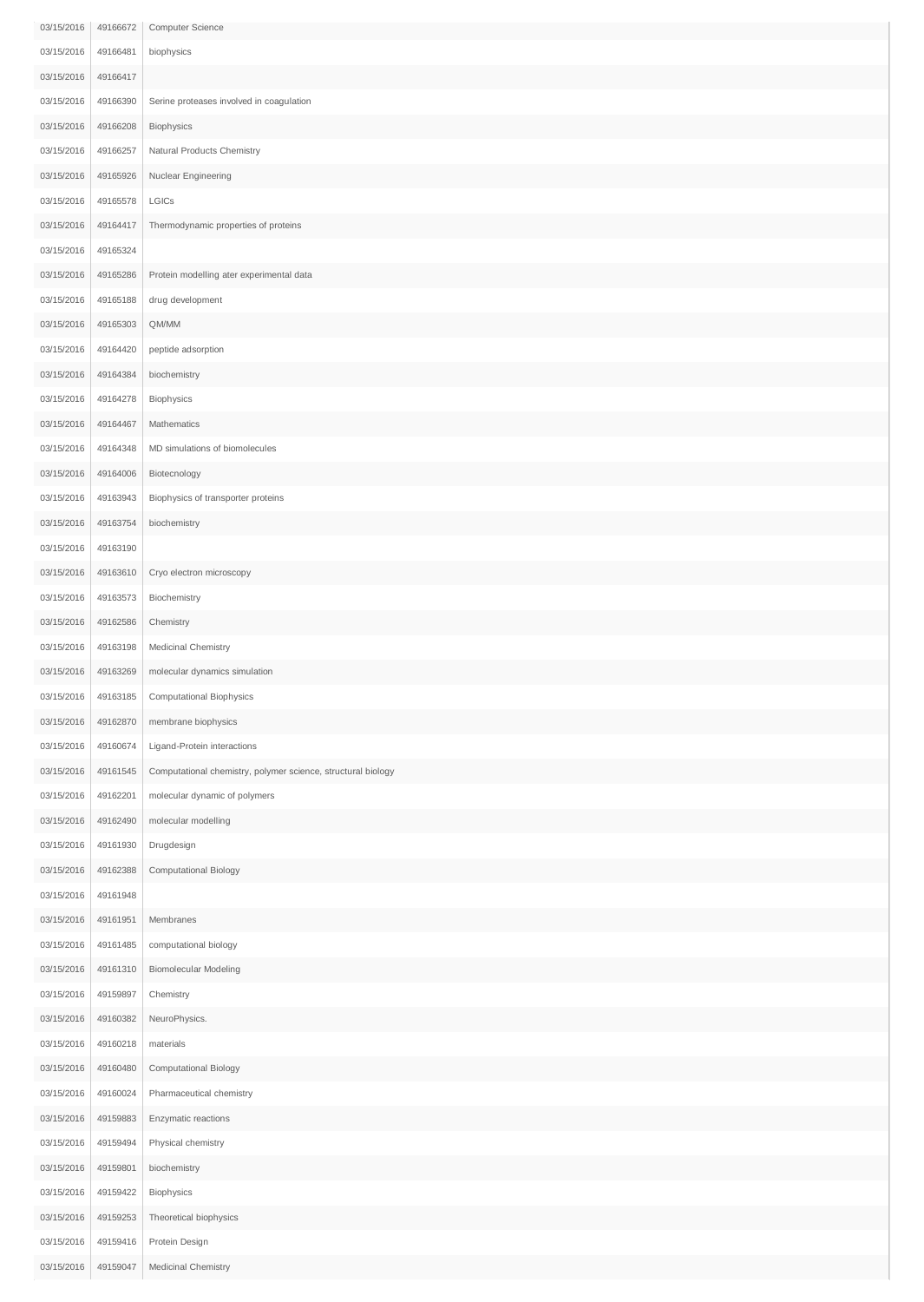| 03/15/2016 | 49158789 | Chemistry                                                                                 |
|------------|----------|-------------------------------------------------------------------------------------------|
| 03/15/2016 | 49158782 | mathematics; parallel and high performance computing                                      |
| 03/15/2016 | 49158343 | bioenergetics                                                                             |
| 03/15/2016 | 49158520 | <b>Biological Engineering</b>                                                             |
| 03/15/2016 | 49158566 | crystallography                                                                           |
| 03/15/2016 | 49158281 | Chemical Engineering                                                                      |
| 03/15/2016 | 49158609 | Biochemistry                                                                              |
| 03/15/2016 | 49158537 | Physics                                                                                   |
| 03/15/2016 | 49157715 | biophysics                                                                                |
| 03/15/2016 | 49158086 | <b>Biophysical Chemistry</b>                                                              |
| 03/15/2016 | 49152898 | Structural Biochemistry                                                                   |
| 03/15/2016 | 49156338 | Mechanical Engineering                                                                    |
| 03/15/2016 | 49157368 | <b>Biomedical Engineering</b>                                                             |
| 03/15/2016 | 49157023 | esterases                                                                                 |
| 03/15/2016 | 49156824 | sub-THz spectroscopy                                                                      |
| 03/15/2016 | 49157177 | Physical Chemistry                                                                        |
| 03/15/2016 | 49156356 | Bioinformatics: docking, molecular dynamics; drug discovery.                              |
| 03/15/2016 | 49154187 | Biochemistry                                                                              |
| 03/15/2016 | 49156239 | materials science, physical chemistry                                                     |
| 03/15/2016 | 49156209 | Solid state simulations with ab initio gaussian crystalline orbital code (e.g. Crystal14) |
| 03/15/2016 | 49154456 | Biophysics                                                                                |
| 03/15/2016 | 49152899 |                                                                                           |
| 03/15/2016 | 49156268 | Biophysics                                                                                |
| 03/15/2016 | 49153990 | biomaterials                                                                              |
| 03/15/2016 | 49156710 | clinical of biochemistry                                                                  |
| 03/15/2016 | 49156429 | None, we're a HPC platform provider                                                       |
| 03/15/2016 | 49156275 | Biochemistry                                                                              |
| 03/15/2016 | 49156285 | Application Scientist helping others that use NaMD                                        |
| 03/15/2016 | 49155997 | computational biology                                                                     |
| 03/15/2016 | 49155717 | drug development, virtual screening methods, protein-ligand interactions                  |
| 03/15/2016 | 49156078 | Biophysics                                                                                |
| 03/15/2016 | 49156195 | Polymer                                                                                   |
| 03/15/2016 | 49155538 | Computational chemistry                                                                   |
| 03/15/2016 | 49155738 |                                                                                           |
| 03/15/2016 | 49156009 | Bioinformatics                                                                            |
| 03/15/2016 | 49155877 | Allergy & Infectious Diseases                                                             |
| 03/15/2016 | 49156055 | engineering                                                                               |
| 03/15/2016 | 49151774 | <b>Biomolecular Spectroscopy</b>                                                          |
| 03/15/2016 | 49155815 | Biophysics and drug design                                                                |
| 03/15/2016 | 49155510 | Computational Biophysics                                                                  |
| 03/15/2016 | 49155776 | Computational Chemistry                                                                   |
| 03/15/2016 | 49155544 |                                                                                           |
| 03/15/2016 | 49155499 | biomedical                                                                                |
| 03/15/2016 | 49155596 | Biophysics                                                                                |
| 03/15/2016 | 49155164 | medicinal chemistry                                                                       |
| 03/15/2016 | 49155369 | $\mathsf{CSE}$                                                                            |
| 03/15/2016 | 49155367 | physics                                                                                   |
| 03/15/2016 | 49153695 | theoretical chemistry                                                                     |
| 03/15/2016 | 49155209 | biochemistry                                                                              |
| 03/15/2016 | 49155184 | Protein Folding and Classification                                                        |
| 03/15/2016 | 49154795 | Serine Proteases/Biochemistry                                                             |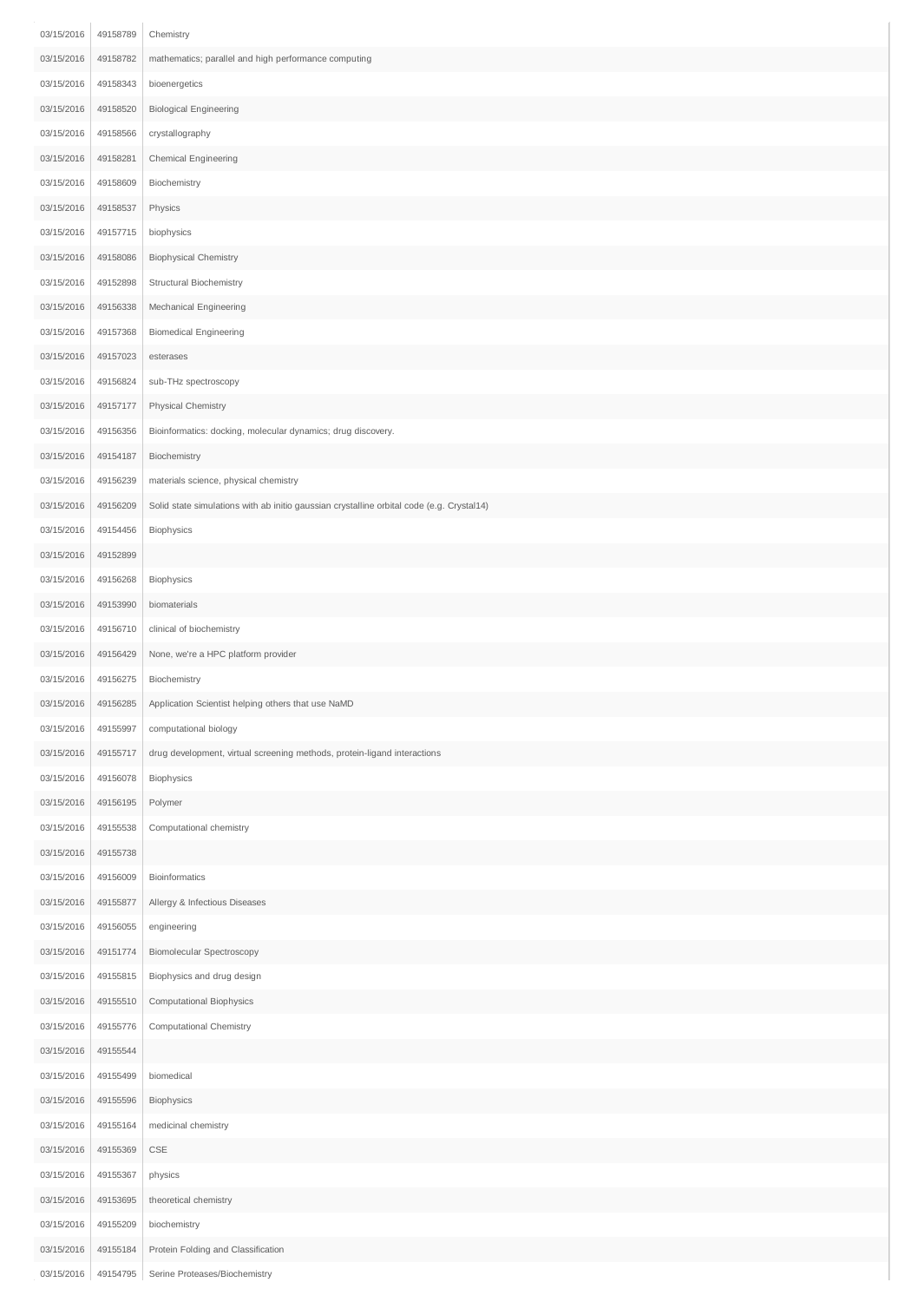| 03/15/2016 | 49154449 | Chemistry                                                            |
|------------|----------|----------------------------------------------------------------------|
| 03/15/2016 | 49155035 | protein-ligand binding, DNA simulations, reverse micelle simulations |
| 03/15/2016 | 49154986 | biophysics                                                           |
| 03/15/2016 | 49154914 | <b>Bioinformatics</b>                                                |
| 03/15/2016 | 49154848 | lipid membranes                                                      |
| 03/15/2016 | 49154960 | Biomaterials                                                         |
| 03/15/2016 | 49154854 |                                                                      |
| 03/15/2016 | 49154779 | Computational chemistry                                              |
| 03/15/2016 | 49154833 | Biophysics                                                           |
| 03/15/2016 | 49154288 | biophysics                                                           |
| 03/15/2016 | 49154393 | Chemistry                                                            |
| 03/15/2016 | 49153918 | Protein science                                                      |
| 03/15/2016 | 49154286 | simulation of protein in a membrane environment                      |
| 03/15/2016 | 49153816 | Physics                                                              |
| 03/15/2016 | 49154216 | Computational enzyme design                                          |
| 03/15/2016 | 49154261 | Hydration of Small Peptides                                          |
| 03/15/2016 | 49153916 | Polymers                                                             |
| 03/15/2016 | 49153992 | Computational Biophysics                                             |
| 03/15/2016 | 49153944 | Medicinal chemistry; Chemical biology                                |
| 03/15/2016 | 49153458 | Cyclic peptides                                                      |
| 03/15/2016 | 49153733 | Computational Biochemistry                                           |
| 03/15/2016 | 49153408 | computational bioenergetics                                          |
| 03/15/2016 | 49153683 | Molecular dynamics and quantum chemistry                             |
| 03/15/2016 | 49153316 | biophysics                                                           |
| 03/15/2016 | 49153717 | HIV nonnucleoside reverse transcriptase inhibitors                   |
| 03/15/2016 | 49153663 | Chemistry                                                            |
| 03/15/2016 | 49153686 | computational biophysics                                             |
| 03/15/2016 | 49153615 | drug discovery                                                       |
| 03/15/2016 | 49153664 | Applied science                                                      |
| 03/15/2016 | 49153374 | Biophysics                                                           |
| 03/15/2016 | 49153343 |                                                                      |
| 03/15/2016 | 49153514 | Chemical Engineering                                                 |
| 03/15/2016 | 49153305 | molecular dynamics                                                   |
| 03/15/2016 | 49152786 | bioinformatics                                                       |
| 03/15/2016 | 49153392 | <b>Infectious Diseases</b>                                           |
| 03/15/2016 | 49153238 | Chemistry                                                            |
| 03/15/2016 | 49153203 | Computational Biology                                                |
| 03/15/2016 | 49153209 | GPCRs                                                                |
| 03/15/2016 | 49153460 |                                                                      |
| 03/15/2016 | 49153000 | Cell biology                                                         |
| 03/15/2016 | 49153077 | Ecology                                                              |
| 03/15/2016 | 49152483 | nanomedicine                                                         |
| 03/15/2016 | 49152936 |                                                                      |
| 03/15/2016 | 49153050 | Chemical Engineering                                                 |
| 03/15/2016 | 49152305 | protein modelling                                                    |
| 03/15/2016 | 49152816 | biochemistry                                                         |
| 03/15/2016 | 49152861 | Biophysics                                                           |
| 03/15/2016 | 49152622 | nanofluidics, nanopore sensing, protein mechanics                    |
| 03/15/2016 | 49152761 |                                                                      |
| 03/15/2016 | 49152058 | Molecular Biology, Biotechnology                                     |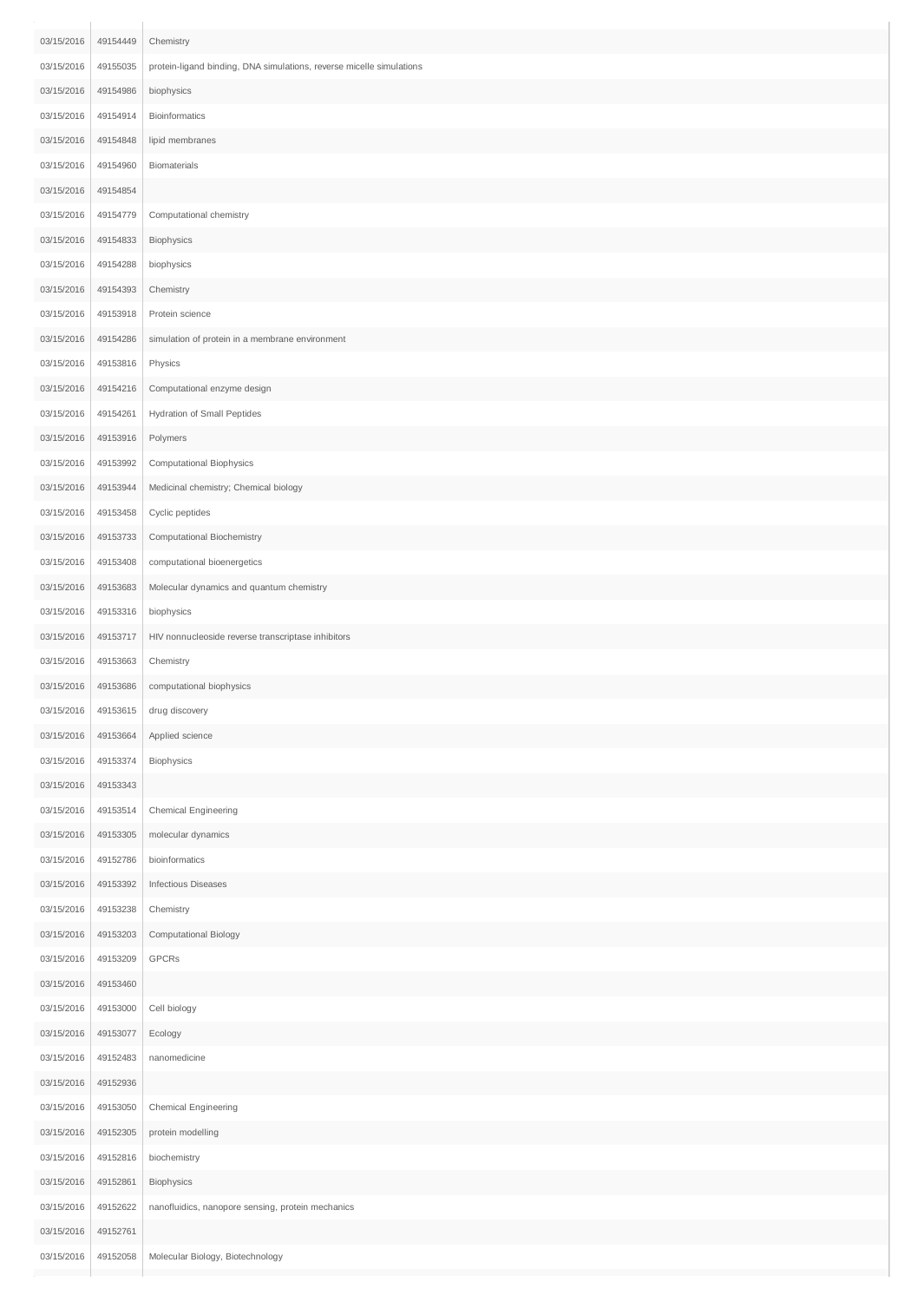| 03/15/2016 | 49152689 | Materials science and engineering                    |
|------------|----------|------------------------------------------------------|
| 03/15/2016 | 49152287 | virus structure and assembly                         |
| 03/15/2016 | 49152595 | Biophysics                                           |
| 03/15/2016 | 49152598 | <b>HPC</b>                                           |
| 03/15/2016 | 49152126 | High Performance Cluster Benchmarking                |
| 03/15/2016 | 49152312 | Molecular Structural Biology                         |
| 03/15/2016 | 49152328 |                                                      |
| 03/15/2016 | 49152171 | membrane biophysics                                  |
| 03/15/2016 | 49149711 | Protein biophysics                                   |
| 03/15/2016 | 49151691 | Molecular modeling, Theoretical chemistry            |
| 03/15/2016 | 49152386 | Physics                                              |
| 03/15/2016 | 49152322 | Medicinal Chemistry                                  |
| 03/15/2016 | 49151938 | photochemistry of transition metal complexes         |
| 03/15/2016 | 49152278 |                                                      |
| 03/15/2016 | 49152261 | Computational Chemistry                              |
| 03/15/2016 | 49152373 |                                                      |
| 03/15/2016 | 49151391 | protein engineering                                  |
| 03/15/2016 | 49151706 | Biophysics                                           |
| 03/15/2016 | 49151880 |                                                      |
| 03/15/2016 | 49151939 | Hyu vam                                              |
| 03/15/2016 | 49151744 | Physiology                                           |
| 03/15/2016 | 49151712 | Biophysics                                           |
| 03/15/2016 | 49151386 | theoretical chemistry                                |
| 03/15/2016 | 49151698 | biological physics                                   |
| 03/15/2016 | 49151626 | Structural bioinformatics                            |
| 03/15/2016 | 49148589 | Protein-protein interactions                         |
| 03/15/2016 | 49151655 | Computational Biophysics                             |
| 03/15/2016 | 49151605 | Bioinformatics                                       |
| 03/15/2016 | 49151465 | Biophysics                                           |
| 03/15/2016 | 49151566 | biophysics                                           |
| 03/15/2016 | 49151630 | QSAR                                                 |
| 03/15/2016 | 49151451 | biophysics                                           |
| 03/15/2016 | 49151297 | protein crystallography                              |
| 03/15/2016 | 49151535 | structural biology                                   |
| 03/15/2016 | 49151577 | Physics                                              |
| 03/15/2016 | 49151214 | enzymology, drug-design, Med chemistry, biochemistry |
| 03/15/2016 | 49151462 | chemistry                                            |
| 03/15/2016 | 49151134 | protein Biophysics                                   |
| 03/15/2016 | 49150729 | IT Industry                                          |
| 03/15/2016 | 49151069 | Bioinformatics                                       |
| 03/15/2016 | 49148098 | replication mechanisms of poliovirus                 |
| 03/15/2016 | 49151156 | docking                                              |
| 03/15/2016 | 49148538 | Computational Biology                                |
| 03/15/2016 | 49151107 | Bioinformatics                                       |
| 03/15/2016 | 49150973 | nanoengineering                                      |
| 03/15/2016 | 49151109 |                                                      |
| 03/15/2016 | 49150779 | computational biology                                |
| 03/15/2016 | 49148971 | Biophysics                                           |
| 03/15/2016 | 49150768 | Biotechnology                                        |
| 03/15/2016 | 49150260 | computational biochemistry                           |
| 03/15/2016 | 49150824 | Quantum chemistry                                    |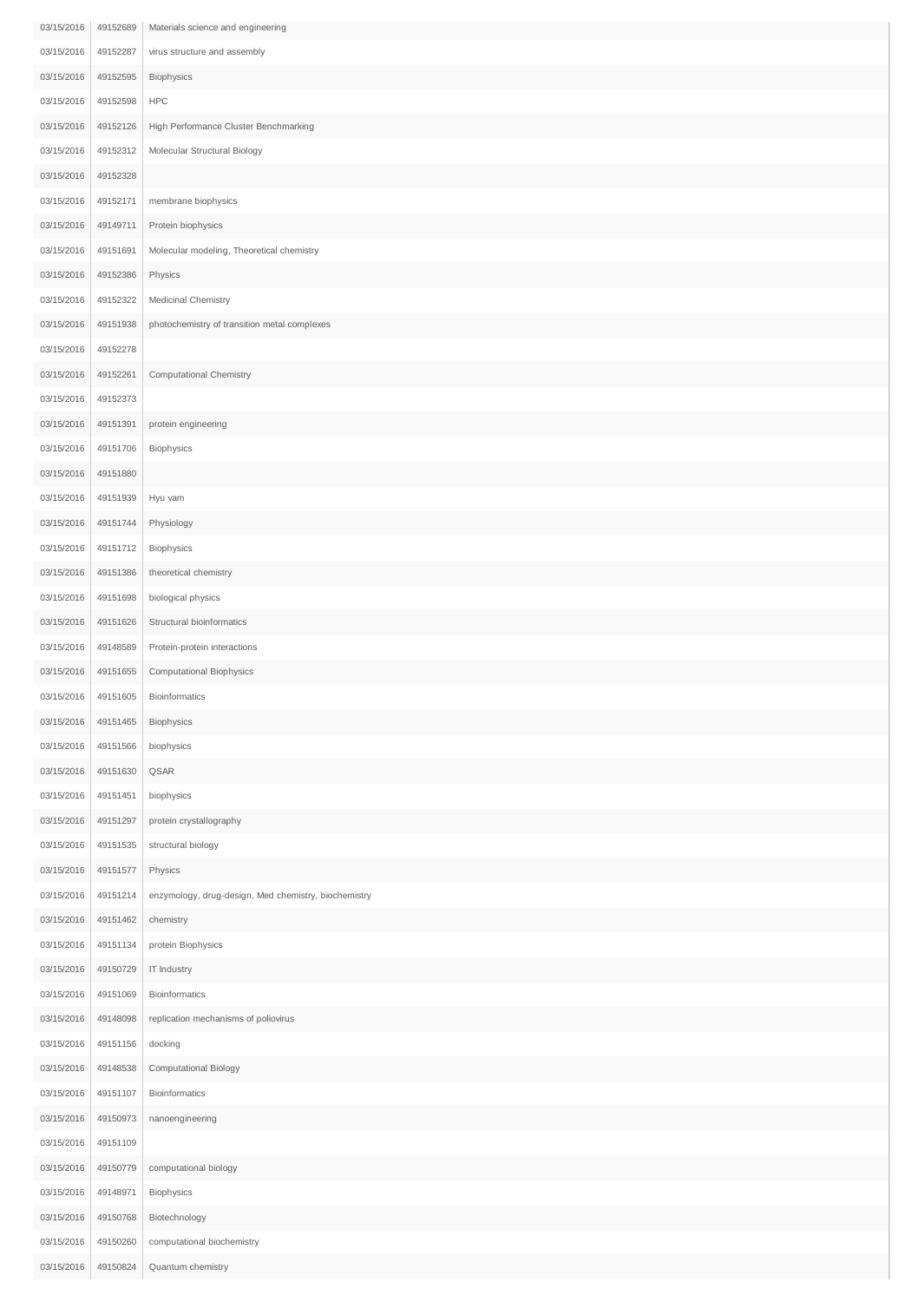| 03/15/2016 | 49150319 | pharmaceutics                                                     |
|------------|----------|-------------------------------------------------------------------|
| 03/15/2016 | 49150751 | chemistry                                                         |
| 03/15/2016 | 49150454 | Structural biology                                                |
| 03/15/2016 | 49150219 | Physics                                                           |
| 03/15/2016 | 49150231 | Statistics/computation                                            |
| 03/15/2016 | 49150650 | computational biology                                             |
| 03/15/2016 | 49150470 | Bioinformatics                                                    |
| 03/15/2016 | 49150214 | Chemical engineering, membrane proteins, protein-DNA interactions |
| 03/15/2016 | 49149984 | Structural Computational Biology                                  |
| 03/15/2016 | 49150385 | computer biology                                                  |
| 03/15/2016 | 49150501 | drug design                                                       |
| 03/15/2016 | 49149837 | Biophysics                                                        |
| 03/15/2016 | 49150356 | medicinal chemistry and biophysics                                |
| 03/15/2016 | 49150641 | Chemistry                                                         |
| 03/15/2016 | 49150125 | glycoside hydrolase biophysics                                    |
| 03/15/2016 | 49150458 | Molecular Biophysics                                              |
| 03/15/2016 | 49150346 | <b>Biomolecular Engineering</b>                                   |
| 03/15/2016 | 49150238 | Sysadmin                                                          |
| 03/15/2016 | 49149977 | Pharmaceutics                                                     |
| 03/15/2016 | 49149989 | Biochemistry                                                      |
| 03/15/2016 | 49149812 | Biomaterials, Material science                                    |
| 03/15/2016 | 49149983 | informatics                                                       |
| 03/15/2016 | 49149458 | organic chemistry / synthesis of Nitrogen-containing heterocycles |
| 03/15/2016 | 49150032 | Biochemistry                                                      |
| 03/15/2016 | 49149842 | protein biophysics                                                |
| 03/15/2016 | 49149455 | Environmental Engineering                                         |
| 03/15/2016 | 49149318 | <b>IRAN</b>                                                       |
| 03/15/2016 | 49149754 | Molecular Modelling                                               |
| 03/15/2016 | 49149577 | computational Biophysics                                          |
| 03/15/2016 | 49149762 | Biophysics                                                        |
| 03/15/2016 | 49149438 | Mathematical modelling                                            |
| 03/15/2016 | 49149643 | Materials Science and Nanotechnology Engineering                  |
| 03/15/2016 | 49149544 | Molecular Biomedicine and Biotechnology                           |
| 03/15/2016 | 49149285 | Biocatalysis                                                      |
| 03/15/2016 | 49149566 | Quantum Mechanics                                                 |
| 03/15/2016 | 49149327 | Biophysics                                                        |
| 03/15/2016 | 49149449 | protein ligand complex                                            |
| 03/15/2016 | 49149334 | physical sciences                                                 |
| 03/15/2016 | 49149276 |                                                                   |
| 03/15/2016 | 49149232 | Electronic and Computer Engineering                               |
| 03/15/2016 | 49149182 | proteins, DNA                                                     |
| 03/15/2016 | 49149448 | Biophysics                                                        |
| 03/15/2016 | 49149370 | Chemical Engineering                                              |
| 03/15/2016 | 49149157 | drug design                                                       |
| 03/15/2016 | 49149062 | Membrane biophysics                                               |
| 03/15/2016 | 49148592 | Benchmarking quantum mechanics (DFT) and bioinformatics codes     |
| 03/15/2016 | 49148755 | molecular dynamic                                                 |
| 03/15/2016 | 49148866 | Physical Chemistry                                                |
| 03/15/2016 | 49146382 | Bioinformatics                                                    |
| 03/15/2016 | 49148988 | computational biophysics                                          |
| 03/15/2016 | 49148936 | <b>Structural Biology</b>                                         |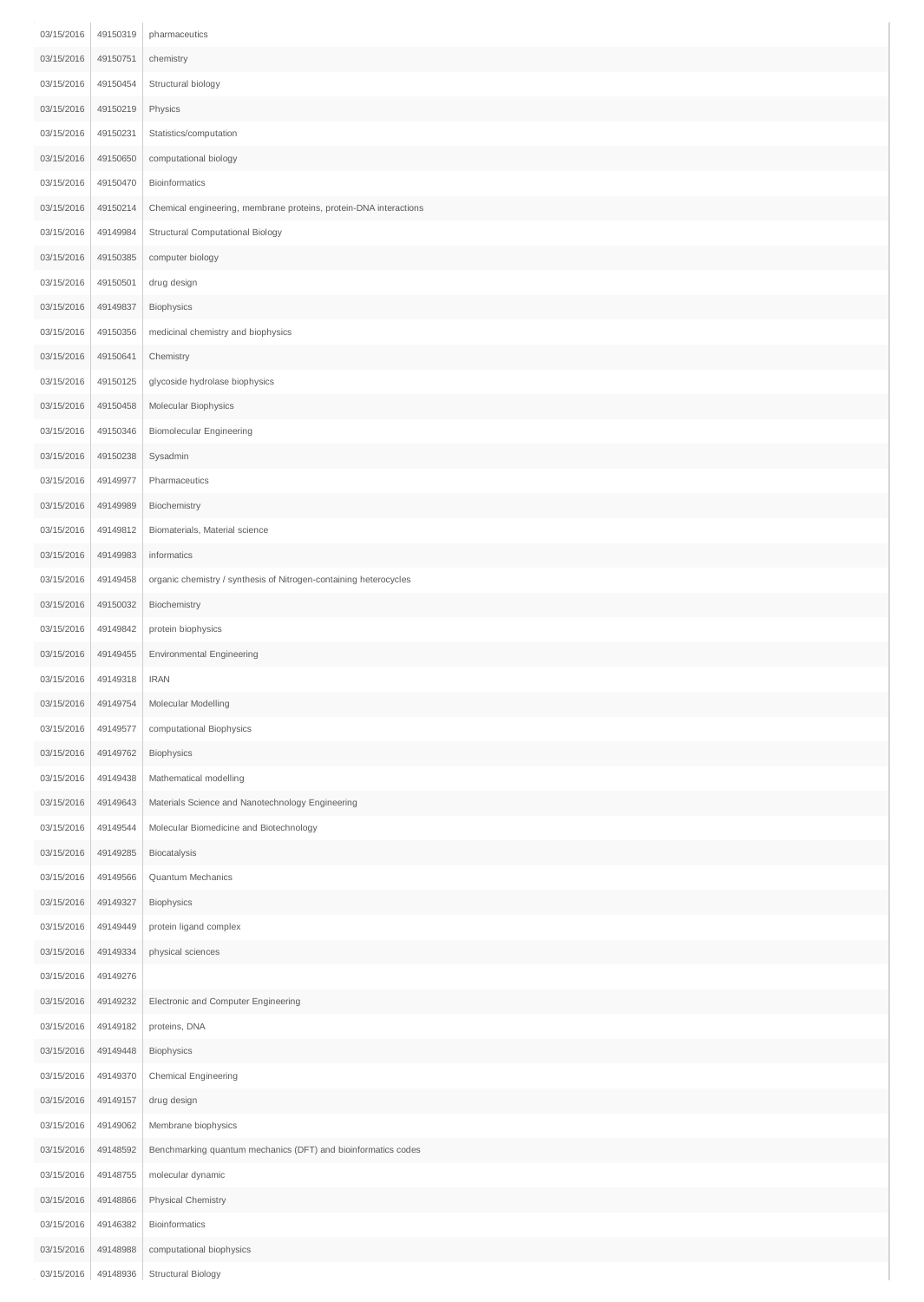| 03/15/2016 | 49148787 | Structural biology                                               |
|------------|----------|------------------------------------------------------------------|
| 03/15/2016 | 49148843 | biology                                                          |
| 03/15/2016 | 49148953 | Catalysis                                                        |
| 03/15/2016 | 49148888 | Membrane proteins                                                |
| 03/15/2016 | 49149089 | Chemoinformatics                                                 |
| 03/15/2016 | 49148873 | Physics                                                          |
| 03/15/2016 | 49148834 | Biophysics                                                       |
| 03/15/2016 | 49148760 | Physical Chemistry                                               |
| 03/15/2016 | 49148465 | biophysics                                                       |
| 03/15/2016 | 49148385 | Theoretical Chemistry                                            |
| 03/15/2016 | 49148451 | material science                                                 |
| 03/15/2016 | 49148308 | Computational Bio-Physics                                        |
| 03/15/2016 | 49148370 | Theoretical and Computational Biophysics                         |
| 03/15/2016 | 49148442 | nanotech                                                         |
| 03/15/2016 | 49148733 | Biophysics                                                       |
| 03/15/2016 | 49148469 | Bioinformatics                                                   |
| 03/15/2016 | 49148446 | Computational Biology                                            |
| 03/15/2016 | 49148367 | Nuclear                                                          |
| 03/15/2016 | 49148321 | Computational Chemistry                                          |
| 03/15/2016 | 49148637 | Chemistry                                                        |
| 03/15/2016 | 49147716 | support computational chemistry applications for hardware vendor |
| 03/15/2016 | 49148383 | Software development for simulations                             |
| 03/15/2016 | 49148429 |                                                                  |
| 03/15/2016 | 49148058 | biophysics and material science                                  |
| 03/15/2016 | 49147986 | Enzyme design and modelling                                      |
| 03/15/2016 | 49147979 | Molecular Dynamics                                               |
| 03/15/2016 | 49148243 | Chemistry                                                        |
| 03/15/2016 | 49148129 | Biochemistry                                                     |
| 03/15/2016 | 49147967 | Physical Chemistry                                               |
| 03/15/2016 | 49147898 | Biochemistry bone cartilage                                      |
| 03/15/2016 | 49147903 | electron microscopy of complexes                                 |
| 03/15/2016 | 49147997 | <b>Biophysical Chemistry</b>                                     |
| 03/15/2016 | 49148027 |                                                                  |
| 03/15/2016 | 49147822 | Biomembranes                                                     |
| 03/15/2016 | 49146020 | biosystems engineering                                           |
| 03/15/2016 | 49147839 |                                                                  |
| 03/15/2016 | 49147555 | Biophysics                                                       |
| 03/15/2016 | 49147459 | Ion Channels                                                     |
| 03/15/2016 | 49147189 | <b>Engineering Physics</b>                                       |
| 03/15/2016 | 49146631 | Enzymology                                                       |
| 03/15/2016 | 49147107 | Theor Chemistry                                                  |
| 03/15/2016 | 49146944 | drug discovery                                                   |
| 03/15/2016 | 49147069 | <b>Biological fusion</b>                                         |
| 03/15/2016 | 49146889 | Biophysics                                                       |
| 03/15/2016 | 49146903 | systems programming                                              |
| 03/15/2016 | 49146934 | Chemistry                                                        |
| 03/15/2016 | 49146826 | Membrane and membrane protein biophysics                         |
| 03/15/2016 | 49146558 | Biophysics                                                       |
| 03/15/2016 | 49145915 | Computational biochemistry                                       |
| 03/15/2016 | 49146378 | computational chemistry and biophysics                           |
|            |          |                                                                  |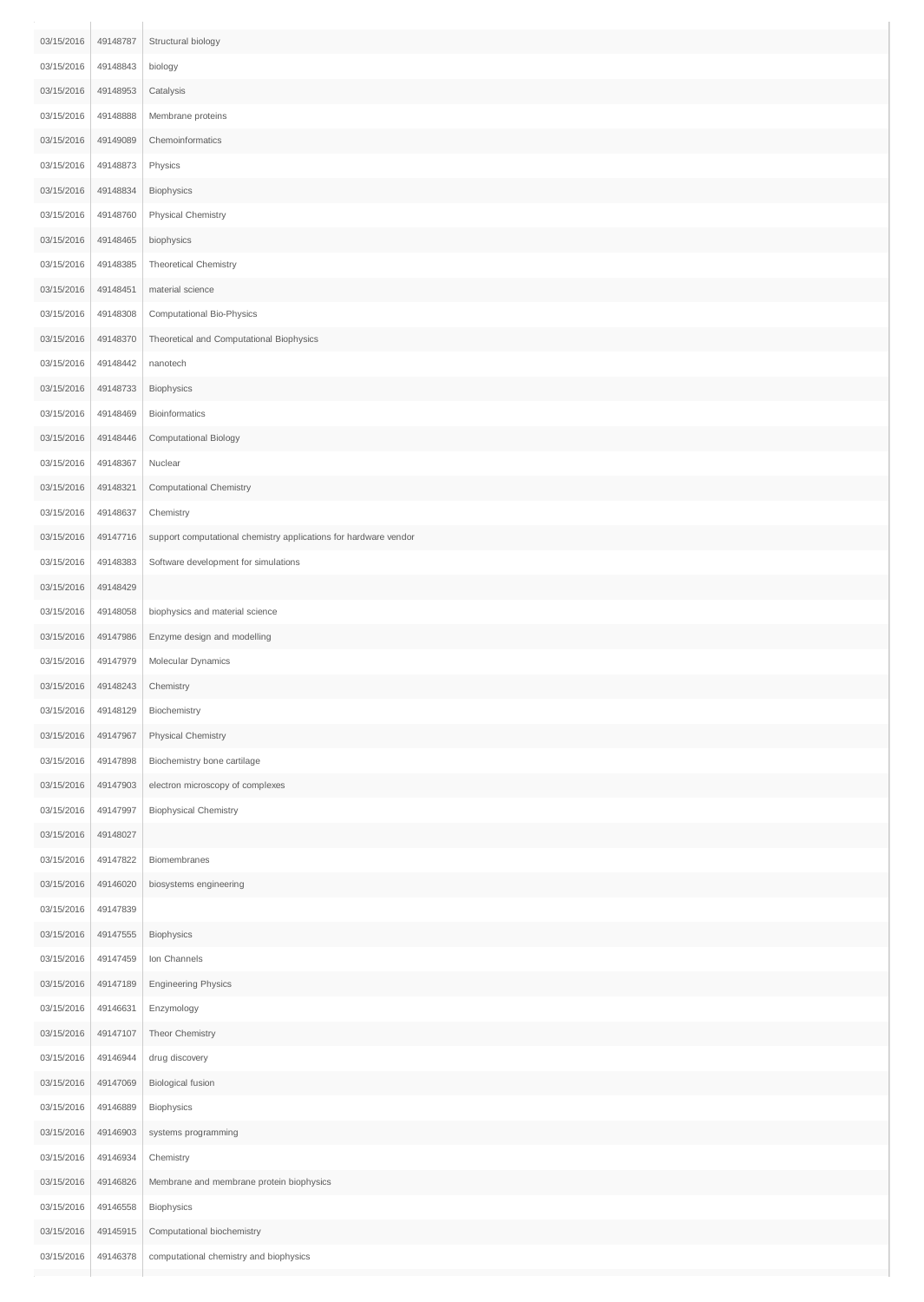| 03/15/2016 | 49146288 | Biomolecular dynamics and free energy calculations |
|------------|----------|----------------------------------------------------|
| 03/15/2016 | 49146106 | Medicinal Chemistry                                |
| 03/15/2016 | 49145782 | biochemistry                                       |
| 03/15/2016 | 49145975 | Computational Chemistry                            |
| 03/15/2016 | 49146128 |                                                    |
| 03/15/2016 | 49145477 | Membrane proteins                                  |
| 03/15/2016 | 49145396 | Bioinformatics                                     |
| 03/13/2016 | 49060420 | biology                                            |
| 03/05/2016 | 48649707 | bioinformatics                                     |
| 02/28/2016 | 48298462 |                                                    |
| 02/26/2016 | 48209932 | Medicinal Chemistry                                |
| 02/26/2016 | 48209237 | biophysics                                         |
| 02/26/2016 | 48208396 | Molecular Biophysics                               |
| 02/25/2016 | 48202726 | mechanical properties of polypeptides              |
| 02/25/2016 | 48201945 | Biophysics                                         |
| 02/25/2016 | 48201615 | Computational drug discovery                       |
| 02/25/2016 | 48199362 | peptide                                            |
| 02/25/2016 | 48190063 | Protein structure and function                     |
| 02/25/2016 | 48190089 | Applied Informatics                                |
| 02/25/2016 | 48189939 | Chemical Engineering                               |
| 02/25/2016 | 48189981 | QM/MM                                              |

## My level of expertise in molecular modeling is:

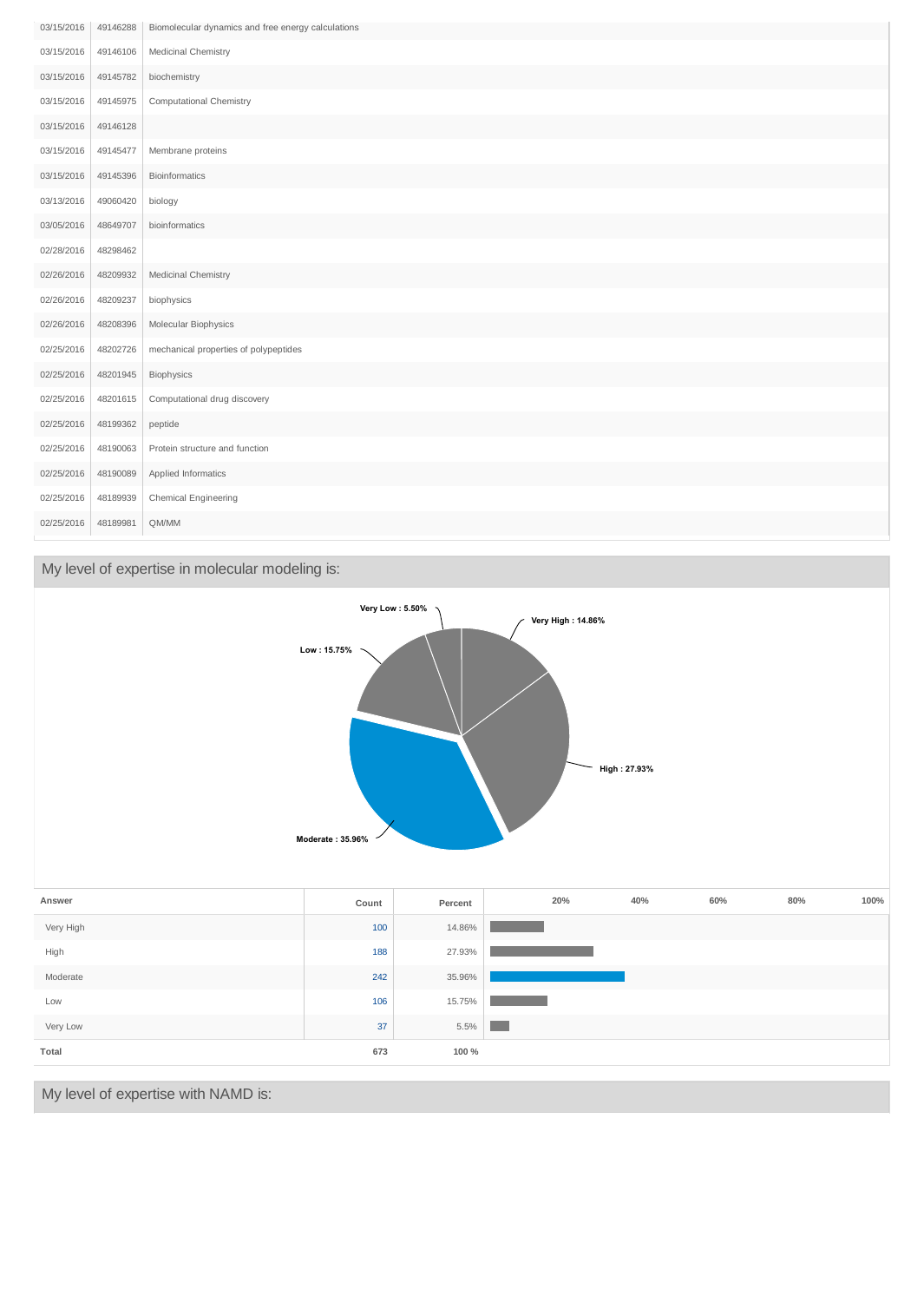

## The work I do with NAMD is funded (at least partially) by NIH:



The work I do with NAMD is biomedically relevant: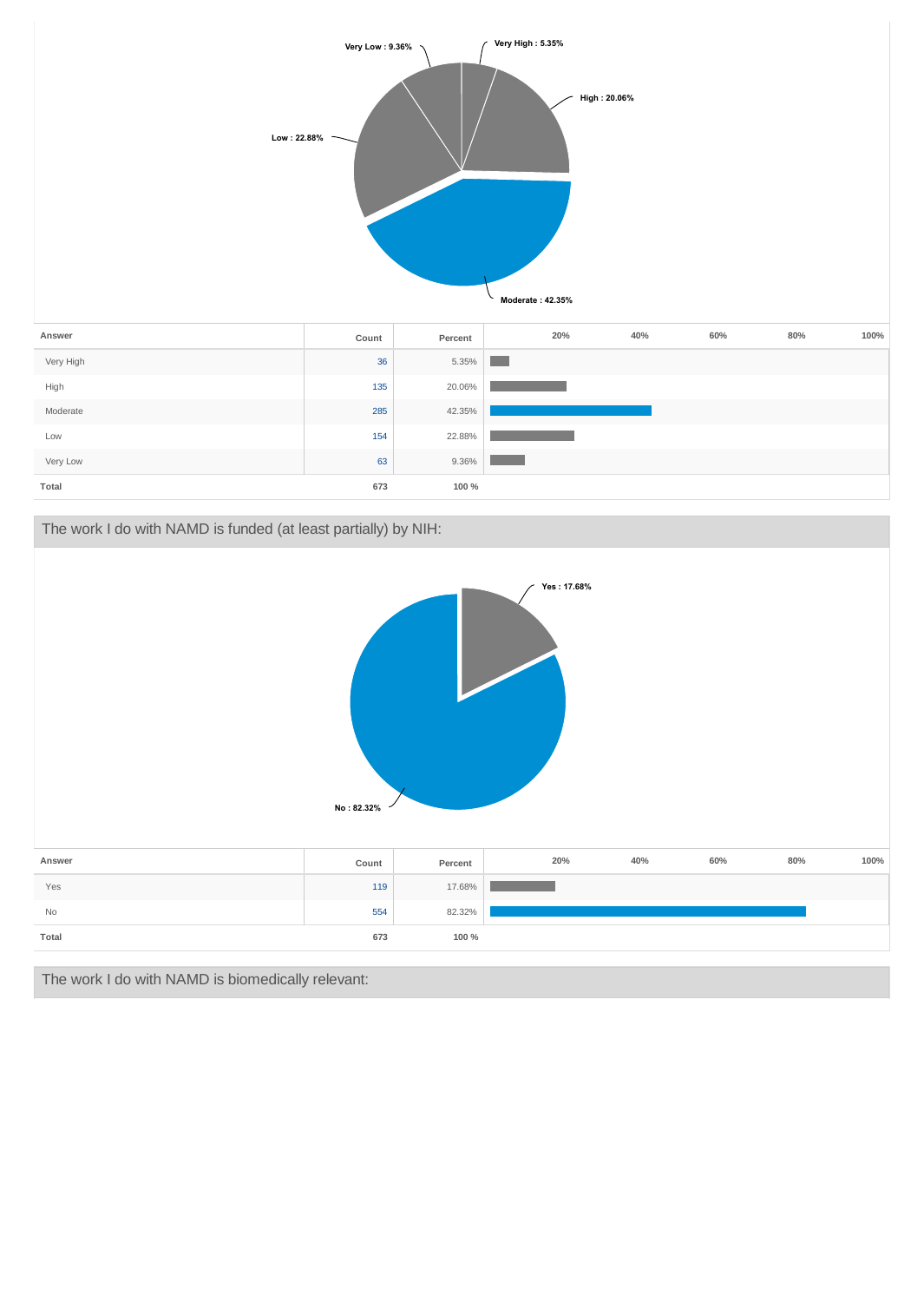| Yes (briefly describe relevance) : 58.32% | No: 41.68% |
|-------------------------------------------|------------|
|                                           |            |

| Answer                           | Count | Percent | 20% | 40% | 60% | 80% | 100% |
|----------------------------------|-------|---------|-----|-----|-----|-----|------|
| <b>No</b>                        | 273   | 41.68%  |     |     |     |     |      |
| Yes (briefly describe relevance) | 382   | 58.32%  |     |     |     |     |      |
| Total                            | 655   | 100 %   |     |     |     |     |      |

| The work I do with NAMD is biomedically relevant: - Text Data for Yes (briefly describe relevance) |                                                          |  |  |  |
|----------------------------------------------------------------------------------------------------|----------------------------------------------------------|--|--|--|
|                                                                                                    | 04/06/2016   50238244   Designing Antimicrobial Peptides |  |  |  |

| 04/01/2016 | 50017212 | for some projects.                                                                                                                                                                                                                                                                                                 |
|------------|----------|--------------------------------------------------------------------------------------------------------------------------------------------------------------------------------------------------------------------------------------------------------------------------------------------------------------------|
| 04/01/2016 | 49982422 | We use NAMD to simulate different proteins for biomedical applications (i.e. Schistosomiasis venus fly-trap receptors)                                                                                                                                                                                             |
| 03/31/2016 | 49970099 | Antiviral peptides design                                                                                                                                                                                                                                                                                          |
| 03/31/2016 | 49962657 | We study proteins relevant to design of anti-HIV therapeutics                                                                                                                                                                                                                                                      |
| 03/23/2016 | 49547891 | Proteins / membrane interactions                                                                                                                                                                                                                                                                                   |
| 03/23/2016 | 49526597 | Ligand binding, alostery                                                                                                                                                                                                                                                                                           |
| 03/23/2016 | 49514885 | enzymatic mechanisms                                                                                                                                                                                                                                                                                               |
| 03/22/2016 | 49505218 | Evaluate the binding affinity of hits from virtual screening                                                                                                                                                                                                                                                       |
| 03/22/2016 | 49504163 | Evaluation of point mutations in a protein structure                                                                                                                                                                                                                                                               |
| 03/22/2016 | 49502338 | Antivirals                                                                                                                                                                                                                                                                                                         |
| 03/22/2016 | 49500643 | Antiobiotics                                                                                                                                                                                                                                                                                                       |
| 03/21/2016 | 49458465 | membrane proteins and lipids                                                                                                                                                                                                                                                                                       |
| 03/21/2016 | 49451834 | GPCR modeling and simulations                                                                                                                                                                                                                                                                                      |
| 03/21/2016 | 49446863 | Cannabinoids are drug targets and drugs of abuse.                                                                                                                                                                                                                                                                  |
| 03/21/2016 | 49440970 | Relevant for simulation of biological molecules                                                                                                                                                                                                                                                                    |
| 03/21/2016 | 49438333 | sudying HCV protease genotypes                                                                                                                                                                                                                                                                                     |
| 03/21/2016 | 49423440 | Drug design, molecular polymorphism study                                                                                                                                                                                                                                                                          |
| 03/20/2016 | 49409962 | signalling pathways                                                                                                                                                                                                                                                                                                |
| 03/20/2016 | 49391650 | I studied Chemotaxis which is a major virulence factor in some human pathogens                                                                                                                                                                                                                                     |
| 03/19/2016 | 49387530 | Cancer, Ebola virus                                                                                                                                                                                                                                                                                                |
| 03/19/2016 | 49386876 | fluorescent proteins, LH-RC systems                                                                                                                                                                                                                                                                                |
| 03/19/2016 | 49384908 | I use NAMD to simulate phospholipid aggregation                                                                                                                                                                                                                                                                    |
| 03/19/2016 | 49375381 | My work is essentially protein-ligand interaction which is quite relevant in drug design and interaction                                                                                                                                                                                                           |
| 03/19/2016 | 49371406 | Studying oncogenic proteins structure and dynamics                                                                                                                                                                                                                                                                 |
| 03/18/2016 | 49338443 | search for inhibitors for cancer deregulated proteins                                                                                                                                                                                                                                                              |
| 03/18/2016 | 49334524 | prions proteins                                                                                                                                                                                                                                                                                                    |
| 03/18/2016 | 49334107 | finding binding sites on proteins                                                                                                                                                                                                                                                                                  |
| 03/18/2016 | 49324207 | Anticancer drug discovery                                                                                                                                                                                                                                                                                          |
| 03/18/2016 | 49319847 | drug design                                                                                                                                                                                                                                                                                                        |
| 03/18/2016 | 49318038 | Molecular Dynamics Simulations applied to Protein Folding                                                                                                                                                                                                                                                          |
| 03/18/2016 | 49313281 | research on skin affection                                                                                                                                                                                                                                                                                         |
| 03/18/2016 | 49308347 | Research of ion selectivity in biological channel systems (ion channels); selectivity in nanopore systems; TI calculations for membranprotein mutants; observation and analysis of<br>correlation phenomena in membrane proteins; lon behavior on hydrophobic pore systems (tubes, sheets of different materials); |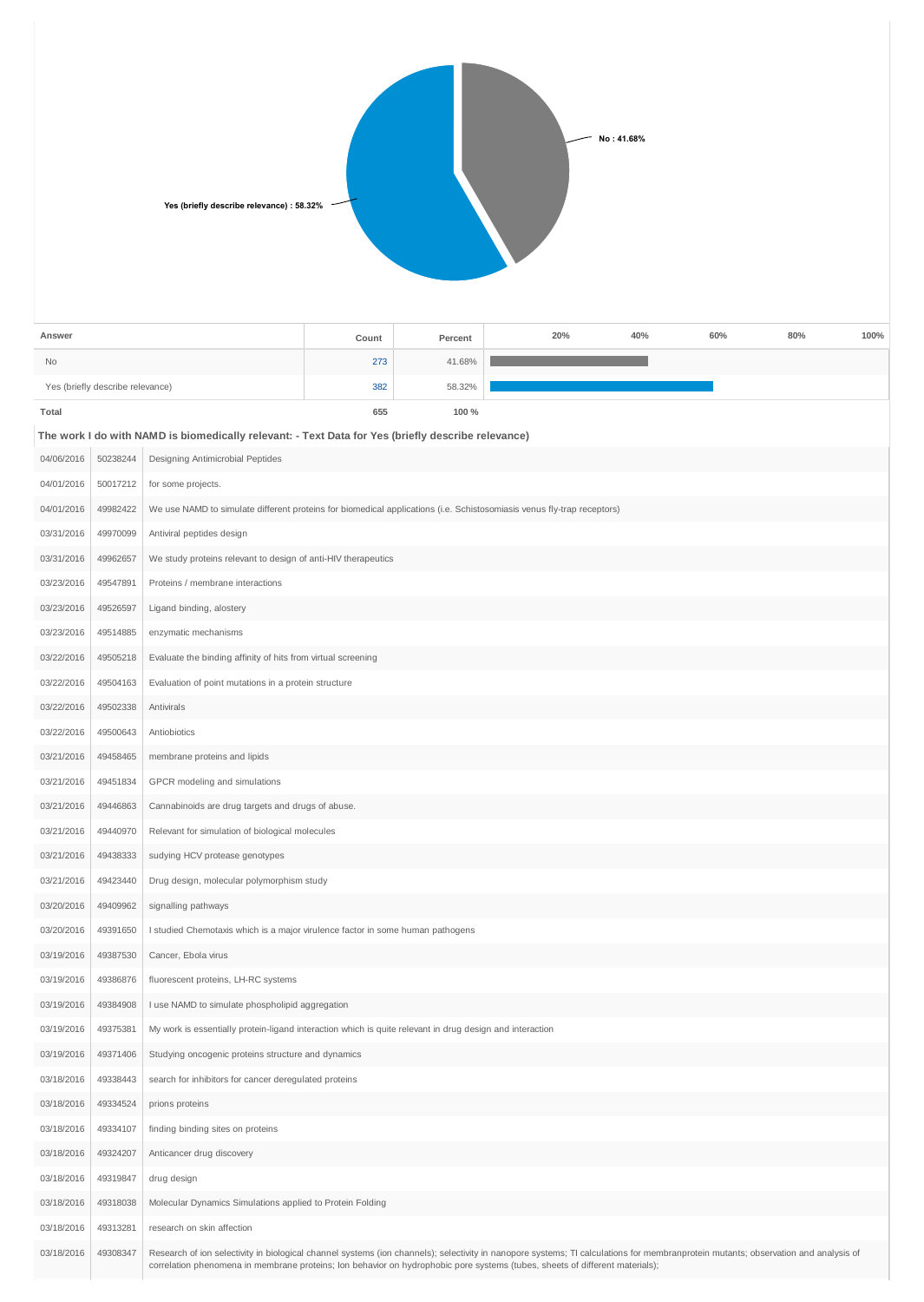| 03/17/2016 | 49304680 | bacterial resistance to beta-lactam antibiotics                                                                                                                                                                                                                    |
|------------|----------|--------------------------------------------------------------------------------------------------------------------------------------------------------------------------------------------------------------------------------------------------------------------|
| 03/17/2016 | 49298331 | I did with P53 and mutant residues                                                                                                                                                                                                                                 |
| 03/17/2016 | 49297814 | Antimicotic drugs                                                                                                                                                                                                                                                  |
| 03/17/2016 | 49292910 | For Cancer.                                                                                                                                                                                                                                                        |
| 03/17/2016 | 49284809 | drug delivery systems and cellular barriers                                                                                                                                                                                                                        |
| 03/17/2016 | 49274496 | in silico search and test active molecules from natural extracts                                                                                                                                                                                                   |
| 03/17/2016 | 49274001 | biopolymers for drug delivery                                                                                                                                                                                                                                      |
| 03/17/2016 | 49273575 | If we understood the mechanism of viral assembly, this would offer potential new targets for pharmacological intervention.                                                                                                                                         |
| 03/17/2016 | 49273170 | My work analyzes drug-delivery vectors for Alzheimer's disease.                                                                                                                                                                                                    |
| 03/17/2016 | 49271223 | drug discovery for failed chemotherapies                                                                                                                                                                                                                           |
| 03/17/2016 | 49268017 | RNA loaded nanoparticles; gene therapy                                                                                                                                                                                                                             |
| 03/17/2016 | 49267767 | Simulation of transmembrane proteins                                                                                                                                                                                                                               |
| 03/17/2016 | 49267843 | Development of new enzyme inhibitors                                                                                                                                                                                                                               |
| 03/17/2016 | 49262479 | Characterization of the activation state of the receptor                                                                                                                                                                                                           |
| 03/17/2016 | 49262323 | dynamics of GABA receptor (main human inhibitory receptor)                                                                                                                                                                                                         |
| 03/17/2016 | 49259611 | peptide recognition                                                                                                                                                                                                                                                |
| 03/17/2016 | 49256222 | Drug development                                                                                                                                                                                                                                                   |
| 03/17/2016 | 49254725 | Provide chemical information about a peptide catalyzed asymmetric reaction of a phamaceutical drug candidate.                                                                                                                                                      |
| 03/17/2016 | 49250181 | MD simulations of ion channels clarify the mechanism of permeation and selectivity aiding in the design of channel blockers used as anaesthetics                                                                                                                   |
| 03/17/2016 | 49245968 | <b>GPCRs</b>                                                                                                                                                                                                                                                       |
| 03/17/2016 | 49244715 | My work is aimed to developing a phenomenological model for reconstructing the DNA parametrs (such as length and helix structure) in the biological sample by THz spectroscopy<br>methods. For verifying the model, I need to visualise thd DNA molecular dynamics |
| 03/17/2016 | 49244660 | Potential drug carrier                                                                                                                                                                                                                                             |
| 03/17/2016 | 49242397 | we have used NAMD as part of our design of peptide inhibitors towards biomedically relevant targets                                                                                                                                                                |
| 03/16/2016 | 49241367 | research about new drugs                                                                                                                                                                                                                                           |
| 03/16/2016 | 49238734 | perhaps improved computing efficiency and increased problem resolution                                                                                                                                                                                             |
| 03/16/2016 | 49238042 | Explained the mechanism for wide range of antibiotic catalysis.                                                                                                                                                                                                    |
| 03/16/2016 | 49230444 | lipid remodeling                                                                                                                                                                                                                                                   |
| 03/16/2016 | 49228123 | Alzheimer's Disease                                                                                                                                                                                                                                                |
| 03/16/2016 | 49227244 | All systems on which I work have been implicated as potential drug targets.                                                                                                                                                                                        |
| 03/16/2016 | 49222061 | Epigenetics and drug design.                                                                                                                                                                                                                                       |
| 03/16/2016 | 49219500 | protein misfolding diseases                                                                                                                                                                                                                                        |
| 03/16/2016 | 49218526 | protein adsorption on solid suport                                                                                                                                                                                                                                 |
| 03/16/2016 | 49216706 | Symulation of protein ligand complexes                                                                                                                                                                                                                             |
| 03/16/2016 | 49214265 | modeling ion channel conductance might have some physiological relevance.                                                                                                                                                                                          |
| 03/16/2016 | 49214006 | How do the phisological changes affect the polymeric materials as a drug carrier.                                                                                                                                                                                  |
| 03/16/2016 | 49211137 | Understanding structure/functional relationships in proteins                                                                                                                                                                                                       |
| 03/16/2016 | 49209693 | Ageing processes.                                                                                                                                                                                                                                                  |
| 03/16/2016 | 49208902 | drugs                                                                                                                                                                                                                                                              |
| 03/16/2016 | 49206049 | Host-parasite structural and thermodynamical interactions                                                                                                                                                                                                          |
| 03/16/2016 | 49204826 | Biochemistry of nicotinic addiction                                                                                                                                                                                                                                |
| 03/16/2016 | 49204531 | proteins, drug-targets, disease mechanisms                                                                                                                                                                                                                         |
| 03/16/2016 | 49201782 | Looking for a cancer profilactic                                                                                                                                                                                                                                   |
| 03/16/2016 | 49199276 | To develop supported biosensors for early detection                                                                                                                                                                                                                |
| 03/16/2016 | 49199507 | The three-dimensional structure of carbohydrates is a major challenge in glycobiology. It is essential for a better understanding of their chemistry and in order to develop<br>carbohydrate based drugs.                                                          |
| 03/16/2016 | 49198519 | We are simulating lipid-binding of a peptide that is a potential cancer targetting agent                                                                                                                                                                           |
| 03/16/2016 | 49197768 | I study the interactions of new drugs with proteins                                                                                                                                                                                                                |
| 03/16/2016 | 49197118 | molecular dynamics simulations of biomolecular motors                                                                                                                                                                                                              |
| 03/16/2016 | 49196030 | collagen                                                                                                                                                                                                                                                           |
| 03/16/2016 | 49196413 | protein allostery                                                                                                                                                                                                                                                  |
| 03/16/2016 | 49196131 | to investigate the interaction between target proteins and drugs                                                                                                                                                                                                   |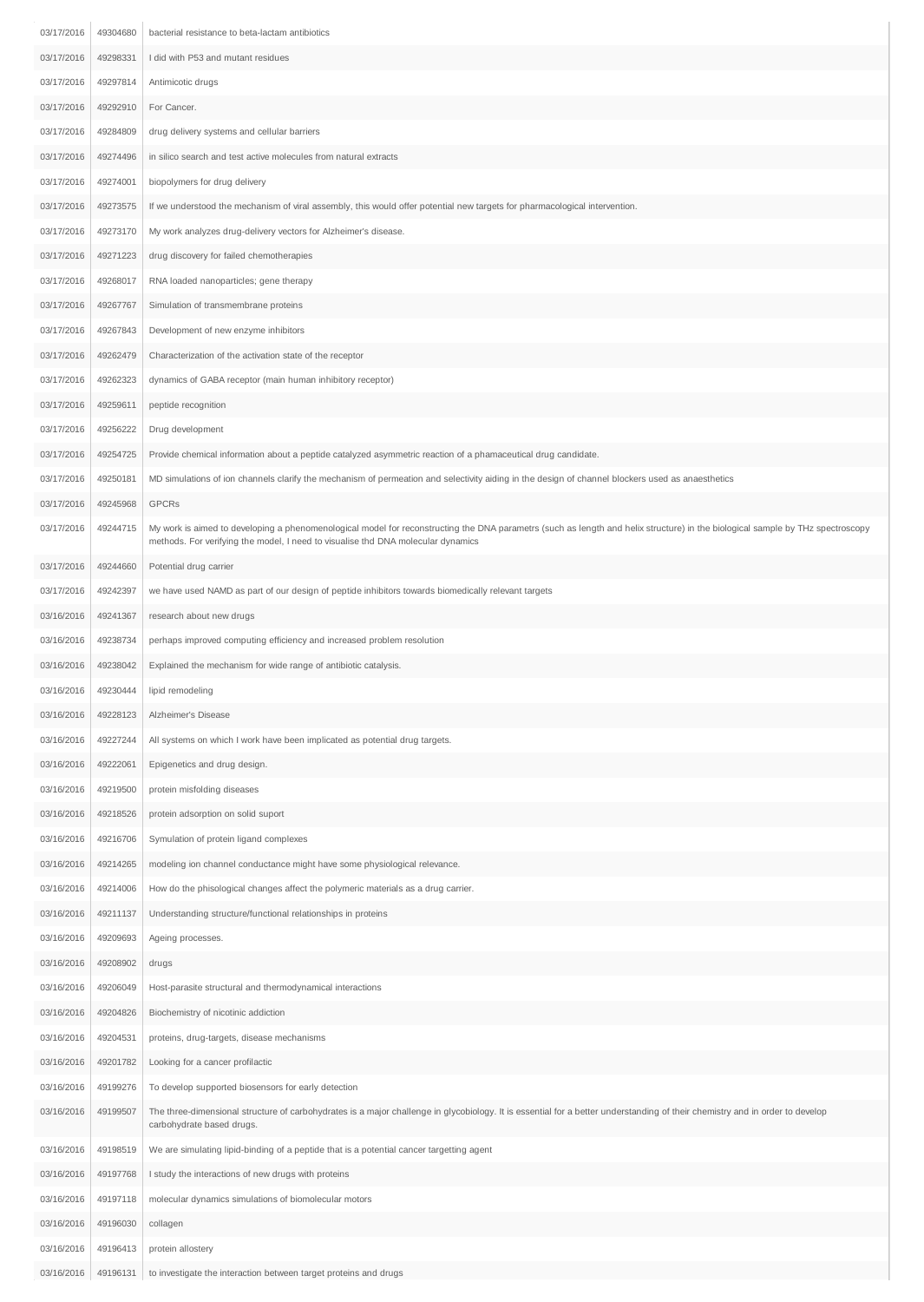| 03/16/2016 | 49195392 | nanoparticles as drug carriers                                                                                                                                                                                                                                                                         |
|------------|----------|--------------------------------------------------------------------------------------------------------------------------------------------------------------------------------------------------------------------------------------------------------------------------------------------------------|
| 03/16/2016 | 49193466 | Drug Discovery, Virology, HIV, HCV, HBV, immuno-oncology                                                                                                                                                                                                                                               |
| 03/16/2016 | 49194555 | proteomics                                                                                                                                                                                                                                                                                             |
| 03/16/2016 | 49193002 | Drug discovery                                                                                                                                                                                                                                                                                         |
| 03/16/2016 | 49193273 | Because using computational electromagnetics is possible known more about the physical biomedical problems                                                                                                                                                                                             |
| 03/16/2016 | 49193263 | Antimicrobial engineering                                                                                                                                                                                                                                                                              |
| 03/16/2016 | 49189930 | Bacterial membrane proteins                                                                                                                                                                                                                                                                            |
| 03/16/2016 | 49188694 | Disease related (TB, Staph, Malaria, neurotransmission)                                                                                                                                                                                                                                                |
| 03/16/2016 | 49188356 | THE EFFECT OF MECHANICAL FORCES ON THE STRUCTURE AND FUNCTION OF BIOPOLIMERS                                                                                                                                                                                                                           |
| 03/16/2016 | 49187552 | Solute Transporter in Red Blood Cell Membrane                                                                                                                                                                                                                                                          |
| 03/16/2016 | 49187151 | design of better cel penetrating peptides for microbial control                                                                                                                                                                                                                                        |
| 03/16/2016 | 49186580 | I study novel anticancer drug                                                                                                                                                                                                                                                                          |
| 03/16/2016 | 49185731 | I work on experimental studies of conformational dynamics of biomolecules                                                                                                                                                                                                                              |
| 03/16/2016 | 49185400 | study of proteins involved in disease                                                                                                                                                                                                                                                                  |
| 03/16/2016 | 49184937 | GPCRs in double layer                                                                                                                                                                                                                                                                                  |
| 03/16/2016 | 49184186 | Development of novel immunoglobulin reagents                                                                                                                                                                                                                                                           |
| 03/16/2016 | 49184237 | Investigation of protein involved in cardiovascular diseases                                                                                                                                                                                                                                           |
| 03/16/2016 | 49182551 | Formulation of protein drugs                                                                                                                                                                                                                                                                           |
| 03/16/2016 | 49181879 | Implants, Biocompatibility                                                                                                                                                                                                                                                                             |
| 03/16/2016 | 49181353 | understanding the effect of pathogenic mutations                                                                                                                                                                                                                                                       |
| 03/16/2016 | 49181413 | immune system complexes                                                                                                                                                                                                                                                                                |
| 03/16/2016 | 49181054 | bacterial membranes                                                                                                                                                                                                                                                                                    |
| 03/16/2016 | 49180400 | Study of mechanism of action of small molecules targeting relevant proteins (CDK2 and P-glycoprotein) involved in neoplastic and neurodegenerative diseases                                                                                                                                            |
| 03/16/2016 | 49179392 | Calculation of binding energy for docking validation; conformational sampling for ensemble docking; mutagenesis studies to predict in vitro activity changes.                                                                                                                                          |
| 03/16/2016 | 49179363 | cancer signaling, cardiovascular diseases                                                                                                                                                                                                                                                              |
| 03/16/2016 | 49178756 | Understanding of partitioning, folding and aggregatio properties of cell penetrating peptides                                                                                                                                                                                                          |
| 03/16/2016 | 49178582 | genotype - protein - phenotype correlation in a genetic disease (BMD)                                                                                                                                                                                                                                  |
| 03/16/2016 | 49178170 | MD simulations are an important ingredient of drug design                                                                                                                                                                                                                                              |
| 03/16/2016 | 49178277 | Cyclodextrins, relevant in drug formulations                                                                                                                                                                                                                                                           |
| 03/16/2016 | 49177998 | My present interst is about the effects of ions on biomolecules such as proteins. These effects are relavant to most diseases and their diagnosis, drug design and therapy<br>development. MD plays an important role in building a microscopic picture of ion-water and ion-biomolecule interactions. |
| 03/16/2016 | 49177810 | I simulate interactions between drugs and their targets (GPCRs)                                                                                                                                                                                                                                        |
| 03/16/2016 | 49177633 | antivirals, bioactive molecules                                                                                                                                                                                                                                                                        |
| 03/16/2016 | 49177711 | drug design and disease related protein structures                                                                                                                                                                                                                                                     |
| 03/16/2016 | 49177466 | design of dopamine transporter inhibitors                                                                                                                                                                                                                                                              |
| 03/16/2016 | 49177548 | structural studies of tumor marker molecules                                                                                                                                                                                                                                                           |
| 03/16/2016 | 49177282 | we work on disease realted intrinsically disordered proteins, their self assembly, and mofulation therein wih external entties.                                                                                                                                                                        |
| 03/16/2016 | 49177036 | fundamental research on potential drug targets                                                                                                                                                                                                                                                         |
| 03/16/2016 | 49176398 | antigen-antibody interaction                                                                                                                                                                                                                                                                           |
| 03/16/2016 | 49176365 | Selective inhibitors despite conserved binding site                                                                                                                                                                                                                                                    |
| 03/16/2016 | 49176231 | structural flexibility of bromodomains                                                                                                                                                                                                                                                                 |
| 03/15/2016 | 49175409 | Well, I don't do the research, just set NAMD up for it                                                                                                                                                                                                                                                 |
| 03/15/2016 | 49174847 | molecular dynamics                                                                                                                                                                                                                                                                                     |
| 03/15/2016 | 49174633 | Fracture of microtubule related to brain truma.                                                                                                                                                                                                                                                        |
| 03/15/2016 | 49174553 | Drug design and discovery                                                                                                                                                                                                                                                                              |
| 03/15/2016 | 49174386 | Bio-molecular simulations of DNA, protein etc                                                                                                                                                                                                                                                          |
| 03/15/2016 | 49174151 | protein and peptide are biomedically relevant                                                                                                                                                                                                                                                          |
| 03/15/2016 | 49173534 | doing protein simultion for drug design using enzyme inhibition                                                                                                                                                                                                                                        |
| 03/15/2016 | 49173041 | Calculation of binding free energies                                                                                                                                                                                                                                                                   |
| 03/15/2016 | 49173019 | multi-drug resistance                                                                                                                                                                                                                                                                                  |
|            | 49172735 | I use NAMD: to refine hits from virtual screening/docking or to validate design of potential new drugs; to identify/validate SARs of biomedically-relevant systems                                                                                                                                     |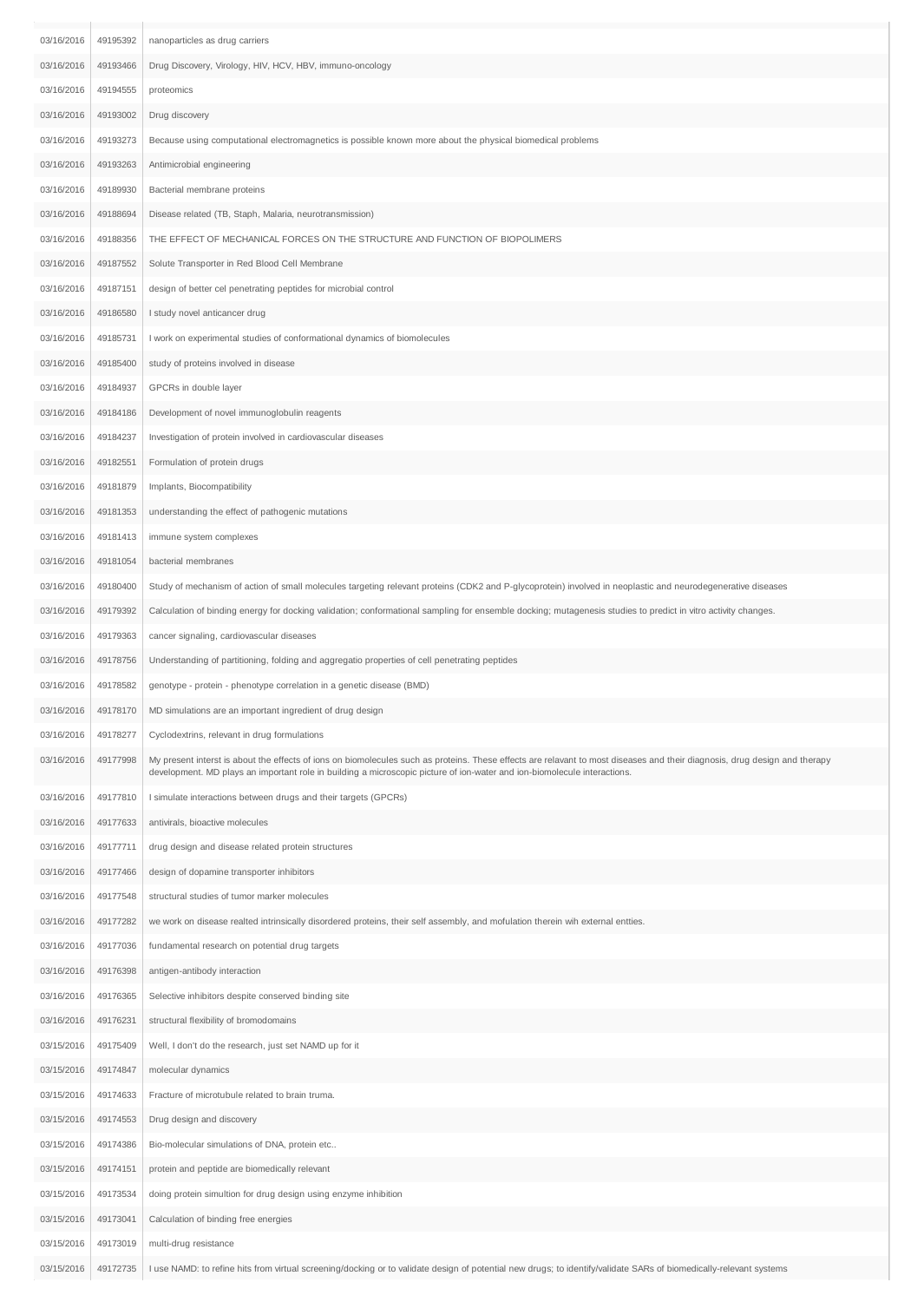| 03/15/2016 | 49172715 | I work on membrane proteins including drug targets                                                                                                                                     |
|------------|----------|----------------------------------------------------------------------------------------------------------------------------------------------------------------------------------------|
| 03/15/2016 | 49172449 | protein with chemical small molecular                                                                                                                                                  |
| 03/15/2016 | 49172375 | drug discovery                                                                                                                                                                         |
| 03/15/2016 | 49172212 | I work with systems that relate with proteins and membrane systems ans their interactions with potentially pharmacophores                                                              |
| 03/15/2016 | 49171694 | We perform parametrization and simulations to obtain binding free energy of synthetic molecules for biologically relevant protein targets.                                             |
| 03/15/2016 | 49171835 | drug delivery                                                                                                                                                                          |
| 03/15/2016 | 49171803 | understanding the structural conformation of IR can help aid further research                                                                                                          |
| 03/15/2016 | 49171084 | Protein                                                                                                                                                                                |
| 03/15/2016 | 49170663 | Simulating membrane-nanoparticle interaction                                                                                                                                           |
| 03/15/2016 | 49170497 | membrane protein, RNA                                                                                                                                                                  |
| 03/15/2016 | 49169581 | the protein i am working on are from parasites but has homoloues from human and i want to show how the active site can be targeted by drugs without affecting the human.               |
| 03/15/2016 | 49170043 | Public Health applications, WHO polio laboratory. Virus reconstructions, antiviral resistance.                                                                                         |
| 03/15/2016 | 49168646 | structure modeling                                                                                                                                                                     |
| 03/15/2016 | 49169273 | Protein allostery                                                                                                                                                                      |
| 03/15/2016 | 49169082 | structural immunology                                                                                                                                                                  |
| 03/15/2016 | 49169366 | SMD                                                                                                                                                                                    |
| 03/15/2016 | 49169013 | studying base-stacking                                                                                                                                                                 |
| 03/15/2016 | 49168525 | hit and lead                                                                                                                                                                           |
| 03/15/2016 | 49168411 | Our research is centered in Drug design for neglected diseases and bioactive compounds for neurodegenerative diseases                                                                  |
| 03/15/2016 | 49168400 | drug-protein interaction                                                                                                                                                               |
| 03/15/2016 | 49168273 | We are interested in the permeation of small molecules into various lipid structures.                                                                                                  |
| 03/15/2016 | 49168150 | Protein biophysics class                                                                                                                                                               |
| 03/15/2016 | 49167903 | Mechanisms of epilepsy, drug development                                                                                                                                               |
| 03/15/2016 | 49166864 | RNA, Kinases                                                                                                                                                                           |
| 03/15/2016 | 49166591 | modelling drugs to biomedical targets                                                                                                                                                  |
| 03/15/2016 | 49166481 | drug design                                                                                                                                                                            |
| 03/15/2016 | 49166208 | My research is partially based on how my current research sheds light on the dynamics of beta amyloid.                                                                                 |
| 03/15/2016 | 49166257 | GBLs receptor                                                                                                                                                                          |
| 03/15/2016 | 49165578 | theory of alcohol action in the nervous system                                                                                                                                         |
| 03/15/2016 | 49164417 | I work with the Alzheimer's disease Ab peptide                                                                                                                                         |
| 03/15/2016 | 49165286 | Qqer study cancer related proteins                                                                                                                                                     |
| 03/15/2016 | 49165188 | guide nano-drug design and delivery                                                                                                                                                    |
| 03/15/2016 | 49164420 | immune response to medical implants; tissue engineering                                                                                                                                |
| 03/15/2016 | 49164348 | MD simulations for biomolecules                                                                                                                                                        |
| 03/15/2016 | 49163943 | Work on amino acid transporters directly involved in T2D and cancer metabolism                                                                                                         |
| 03/15/2016 | 49163190 | 3D structures of biological molecules                                                                                                                                                  |
| 03/15/2016 | 49163610 | using MDFF for cryoEM model fitting                                                                                                                                                    |
| 03/15/2016 | 49163185 | Have published basic research in structural biology related to infectious diseases.                                                                                                    |
| 03/15/2016 | 49162870 | ion channels and other proteins participating in mechano-, thermo-, nocio-, and chemical reception, hearing, blood pressure regulation; asparaginase enzymes used in cancer<br>therapy |
| 03/15/2016 | 49161545 | Structural biology application with biomedical or medicinal chemistry interest                                                                                                         |
| 03/15/2016 | 49161930 | Molecular dinamics improves the study of new pharmacological leads.                                                                                                                    |
| 03/15/2016 | 49162388 | Molecular dynamics simulations of ion channels                                                                                                                                         |
| 03/15/2016 | 49161485 | studying the binding affinity of ligands to acetylcholinesterase                                                                                                                       |
| 03/15/2016 | 49159897 | The work is directed to understand molecular mechanisms underlaying several diseases                                                                                                   |
| 03/15/2016 | 49160480 | Investigating anesthesia                                                                                                                                                               |
| 03/15/2016 | 49160024 | Study of skin permeation by chemicals                                                                                                                                                  |
| 03/15/2016 | 49159883 | thermal equilibration of the crystal structures of the enzymes                                                                                                                         |
| 03/15/2016 | 49159801 | plasmid partition & microbial antibiotic resistance                                                                                                                                    |
| 03/15/2016 | 49159422 | Drug delivery                                                                                                                                                                          |
| 03/15/2016 | 49159253 | I am modelling a cytokine that is associated wirh autoimmune diseases                                                                                                                  |
|            |          |                                                                                                                                                                                        |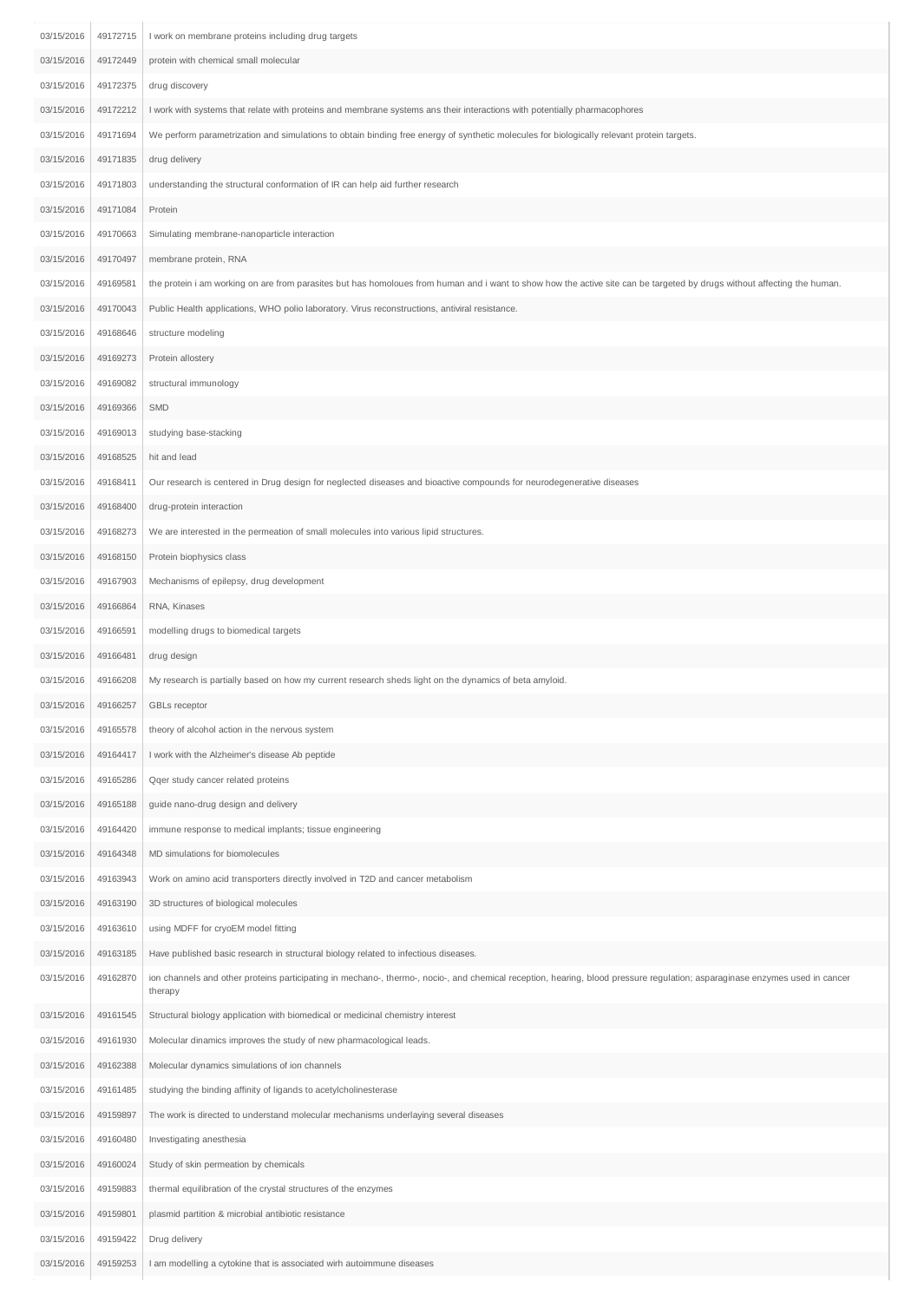| 03/15/2016 | 49159416 | Designing scaffolds for vaccines                                                                                                                                                                                                                                                                              |
|------------|----------|---------------------------------------------------------------------------------------------------------------------------------------------------------------------------------------------------------------------------------------------------------------------------------------------------------------|
| 03/15/2016 | 49159047 | Drug resistence                                                                                                                                                                                                                                                                                               |
| 03/15/2016 | 49158789 | enzyme reactivity                                                                                                                                                                                                                                                                                             |
| 03/15/2016 | 49158520 | protein ligandability                                                                                                                                                                                                                                                                                         |
| 03/15/2016 | 49158609 | Involved rna polymerase. Currently not using                                                                                                                                                                                                                                                                  |
| 03/15/2016 | 49157715 | fep calculations                                                                                                                                                                                                                                                                                              |
| 03/15/2016 | 49157368 | Preservative formulations for long term storage of biomaterials                                                                                                                                                                                                                                               |
| 03/15/2016 | 49156824 | There is a potental to use nucleic acid spectra as indicators                                                                                                                                                                                                                                                 |
| 03/15/2016 | 49157177 | could help designing fluorescent probes                                                                                                                                                                                                                                                                       |
| 03/15/2016 | 49156356 | Optimization of PDB structures of COX enzyme for accurate drug discovery                                                                                                                                                                                                                                      |
| 03/15/2016 | 49156239 | part of my work is related to drug and gene deivery                                                                                                                                                                                                                                                           |
| 03/15/2016 | 49154456 | Possibly, we investigate gating of ion channels                                                                                                                                                                                                                                                               |
| 03/15/2016 | 49155997 | drug delivery                                                                                                                                                                                                                                                                                                 |
| 03/15/2016 | 49155717 | We use NAMD to examine interactions of drugs with druggable targets. We have used it in past to examine solvation water dynamics at solute/solvent interfaces to predict druggable<br>sites. We will use MD to generate protein conformations for ensemble docking approaches to virtual screening for drugs. |
| 03/15/2016 | 49156078 | artificial water filtration membranes and sequence-selective DNA detection seem medically relevant.                                                                                                                                                                                                           |
| 03/15/2016 | 49155538 | Antibiotic resistance mechanisms                                                                                                                                                                                                                                                                              |
| 03/15/2016 | 49155877 | Vaccines                                                                                                                                                                                                                                                                                                      |
| 03/15/2016 | 49151774 | Interaction studies of ligands to their pain receptors / modification of ligands                                                                                                                                                                                                                              |
| 03/15/2016 | 49155510 | Study conformational dynamics and kinetics of enzymes and transporter proteins                                                                                                                                                                                                                                |
| 03/15/2016 | 49155164 | main goal is developing enzyme/protein inhibitors                                                                                                                                                                                                                                                             |
| 03/15/2016 | 49155367 | chemotaxis in pathogenesis                                                                                                                                                                                                                                                                                    |
| 03/15/2016 | 49153695 | fundamental research                                                                                                                                                                                                                                                                                          |
| 03/15/2016 | 49154795 | We are modeling serine protease inhibition by canonical inhibitors to understand why structurally similar inhibitors are cleaved at different rates. We want to use this knowledge to<br>engineer inhibitors for therapeutic use                                                                              |
| 03/15/2016 | 49155035 | informs drug discovery                                                                                                                                                                                                                                                                                        |
| 03/15/2016 | 49154833 | Simulation of drug/protein and drug/membrane interactions                                                                                                                                                                                                                                                     |
| 03/15/2016 | 49154288 | aquaporin inhibitors                                                                                                                                                                                                                                                                                          |
| 03/15/2016 | 49154393 | modeling virus particles as nanodelivery vehicles                                                                                                                                                                                                                                                             |
| 03/15/2016 | 49153918 | Structure Based drug design                                                                                                                                                                                                                                                                                   |
| 03/15/2016 | 49154286 | understanding voltage gated channels important to understnading nerve function                                                                                                                                                                                                                                |
| 03/15/2016 | 49153992 | Enzyme optimization for cancer treatment                                                                                                                                                                                                                                                                      |
| 03/15/2016 | 49153733 | Most systems we work on are disease related: A-beta, autophagy related proteins, interleukin, etc.                                                                                                                                                                                                            |
| 03/15/2016 | 49153408 | I work with enzymes in respiratory chain (Eg: CcO)                                                                                                                                                                                                                                                            |
| 03/15/2016 | 49153717 | I run MD and perform FEP calculations to assess potential drug candidates                                                                                                                                                                                                                                     |
| 03/15/2016 | 49153663 | Molecules I'm working on applications in tissue engineering, muscle growth, drug delivery etc                                                                                                                                                                                                                 |
| 03/15/2016 | 49153686 | some work related to anti-cancer drug discovery                                                                                                                                                                                                                                                               |
| 03/15/2016 | 49153615 | drug discovery                                                                                                                                                                                                                                                                                                |
| 03/15/2016 | 49153343 | modelling of hdac enzyme behaviour on ligand binding                                                                                                                                                                                                                                                          |
| 03/15/2016 | 49153514 | antimicrobial peptides                                                                                                                                                                                                                                                                                        |
| 03/15/2016 | 49152786 | Public Health                                                                                                                                                                                                                                                                                                 |
| 03/15/2016 | 49153203 | Scientific support for NIH Biowulf cluster                                                                                                                                                                                                                                                                    |
| 03/15/2016 | 49153209 | GPCR                                                                                                                                                                                                                                                                                                          |
| 03/15/2016 | 49152483 | application of polymers in drug delivery                                                                                                                                                                                                                                                                      |
| 03/15/2016 | 49152936 | Drug-protein interactions                                                                                                                                                                                                                                                                                     |
| 03/15/2016 | 49152058 | drug design                                                                                                                                                                                                                                                                                                   |
| 03/15/2016 | 49152287 | may help design antivirals                                                                                                                                                                                                                                                                                    |
| 03/15/2016 | 49152328 | drug kinetics                                                                                                                                                                                                                                                                                                 |
| 03/15/2016 | 49152171 | Evaluation of protein-membrane interactions for a Pseudomonas aeruginosa phospholipase.                                                                                                                                                                                                                       |
| 03/15/2016 | 49149711 | Working on protein modelling and studying effects of flexibility on allostery                                                                                                                                                                                                                                 |
| 03/15/2016 | 49151691 | Molecular dynamic of large biomolecules                                                                                                                                                                                                                                                                       |
| 03/15/2016 | 49152386 | Studying Alzheimer's related proteins                                                                                                                                                                                                                                                                         |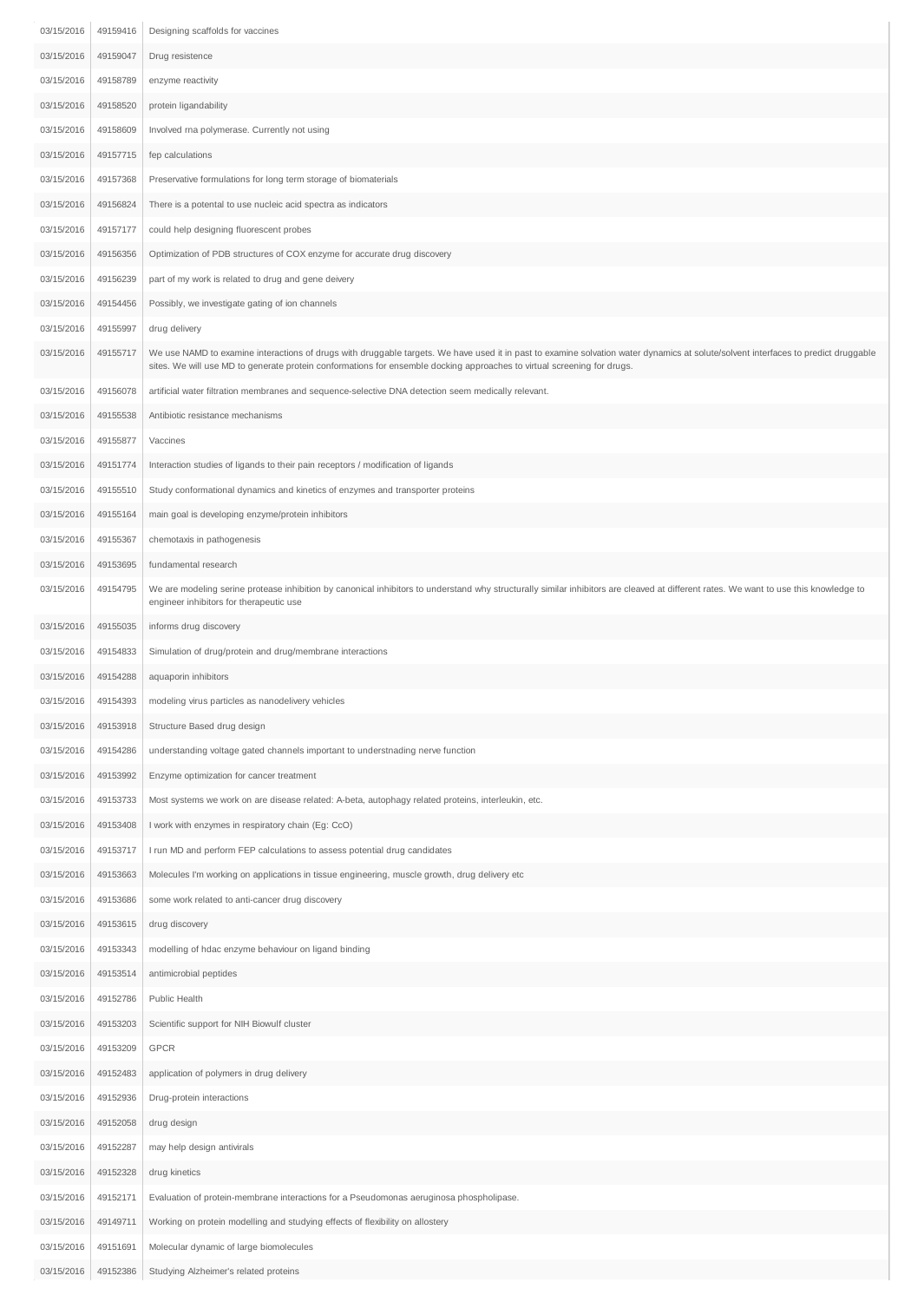| 03/15/2016 | 49152322 | Drug Discovery                                                                                                                                                     |
|------------|----------|--------------------------------------------------------------------------------------------------------------------------------------------------------------------|
| 03/15/2016 | 49152261 | Drug discovery                                                                                                                                                     |
| 03/15/2016 | 49151391 | protein engineering                                                                                                                                                |
| 03/15/2016 | 49151939 | Absolutly relevant                                                                                                                                                 |
| 03/15/2016 | 49151744 | Ion channels                                                                                                                                                       |
| 03/15/2016 | 49151712 | I study proteins that bind methylated DNA as potential drug targets.                                                                                               |
| 03/15/2016 | 49151386 | we try to find mutants of peptides with potential use in biomedicine                                                                                               |
| 03/15/2016 | 49151626 | Tamiflu resistance                                                                                                                                                 |
| 03/15/2016 | 49151566 | effects of mutagenesis on domain folding                                                                                                                           |
| 03/15/2016 | 49151451 | human protein modeling                                                                                                                                             |
| 03/15/2016 | 49151297 | G protein                                                                                                                                                          |
| 03/15/2016 | 49151214 | we develop drugs and study pathogenesis with QMMD methods                                                                                                          |
| 03/15/2016 | 49151069 | protein interaction                                                                                                                                                |
| 03/15/2016 | 49148098 | if we'll figure out the mechanisms of interaction between protein 3CD and viral RNA we could be able to construct an inhibitor which would prevent the interaction |
| 03/15/2016 | 49151156 | docking with toxin                                                                                                                                                 |
| 03/15/2016 | 49148971 | My groups current projects include understanding iodide transport in the thyroid, deactivation of K+ channels, and drug delivery.                                  |
| 03/15/2016 | 49150768 | nucleic acid structure and function                                                                                                                                |
| 03/15/2016 | 49150260 | cytochromes P450                                                                                                                                                   |
| 03/15/2016 | 49150319 | study of polymer-drug interactions                                                                                                                                 |
| 03/15/2016 | 49150751 | Drug Design Efforts                                                                                                                                                |
| 03/15/2016 | 49150454 | I study G protein-coupled receptors, and we have several collaborations with pharmaceutical industries / biotechs                                                  |
| 03/15/2016 | 49150219 | Model DNA and protein structures                                                                                                                                   |
| 03/15/2016 | 49150231 | Simulation of protein structure and dynamics that may lead to useful medical technologies                                                                          |
| 03/15/2016 | 49150470 | in animal species (salmon)                                                                                                                                         |
| 03/15/2016 | 49150214 | Membrane proteins related to brain injury                                                                                                                          |
| 03/15/2016 | 49150501 | protein simulation                                                                                                                                                 |
| 03/15/2016 | 49149837 | physiologically important enzyme study                                                                                                                             |
| 03/15/2016 | 49150356 | i study kinases and protein-DNA systems to provide insights for drug design                                                                                        |
| 03/15/2016 | 49150458 | Force field development and evaluation                                                                                                                             |
| 03/15/2016 | 49149977 | I run simulations with active pharmaceutical ingredients                                                                                                           |
| 03/15/2016 | 49149812 | Nanoparticle absorption by cells for imaging and drug delivery                                                                                                     |
| 03/15/2016 | 49149983 | receptors                                                                                                                                                          |
| 03/15/2016 | 49149842 | electric field effect on protein for therapy                                                                                                                       |
| 03/15/2016 | 49149318 | Ion channels                                                                                                                                                       |
| 03/15/2016 | 49149577 | protein ligand binding                                                                                                                                             |
| 03/15/2016 | 49149762 | Studying membrane transporters                                                                                                                                     |
| 03/15/2016 | 49149438 | potential drug design                                                                                                                                              |
| 03/15/2016 | 49149643 | it's about proteins                                                                                                                                                |
| 03/15/2016 | 49149327 | Drug-protein interactions                                                                                                                                          |
| 03/15/2016 | 49149182 | drugs clinically relevant                                                                                                                                          |
| 03/15/2016 | 49149448 | Cardiac thin filament studies                                                                                                                                      |
| 03/15/2016 | 49149370 | HIV inhibition                                                                                                                                                     |
| 03/15/2016 | 49149157 | drug discovery                                                                                                                                                     |
| 03/15/2016 | 49149062 | Human membrane proteins                                                                                                                                            |
| 03/15/2016 | 49148592 | Cray customers are regularly using NAMD                                                                                                                            |
| 03/15/2016 | 49148988 | All of my research subjects are at least loosely related to some kind of medical issue.                                                                            |
| 03/15/2016 | 49148787 | simulating protein flexibility                                                                                                                                     |
| 03/15/2016 | 49148936 | Surface protein of pathogen                                                                                                                                        |
| 03/15/2016 | 49148873 | Gram negative bacteria outer membrane permeation & nutrient uptake                                                                                                 |
| 03/15/2016 | 49148834 | Studies of the structure/function/dynamics relationship in biomolecules.                                                                                           |
|            |          |                                                                                                                                                                    |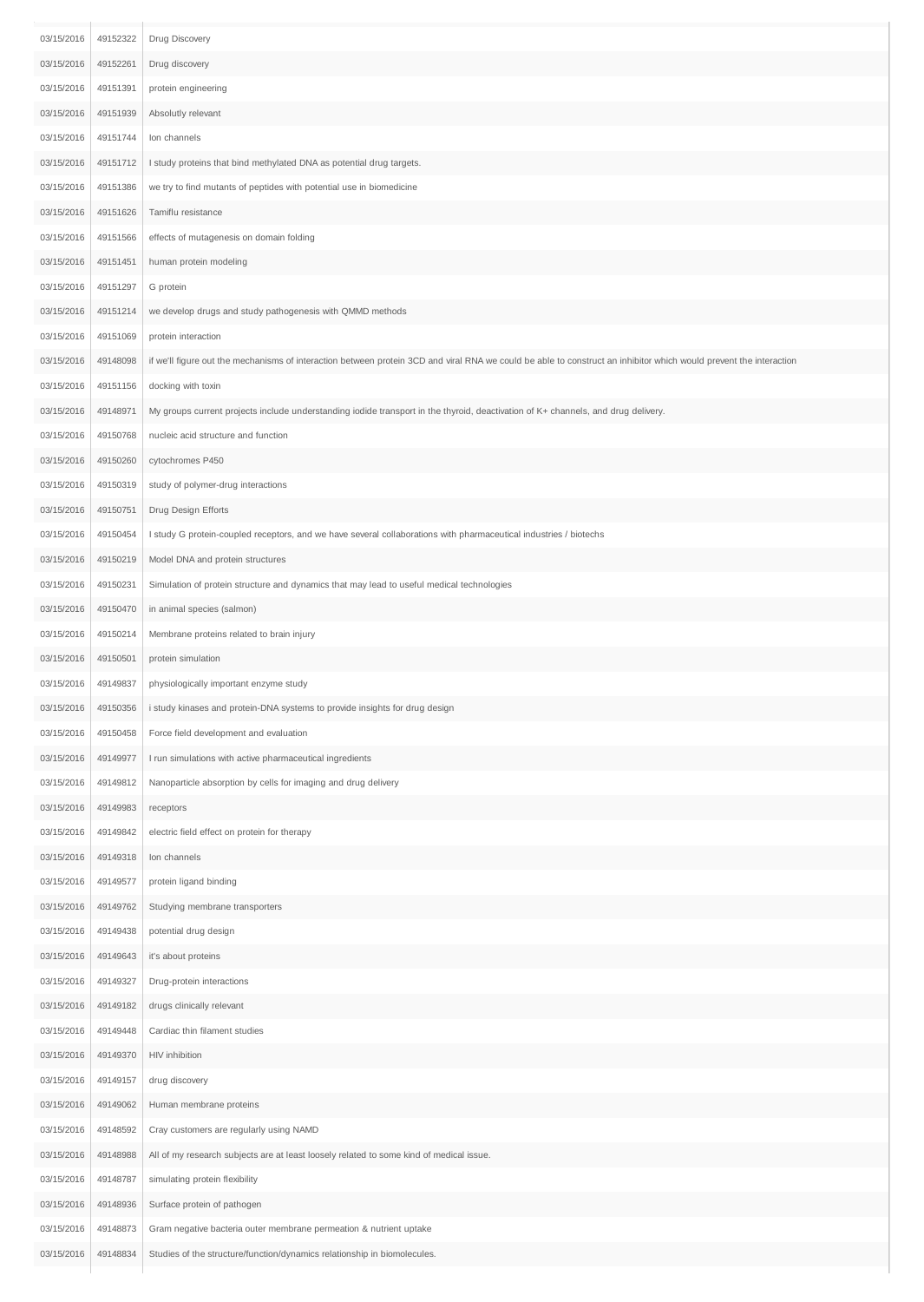| 03/15/2016 | 49148760 | $\cdots$                                                                         |
|------------|----------|----------------------------------------------------------------------------------|
| 03/15/2016 | 49148465 | ion channels, related to drug delivery                                           |
| 03/15/2016 | 49148370 | Simulations and tools for range of NIH funded projects, including chromatophore. |
| 03/15/2016 | 49148469 | Antimicrobial peptides membrane interactions and peptide self assembly           |
| 03/15/2016 | 49148446 | These are studies of protein motions.                                            |
| 03/15/2016 | 49147986 | Enzyme design and modelling                                                      |
| 03/15/2016 | 49148129 | Drug design                                                                      |
| 03/15/2016 | 49147898 | Simulate first atomic steps in biomineralization                                 |
| 03/15/2016 | 49147903 | virus maturation                                                                 |
| 03/15/2016 | 49146020 | working on a project related to antibiotic resistance                            |
| 03/15/2016 | 49146631 | Understanding drug resistivity in hepatitis C                                    |
| 03/15/2016 | 49146944 | drug discovery of Kras inhibitors                                                |
| 03/15/2016 | 49147069 | Find pathway of cell fusion                                                      |
| 03/15/2016 | 49146889 | Exploring novel drug targets                                                     |
| 03/15/2016 | 49146934 | DNA binding to protein                                                           |
| 03/15/2016 | 49146826 | disease related                                                                  |
| 03/15/2016 | 49146558 | Simulating variants used in membrane protein folding studies.                    |
| 03/15/2016 | 49145915 | Simulation of proteins that play a role in certain diseases                      |
| 03/15/2016 | 49146378 | biomembrane permeation and protein pKa, thermal stability                        |
| 03/15/2016 | 49146288 | Drug design                                                                      |
| 03/15/2016 | 49146106 | protein-protein interface prediction                                             |
| 03/15/2016 | 49145477 | Study gpcrs and antimicrobial lipopeptides                                       |
| 03/15/2016 | 49145396 | Drug unbinding pathway and smd                                                   |
| 03/05/2016 | 48649707 | The cutting mechanism of enzyme                                                  |
| 02/26/2016 | 48209932 | Protein interaction                                                              |
| 02/26/2016 | 48208396 | comparison effect of drugs on a protein active site inhibation                   |
| 02/25/2016 | 48201615 | Computational drug discovery                                                     |
| 02/25/2016 | 48190063 | understanding the function of medically important proteins, e.g. ApoD            |
| 02/25/2016 | 48190089 | ex. HIV protease deactivation                                                    |

# On my desktop/laptop I primarily use NAMD on:

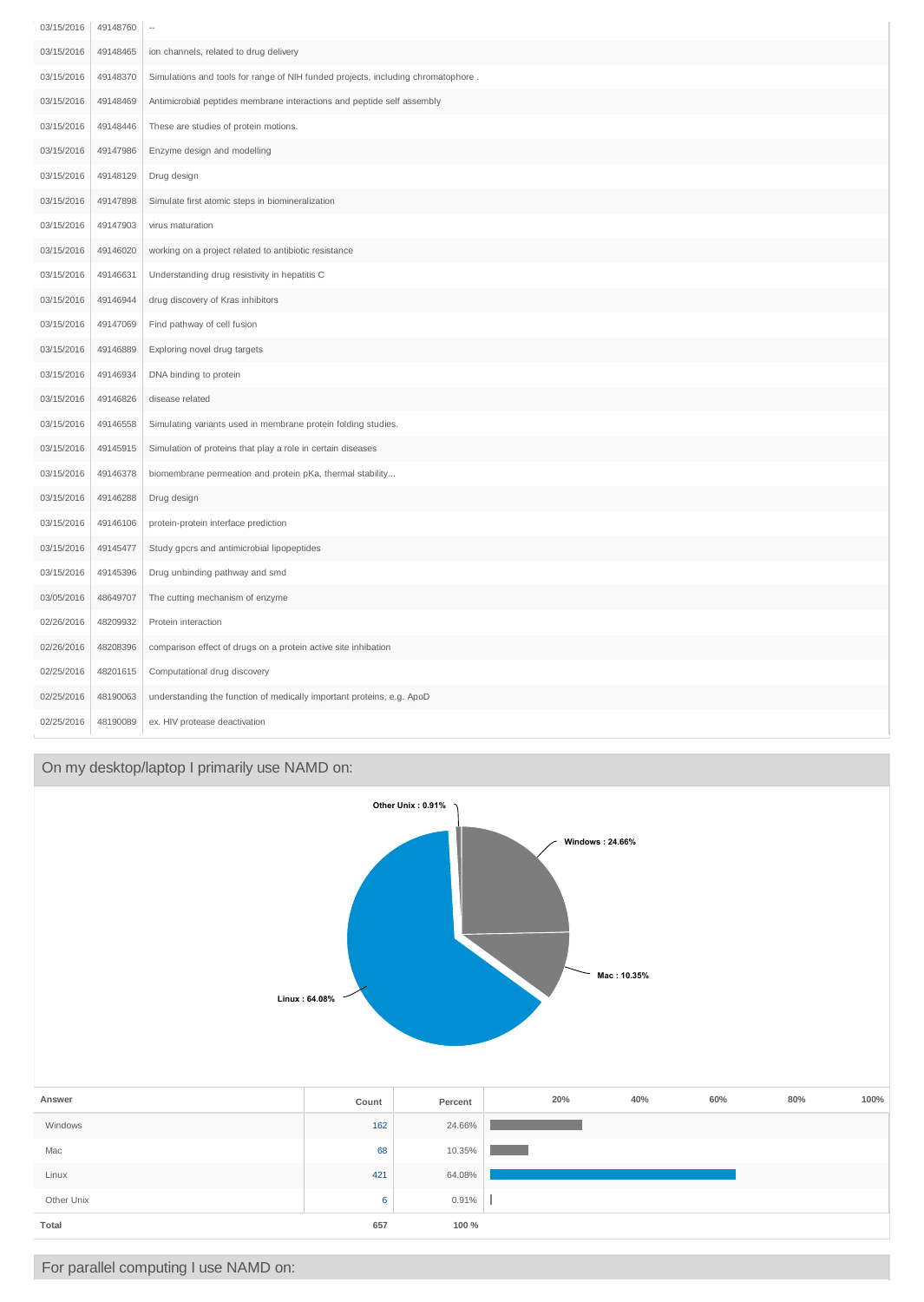

| Answer                            | Count | Percent | 20% | 40% | 60% | 80% | 100% |
|-----------------------------------|-------|---------|-----|-----|-----|-----|------|
| Small Linux cluster (< 100 nodes) | 306   | 51.17%  |     |     |     |     |      |
| Large Linux cluster               | 166   | 27.76%  |     |     |     |     |      |
| Cray Supercomputer                | 37    | 6.19%   |     |     |     |     |      |
| <b>IBM Blue Gene</b>              | 11    | 1.84%   |     |     |     |     |      |
| Other (please specify)            | 78    | 13.04%  |     |     |     |     |      |
| Total                             | 598   | 100 %   |     |     |     |     |      |

**For parallel computing I use NAMD on: - Text Data for Other (please specify)**

| 04/01/2016 | 50017212 | single machine                                                                     |
|------------|----------|------------------------------------------------------------------------------------|
| 03/22/2016 | 49505218 | No such resource                                                                   |
| 03/21/2016 | 49458465 | Fujitsu Primergy                                                                   |
| 03/19/2016 | 49375381 | Not yet                                                                            |
| 03/19/2016 | 49372080 | windows                                                                            |
| 03/19/2016 | 49371406 | Stampede                                                                           |
| 03/19/2016 | 49364561 | my laptop                                                                          |
| 03/18/2016 | 49351270 | desktop, 16 nodes                                                                  |
| 03/18/2016 | 49348261 | Linux cluster each with GPU                                                        |
| 03/17/2016 | 49304680 | 4 core CPU + 2 GTX670                                                              |
| 03/17/2016 | 49298331 | local                                                                              |
| 03/17/2016 | 49280558 | not sure                                                                           |
| 03/17/2016 | 49274496 | Small Windows 2012 R2 HPC Cluster                                                  |
| 03/17/2016 | 49251541 | None                                                                               |
| 03/17/2016 | 49247146 | $PC\,$                                                                             |
| 03/17/2016 | 49244715 | no use parallel computing                                                          |
| 03/16/2016 | 49241367 | no used                                                                            |
| 03/16/2016 | 49224752 | $SMP + GPU$                                                                        |
| 03/16/2016 | 49211137 | NVIDIA gpu build                                                                   |
| 03/16/2016 | 49209601 | Linux + GPU                                                                        |
| 03/16/2016 | 49204826 | <b>NONE</b>                                                                        |
| 03/16/2016 | 49199276 | Workstation with few cores                                                         |
| 03/16/2016 | 49199894 | linux multi-core workstation                                                       |
| 03/16/2016 | 49194157 | i don't use                                                                        |
| 03/16/2016 | 49193240 | not parralleled yet                                                                |
| 03/16/2016 | 49186580 | amd                                                                                |
| 03/16/2016 | 49184186 | CUDA/GPU                                                                           |
| 03/16/2016 | 49182434 | CUDA GPU                                                                           |
| 03/16/2016 | 49181879 | Why only one option? I use it on 1. and 3.                                         |
| 03/16/2016 | 49179392 | GPU workstation (1 to 4 gpus per workstation), also CINES occigen cluster (France) |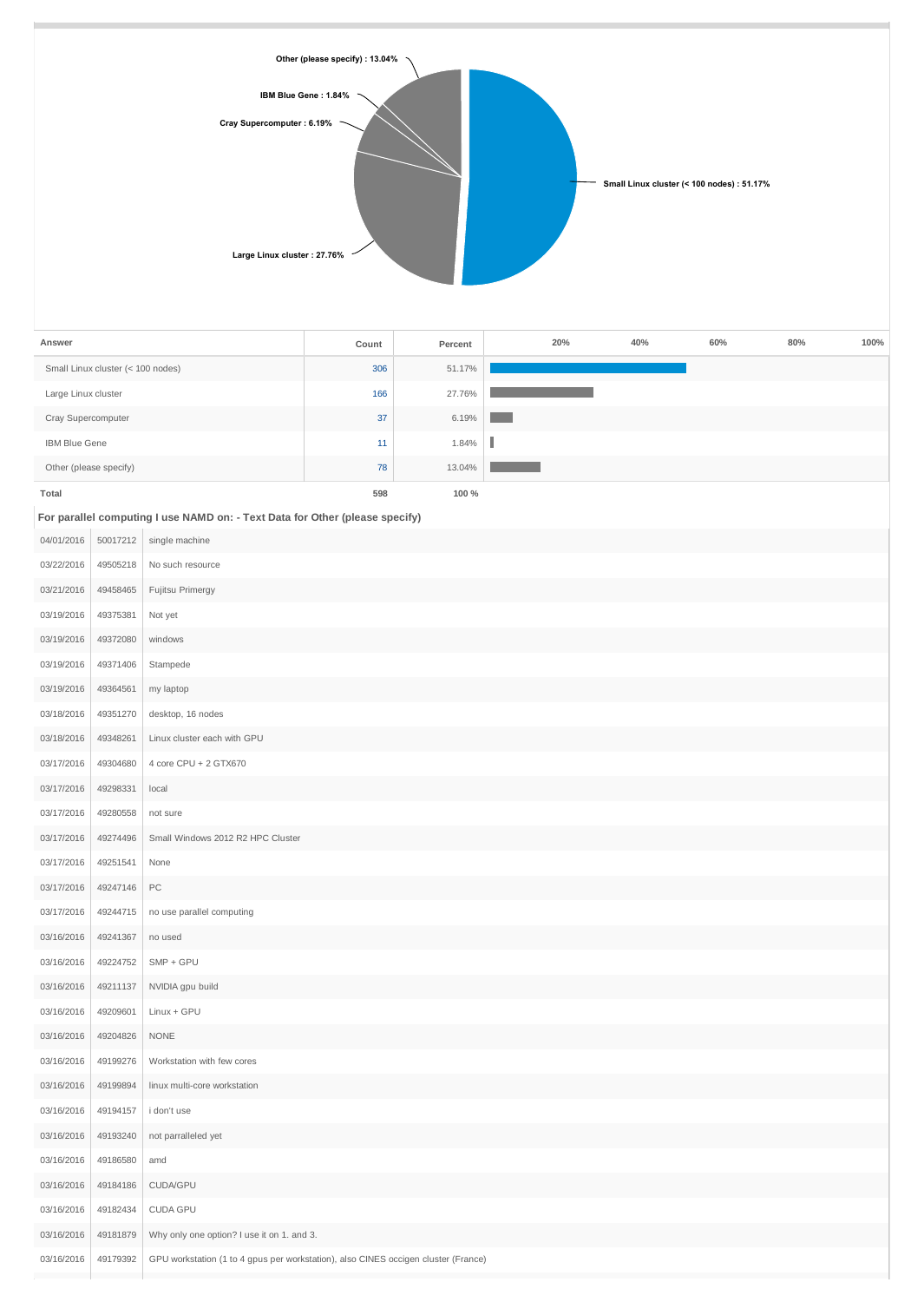| 03/16/2016 | 49179373 | Never tried                                                                              |
|------------|----------|------------------------------------------------------------------------------------------|
| 03/16/2016 | 49179017 | French Supercomputer                                                                     |
| 03/15/2016 | 49174053 | PC                                                                                       |
| 03/15/2016 | 49173041 | super computer                                                                           |
| 03/15/2016 | 49173019 | no                                                                                       |
| 03/15/2016 | 49171694 | I am not that lucky to have a Parallel computing facility, we work on small workstations |
| 03/15/2016 | 49171445 | $\rm No$                                                                                 |
| 03/15/2016 | 49170663 | Using NAMD in cluster giving some trouble for me                                         |
| 03/15/2016 | 49169581 | i dont know                                                                              |
| 03/15/2016 | 49169000 | I want to use Nvidia Graphics Card                                                       |
| 03/15/2016 | 49168621 | none                                                                                     |
| 03/15/2016 | 49167903 | Have not yet used namd on a parallel platform                                            |
| 03/15/2016 | 49166591 | do not use parallel comuting                                                             |
| 03/15/2016 | 49164348 | other supercomputers                                                                     |
| 03/15/2016 | 49163198 | sgi cluster 150 nodes                                                                    |
| 03/15/2016 | 49161545 | Desktop workstation                                                                      |
| 03/15/2016 | 49158537 | Discrete workstation with GPUs                                                           |
| 03/15/2016 | 49156824 | 5000 GPU computer                                                                        |
| 03/15/2016 | 49156239 | i have used NAMD both, on small clusters and on supercomputing centers                   |
| 03/15/2016 | 49156195 | Never                                                                                    |
| 03/15/2016 | 49155815 | gpu                                                                                      |
| 03/15/2016 | 49155510 | 16-core Intel workstations w/ GTX 980 or GTX 690                                         |
| 03/15/2016 | 49154833 | Everything                                                                               |
| 03/15/2016 | 49153000 | I don't do parallel computing                                                            |
| 03/15/2016 | 49152816 | N/A                                                                                      |
| 03/15/2016 | 49151134 | Desktop 6 cores                                                                          |
| 03/15/2016 | 49150729 | IBM Power8 clusters                                                                      |
| 03/15/2016 | 49148538 | workstation                                                                              |
| 03/15/2016 | 49150779 | Power Linux + GPUs                                                                       |
| 03/15/2016 | 49149458 | not use                                                                                  |
| 03/15/2016 | 49149754 | No parallel computing                                                                    |
| 03/15/2016 | 49149334 | OSG                                                                                      |
| 03/15/2016 | 49149062 | Gpu desktop                                                                              |
| 03/15/2016 | 49148367 | 8 Core CPU+ TITAN Z                                                                      |
| 03/15/2016 | 49147716 | SGI ICE large linux cluster 576 nodes and single OS 1000 core SGI UV                     |
| 03/15/2016 | 49147986 | Have not used in this method, only on a single machine                                   |
| 03/15/2016 | 49147979 | <b>IBM HPC</b>                                                                           |
| 03/15/2016 | 49147898 | Teragrid previously                                                                      |
| 03/15/2016 | 49147822 | All of them                                                                              |
| 03/15/2016 | 49147459 | GPU workstation                                                                          |
| 03/15/2016 | 49146934 | desktop computer                                                                         |
| 03/15/2016 | 49146288 | French national supercomputers                                                           |

I use NAMD primarily for: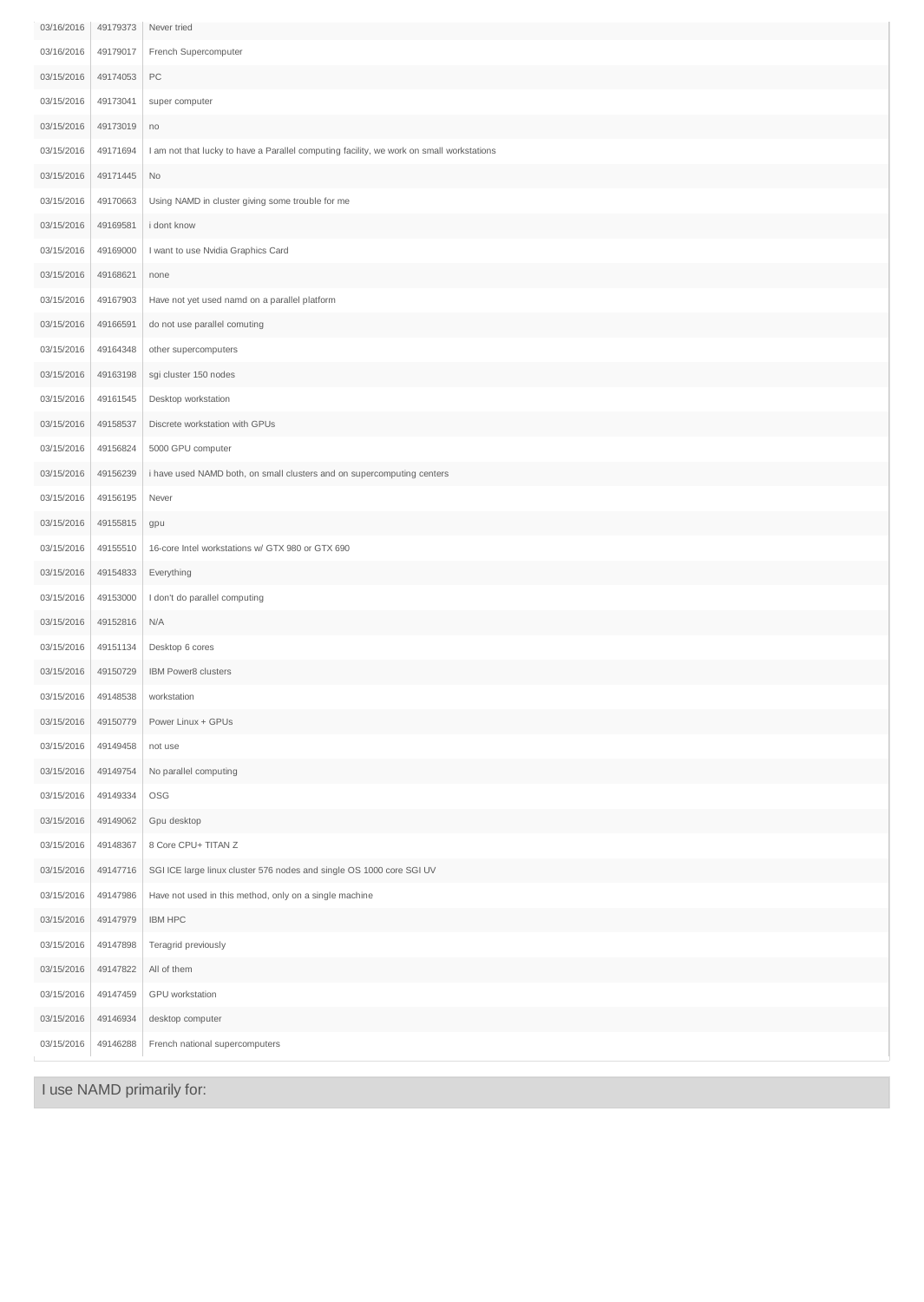

| Answer          | Count | Percent | 20% | 40% | 60% | 80% | 100% |
|-----------------|-------|---------|-----|-----|-----|-----|------|
| Research        | 603   | 91.09%  |     |     |     |     |      |
| Teaching        | 23    | 3.47%   | n.  |     |     |     |      |
| <b>Business</b> | 6     | 0.91%   |     |     |     |     |      |
| Other           | 30    | 4.53%   | n.  |     |     |     |      |
| Total           | 662   | 100 %   |     |     |     |     |      |
|                 |       |         |     |     |     |     |      |

#### **I use NAMD primarily for: - Text Data for Other**

|            |          | I use NAMD primarily for: - Text Data for Other                                |
|------------|----------|--------------------------------------------------------------------------------|
| 03/23/2016 | 49546663 | Learning/Comparison                                                            |
| 03/23/2016 | 49533042 | Performance testing                                                            |
| 03/22/2016 | 49468724 | I usually install it at researchers workstations, clusters.                    |
| 03/21/2016 | 49440970 | Student project                                                                |
| 03/17/2016 | 49257499 | competition                                                                    |
| 03/17/2016 | 49251541 | Fun                                                                            |
| 03/16/2016 | 49238734 | occasional benchmark requests                                                  |
| 03/16/2016 | 49224752 | GPU performance demos                                                          |
| 03/16/2016 | 49194157 | personal study                                                                 |
| 03/16/2016 | 49185823 | I install it, and teach students to use it, but have little use for it myself. |
| 03/16/2016 | 49184750 | Own education/curiosity                                                        |
| 03/16/2016 | 49179315 | learning, curiosity for nano-scale dynamics of molecules                       |
| 03/15/2016 | 49174506 | hardware (Cuda, Phi) benchmark                                                 |
| 03/15/2016 | 49168525 | graduation                                                                     |
| 03/15/2016 | 49154187 | For my own interest                                                            |
| 03/15/2016 | 49155596 | Took a class                                                                   |
| 03/15/2016 | 49153374 | Learning                                                                       |
| 03/15/2016 | 49152598 | Learning                                                                       |
| 03/15/2016 | 49152126 | benchmarking                                                                   |
| 03/15/2016 | 49151938 | hobby                                                                          |
| 03/15/2016 | 49150779 | Performance measurement                                                        |
| 03/15/2016 | 49149983 | check of other programs                                                        |
| 03/15/2016 | 49149276 | User Support                                                                   |
| 03/15/2016 | 49147716 | testing and benchmarking                                                       |
| 03/15/2016 | 49146903 | build                                                                          |
| 02/26/2016 | 48209932 | Learning                                                                       |
|            |          |                                                                                |

The number of people using NAMD at my site is: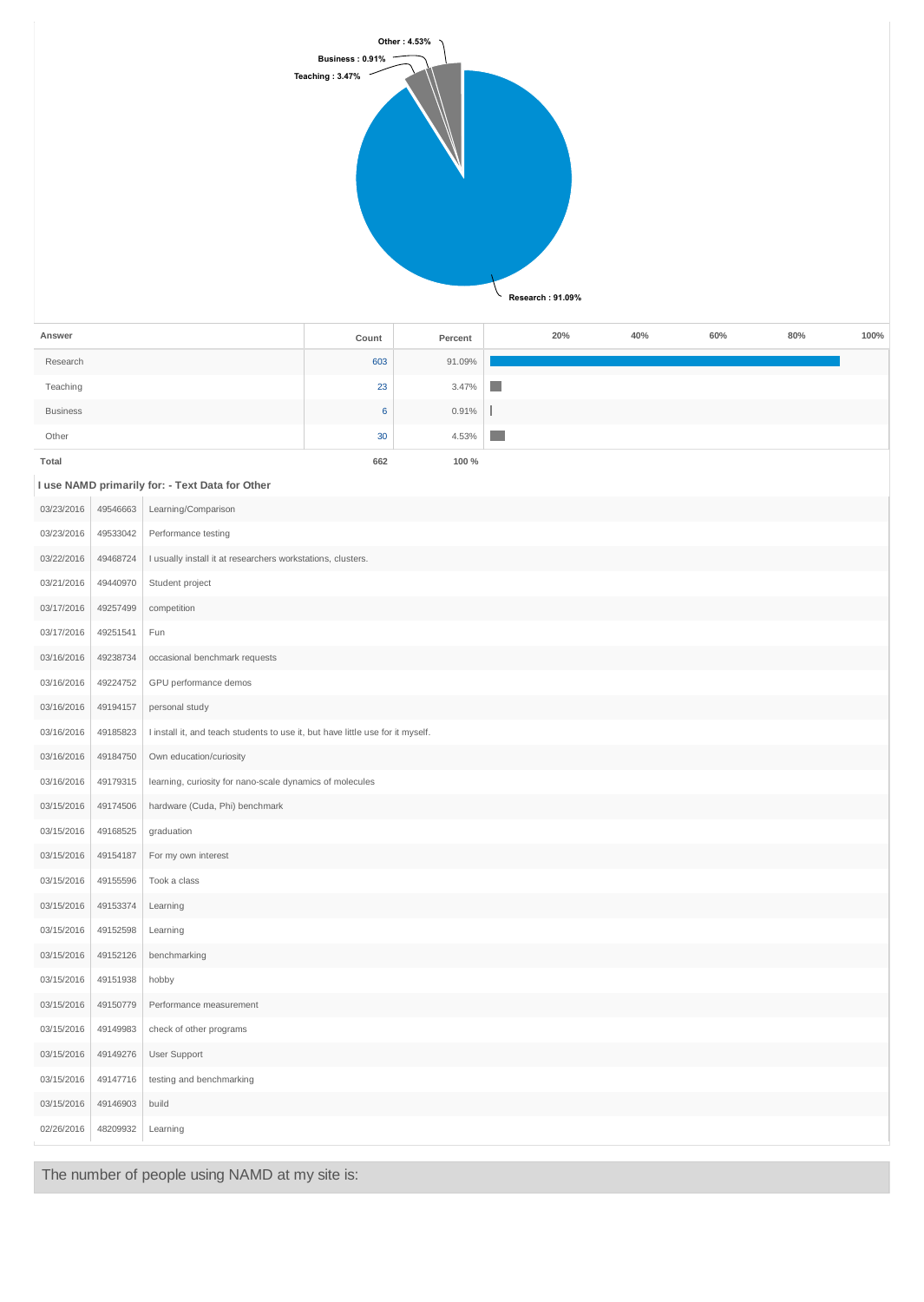





I use NAMD because it: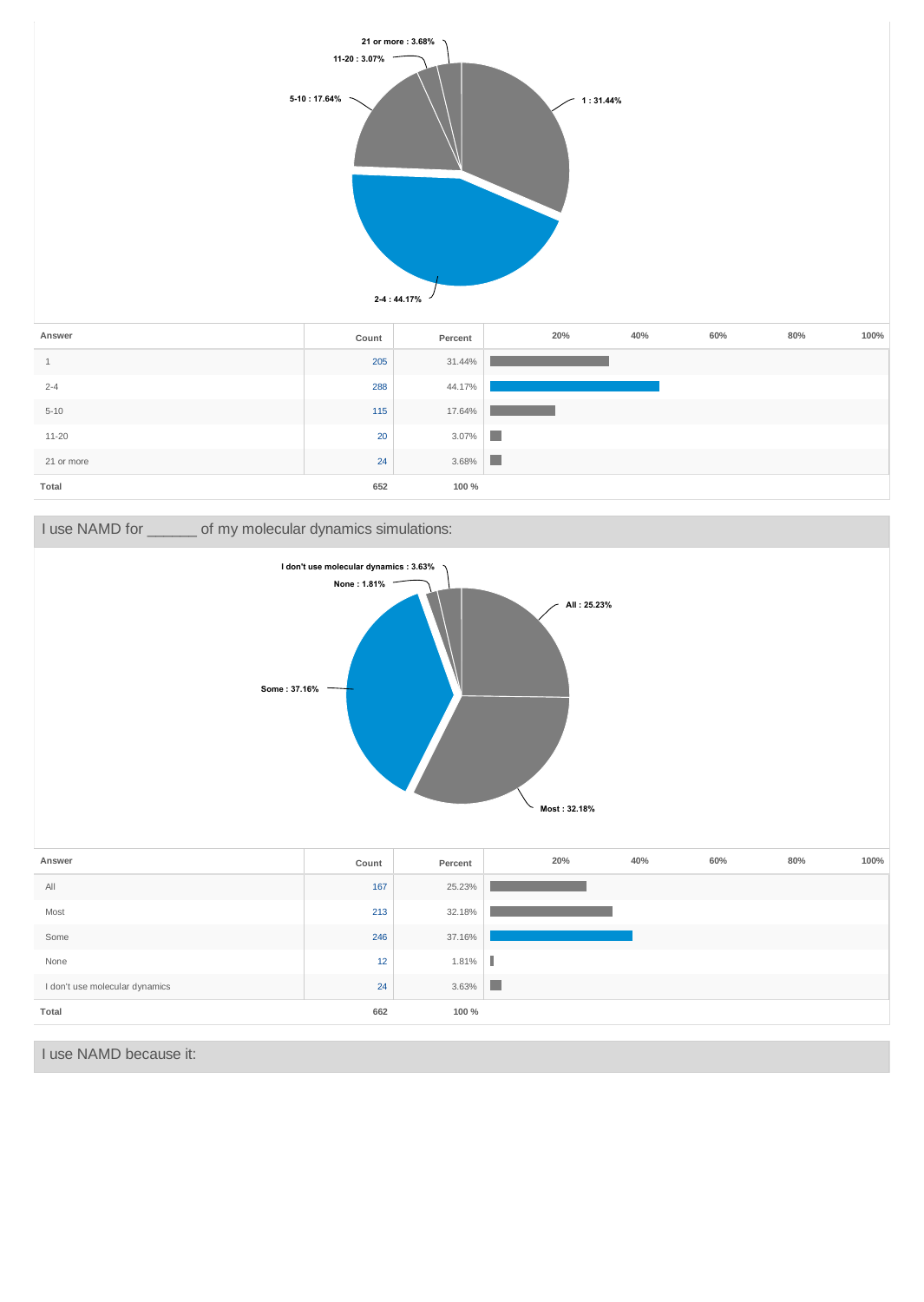

### Meets my needs

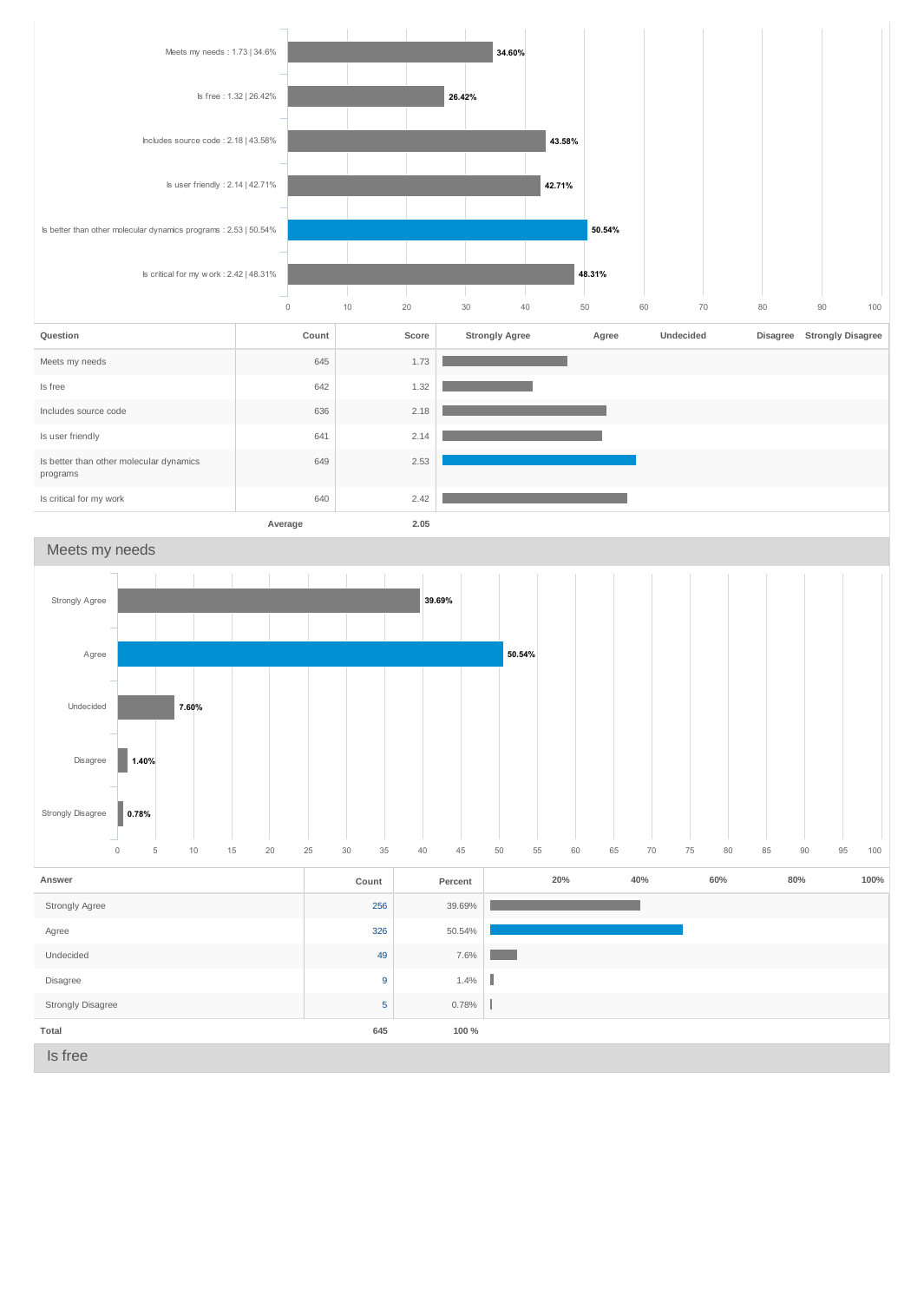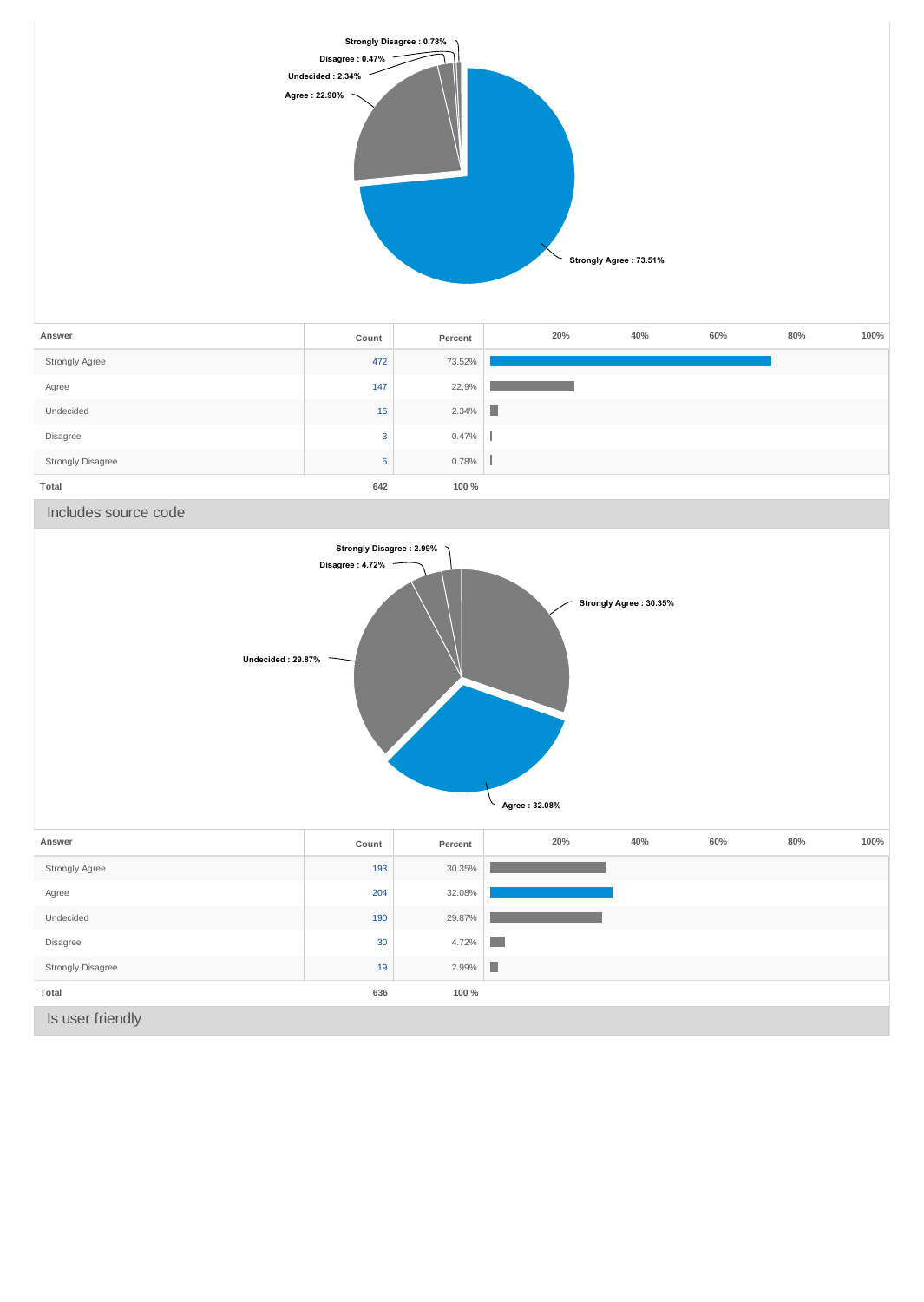

**Total 641 100 %**

Is better than other molecular dynamics programs

Strongly Disagree 2.03%



| Answer                   | Count | Percent | 20% | 40% | 60% | 80% | 100% |
|--------------------------|-------|---------|-----|-----|-----|-----|------|
| Strongly Agree           | 69    | 10.63%  |     |     |     |     |      |
| Agree                    | 216   | 33.28%  |     |     |     |     |      |
| Undecided                | 327   | 50.39%  |     |     |     |     |      |
| Disagree                 | 27    | 4.16%   | a s |     |     |     |      |
| <b>Strongly Disagree</b> | 10    | 1.54%   | I   |     |     |     |      |
| Total                    | 649   | 100 %   |     |     |     |     |      |
| Is critical for my work  |       |         |     |     |     |     |      |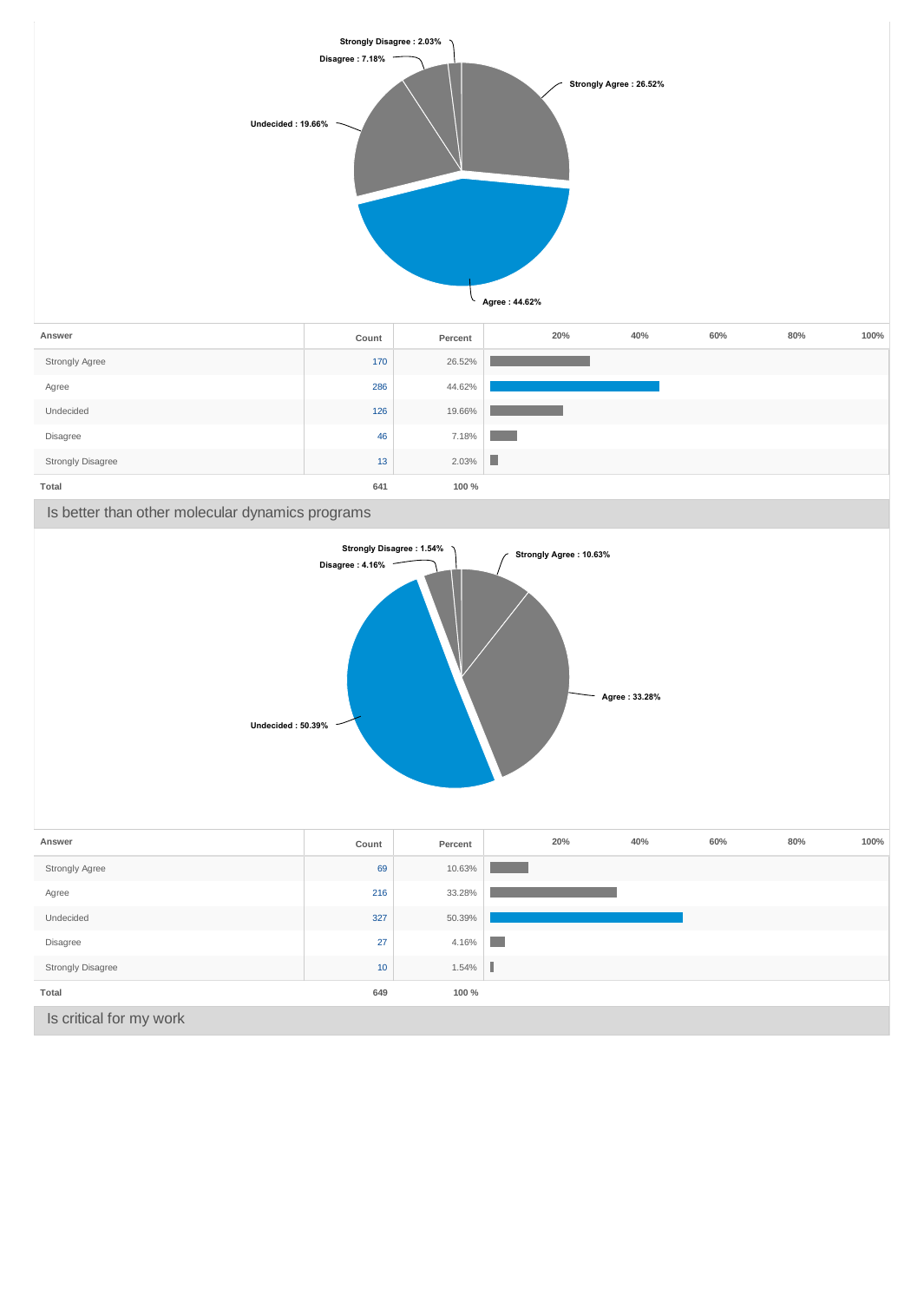



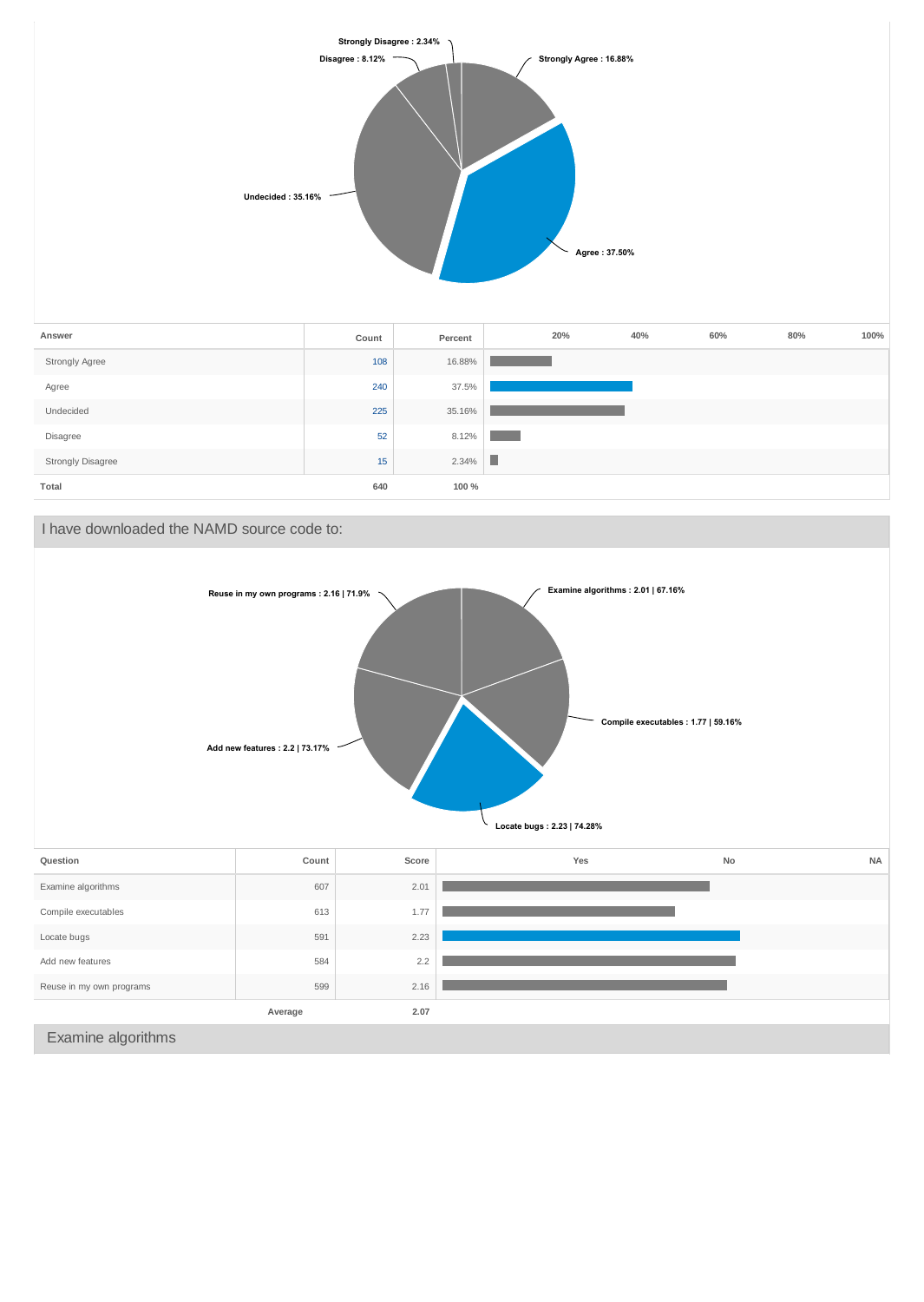

| Answer    | Count | Percent | 20% | 40% | 60% | 80% | 100% |
|-----------|-------|---------|-----|-----|-----|-----|------|
| Yes       | 173   | 28.5%   |     |     |     |     |      |
| <b>No</b> | 252   | 41.52%  |     |     |     |     |      |
| <b>NA</b> | 182   | 29.98%  |     |     |     |     |      |
| Total     | 607   | 100 %   |     |     |     |     |      |

Compile executables



| Answer    | Count | Percent | 20% | 40% | 60% | 80% | 100% |
|-----------|-------|---------|-----|-----|-----|-----|------|
| Yes       | 303   | 49.43%  |     |     |     |     |      |
| No        | 145   | 23.65%  |     |     |     |     |      |
| <b>NA</b> | 165   | 26.92%  |     |     |     |     |      |
| Total     | 613   | 100 %   |     |     |     |     |      |

Locate bugs

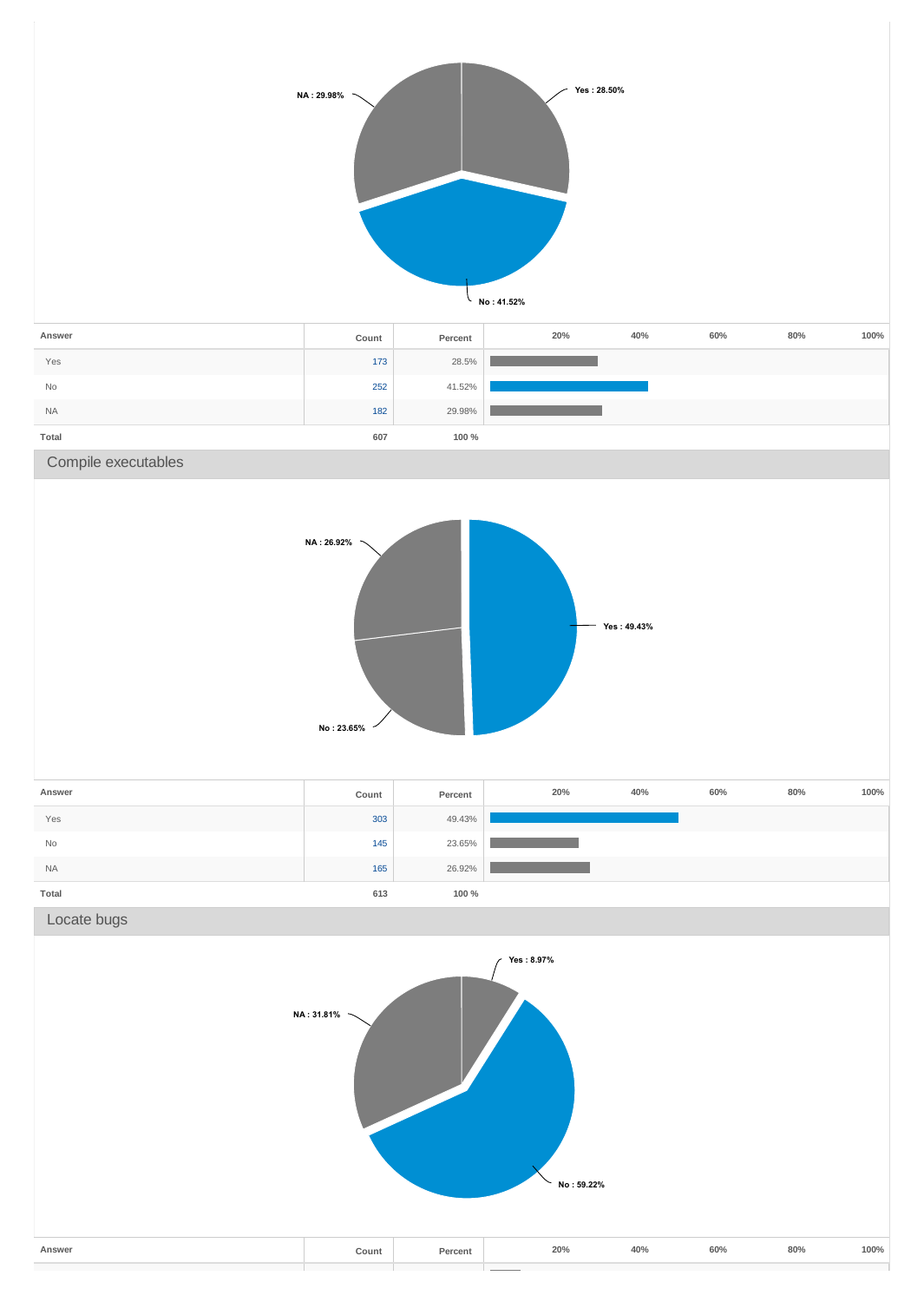

|           |       |         | No: 57.93% |     |     |     |      |
|-----------|-------|---------|------------|-----|-----|-----|------|
| Answer    | Count | Percent | 20%        | 40% | 60% | 80% | 100% |
| Yes       | 79    | 13.19%  |            |     |     |     |      |
| No        | 347   | 57.93%  |            |     |     |     |      |
| <b>NA</b> | 173   | 28.88%  |            |     |     |     |      |
| Total     | 599   | 100 %   |            |     |     |     |      |

I primarily generate input files for NAMD with: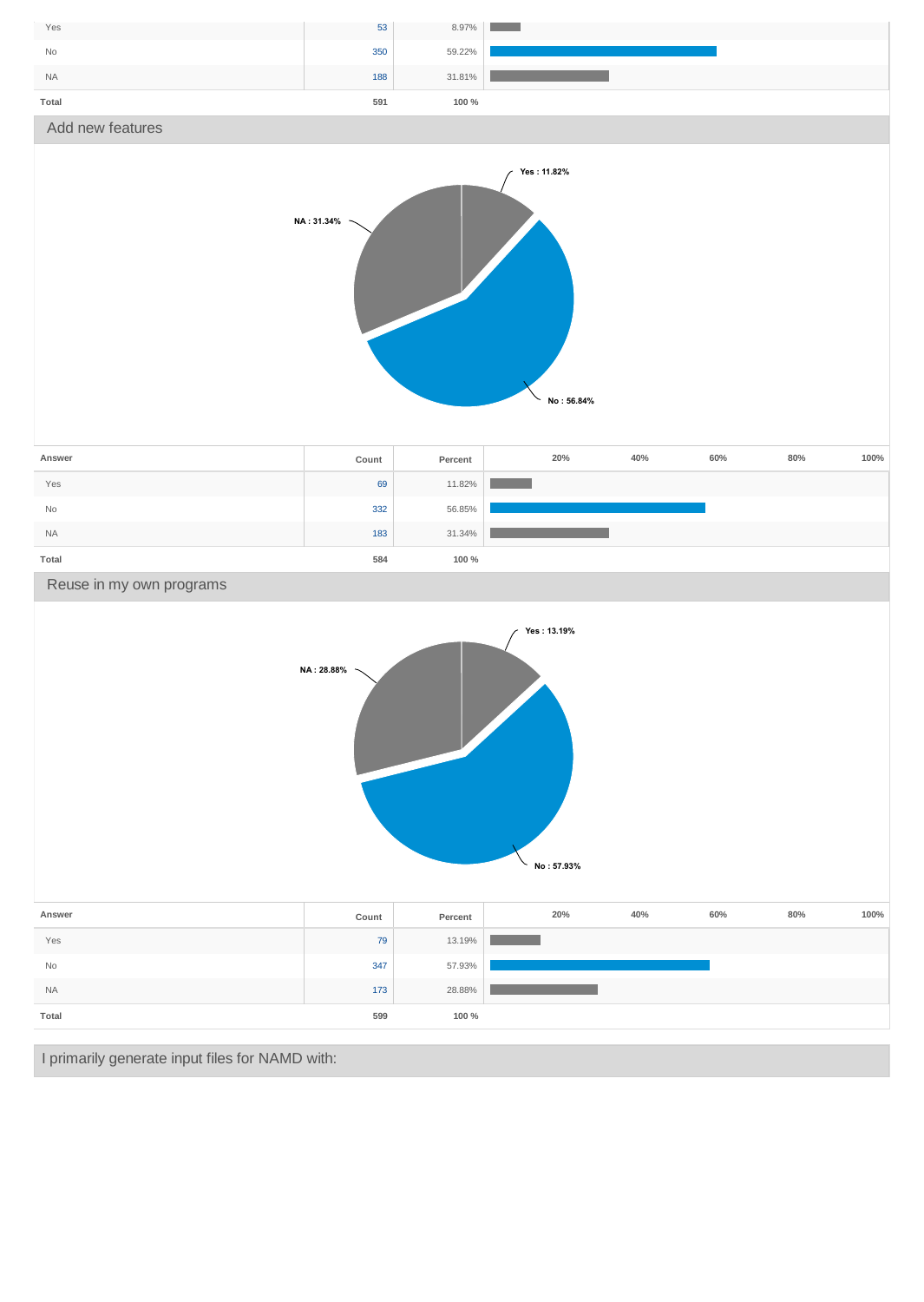

| Answer                 | Count | Percent | 20% | 40% | 60% | 80% | 100% |
|------------------------|-------|---------|-----|-----|-----|-----|------|
| VMD/PSFgen             | 482   | 52.62%  |     |     |     |     |      |
| X-PLOR                 | 23    | 2.51%   | T.  |     |     |     |      |
| CHARMM                 | 158   | 17.25%  |     |     |     |     |      |
| AMBER                  | 96    | 10.48%  |     |     |     |     |      |
| <b>GROMACS</b>         | 73    | 7.97%   |     |     |     |     |      |
| Other (please specify) | 84    | 9.17%   |     |     |     |     |      |
| Total                  | 916   | 100 %   |     |     |     |     |      |

**I primarily generate input files for NAMD with: - Text Data for Other (please specify)**

| 03/23/2016 | 49533042 | Use files generated by others                                                              |
|------------|----------|--------------------------------------------------------------------------------------------|
| 03/20/2016 | 49415317 | cellulose-builder                                                                          |
| 03/19/2016 | 49375381 | At the exploration stage                                                                   |
| 03/18/2016 | 49334107 | my own scripts                                                                             |
| 03/18/2016 | 49313281 | N/A                                                                                        |
| 03/18/2016 | 49308347 | packmole                                                                                   |
| 03/17/2016 | 49297814 | By hand                                                                                    |
| 03/17/2016 | 49274496 | VEGA ZZ                                                                                    |
| 03/17/2016 | 49274001 | self-made scripts                                                                          |
| 03/17/2016 | 49268017 | python builder                                                                             |
| 03/17/2016 | 49254725 | OPLS                                                                                       |
| 03/17/2016 | 49251541 | GView                                                                                      |
| 03/17/2016 | 49244660 | VEGA ZZ                                                                                    |
| 03/17/2016 | 49242397 | own scripts                                                                                |
| 03/16/2016 | 49238734 | provided with benchmarks                                                                   |
| 03/16/2016 | 49227244 | CHARMM-GUI                                                                                 |
| 03/16/2016 | 49224752 | just common sample jobs                                                                    |
| 03/16/2016 | 49207737 | vegazz                                                                                     |
| 03/16/2016 | 49206999 | not really                                                                                 |
| 03/16/2016 | 49204826 | VEGA-ZZ                                                                                    |
| 03/16/2016 | 49193002 | SwissParam                                                                                 |
| 03/16/2016 | 49185823 | my own scripts                                                                             |
| 03/16/2016 | 49184937 | By hand                                                                                    |
| 03/16/2016 | 49179947 | CHARMM-GUI                                                                                 |
| 03/16/2016 | 49179392 | For small ligands parametrization I use Discovery Studio and MOPAC for calculating charges |
| 03/16/2016 | 49179050 | In house programs                                                                          |
| 03/16/2016 | 49178756 | Charmm-gui                                                                                 |
| 03/16/2016 | 49178964 | <b>MDFF</b>                                                                                |
| 03/16/2016 | 49177466 | <b>BIOVIA DS 4.5</b>                                                                       |
|            |          |                                                                                            |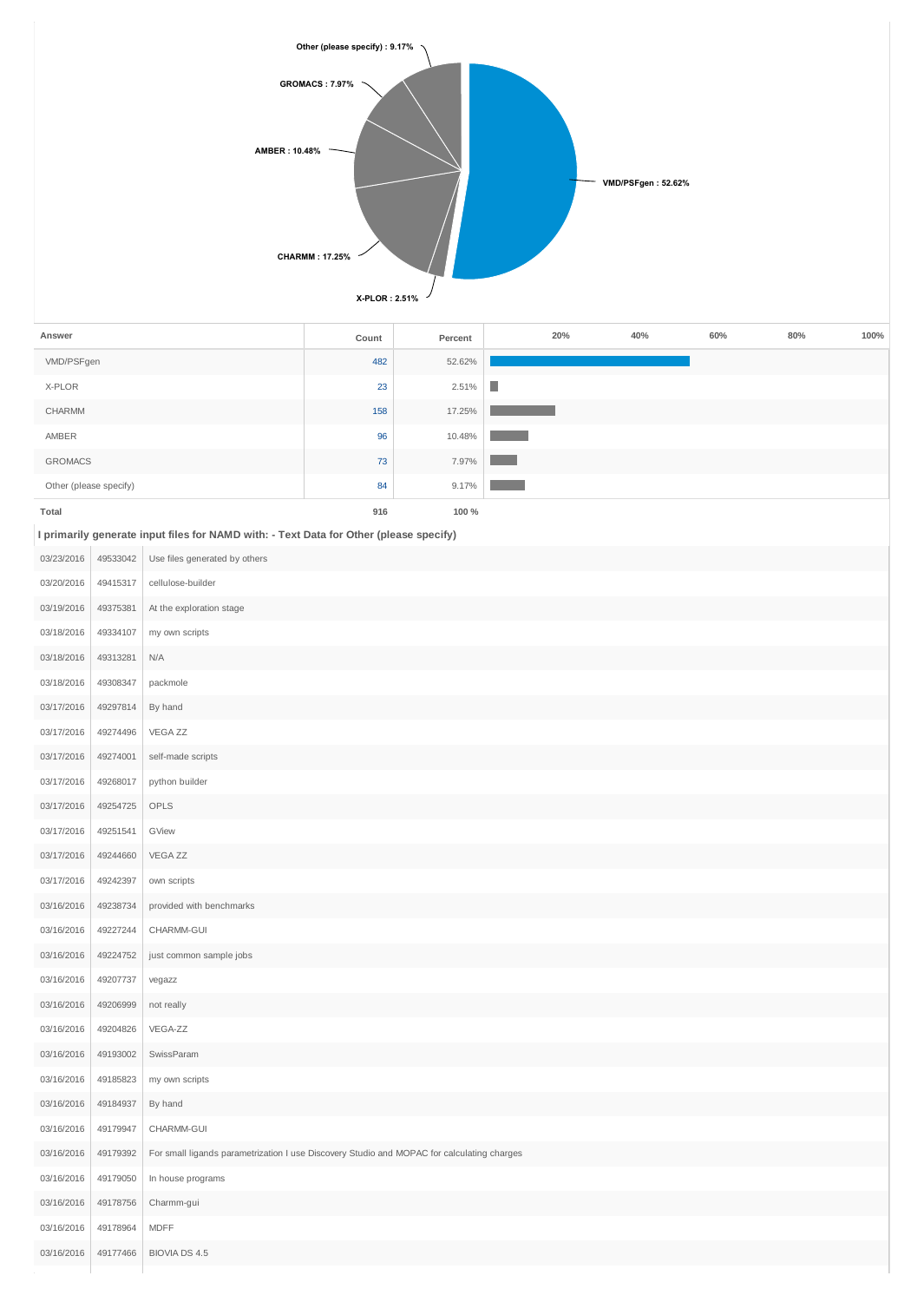| 03/16/2016 | 49177364 | MOE                                                |
|------------|----------|----------------------------------------------------|
| 03/16/2016 | 49177036 | http://www.charmm-gui.org                          |
| 03/16/2016 | 49176768 | VEGA ZZ                                            |
| 03/16/2016 | 49176775 | VEGA ZZ                                            |
| 03/16/2016 | 49176330 | CHARMM-GUI                                         |
| 03/15/2016 | 49175533 | CHARMM-GUI                                         |
| 03/15/2016 | 49174847 | Materials studio                                   |
| 03/15/2016 | 49173581 | by my hand written code                            |
| 03/15/2016 | 49169581 | pdb                                                |
| 03/15/2016 | 49169878 | My program on C++                                  |
| 03/15/2016 | 49167901 | prvieded by our customers                          |
| 03/15/2016 | 49169000 | <b>VMD</b>                                         |
| 03/15/2016 | 49168679 | MOE                                                |
| 03/15/2016 | 49168522 | notepad                                            |
| 03/15/2016 | 49166850 | packmol                                            |
| 03/15/2016 | 49166257 | VegaZZ                                             |
| 03/15/2016 | 49165578 | discovery studio                                   |
| 03/15/2016 | 49165286 | Packmol                                            |
| 03/15/2016 | 49163754 | discoverystudio                                    |
| 03/15/2016 | 49160674 | own suite                                          |
| 03/15/2016 | 49161545 | Ambertool                                          |
| 03/15/2016 | 49160024 | VEGA ZZ                                            |
| 03/15/2016 | 49159883 | Maestro                                            |
| 03/15/2016 | 49159494 | Gaussian                                           |
| 03/15/2016 | 49158782 | so far used only demos                             |
| 03/15/2016 | 49156239 | own code                                           |
| 03/15/2016 | 49153990 | download                                           |
| 03/15/2016 | 49155164 | VegaZZ                                             |
| 03/15/2016 | 49153695 | Vİ                                                 |
| 03/15/2016 | 49154779 | charmm-gui                                         |
| 03/15/2016 | 49154216 | MOE                                                |
| 03/15/2016 | 49153944 | MOE                                                |
| 03/15/2016 | 49153615 | MOE                                                |
| 03/15/2016 | 49153305 | python                                             |
| 03/15/2016 | 49153203 | I think our users use all of the above             |
| 03/15/2016 | 49152936 | CHARMM-GUI                                         |
| 03/15/2016 | 49152816 | N/A                                                |
| 03/15/2016 | 49152126 | download standard benchmark input files            |
| 03/15/2016 | 49151626 | charmm-gui                                         |
| 03/15/2016 | 49151577 | in house code                                      |
| 03/15/2016 | 49148971 | CHARMM-GUI                                         |
| 03/15/2016 | 49150319 | VegaZZ (http://www.vegazz.net/)                    |
| 03/15/2016 | 49150231 | Manual editing/custom scripts                      |
| 03/15/2016 | 49150650 | charmm-gui                                         |
| 03/15/2016 | 49149458 | vega ZZ                                            |
| 03/15/2016 | 49149062 | Charmm-gui                                         |
| 03/15/2016 | 49148367 | VEGA ZZ                                            |
| 03/15/2016 | 49147716 | I get input from customers and standard benchmarks |
| 03/15/2016 | 49147555 | charmm-gui                                         |
| 03/15/2016 | 49147189 | Matlab, python                                     |
| 03/15/2016 | 49146631 | charm-gui                                          |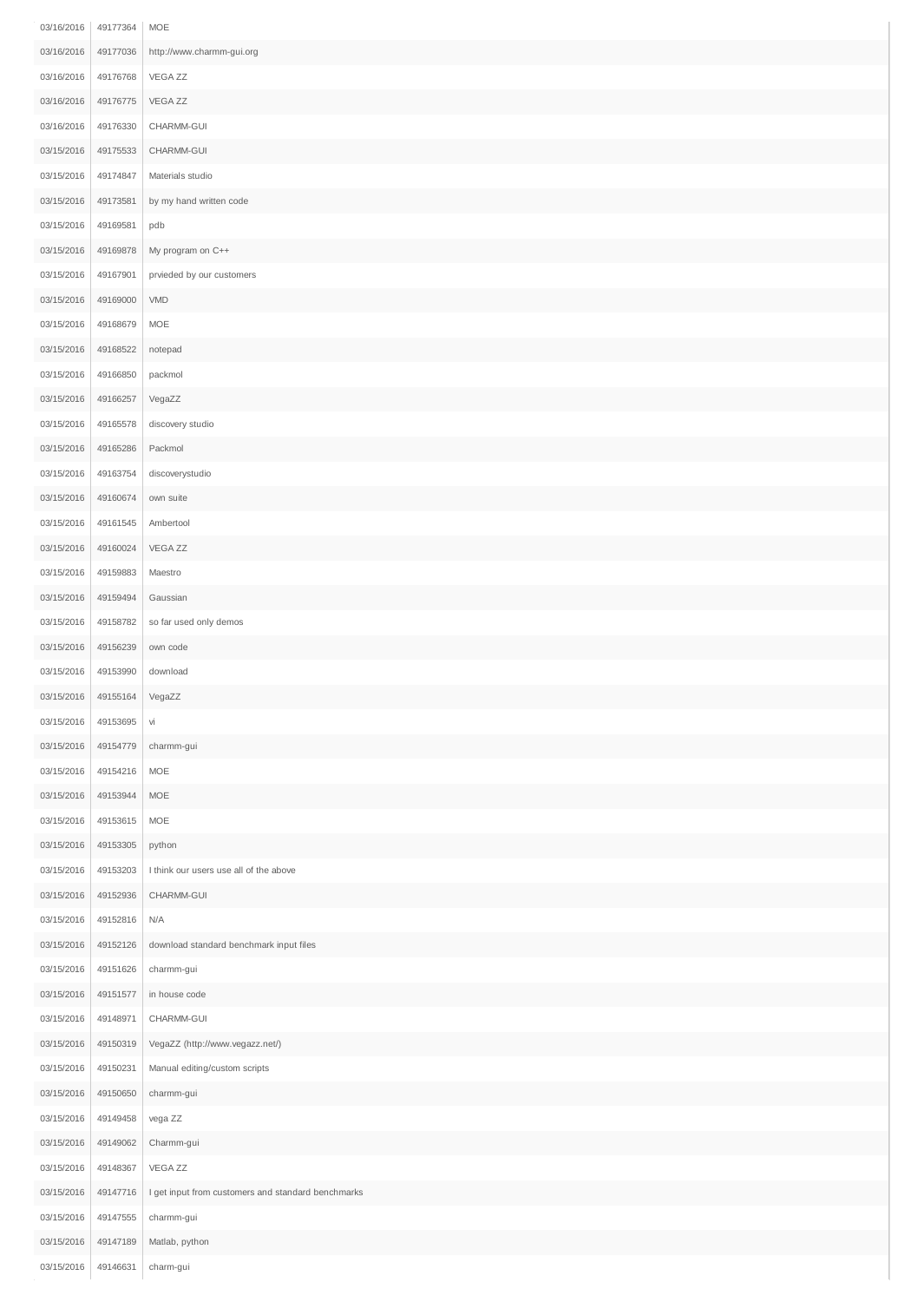|                         | 03/15/2016   49146889   CHARMM-GUI                |
|-------------------------|---------------------------------------------------|
| 03/15/2016 49146826 vim |                                                   |
|                         | 03/15/2016 49145477 Wrote my own membrane builder |



If you are not using GPU acceleration capabilities in NAMD, why not?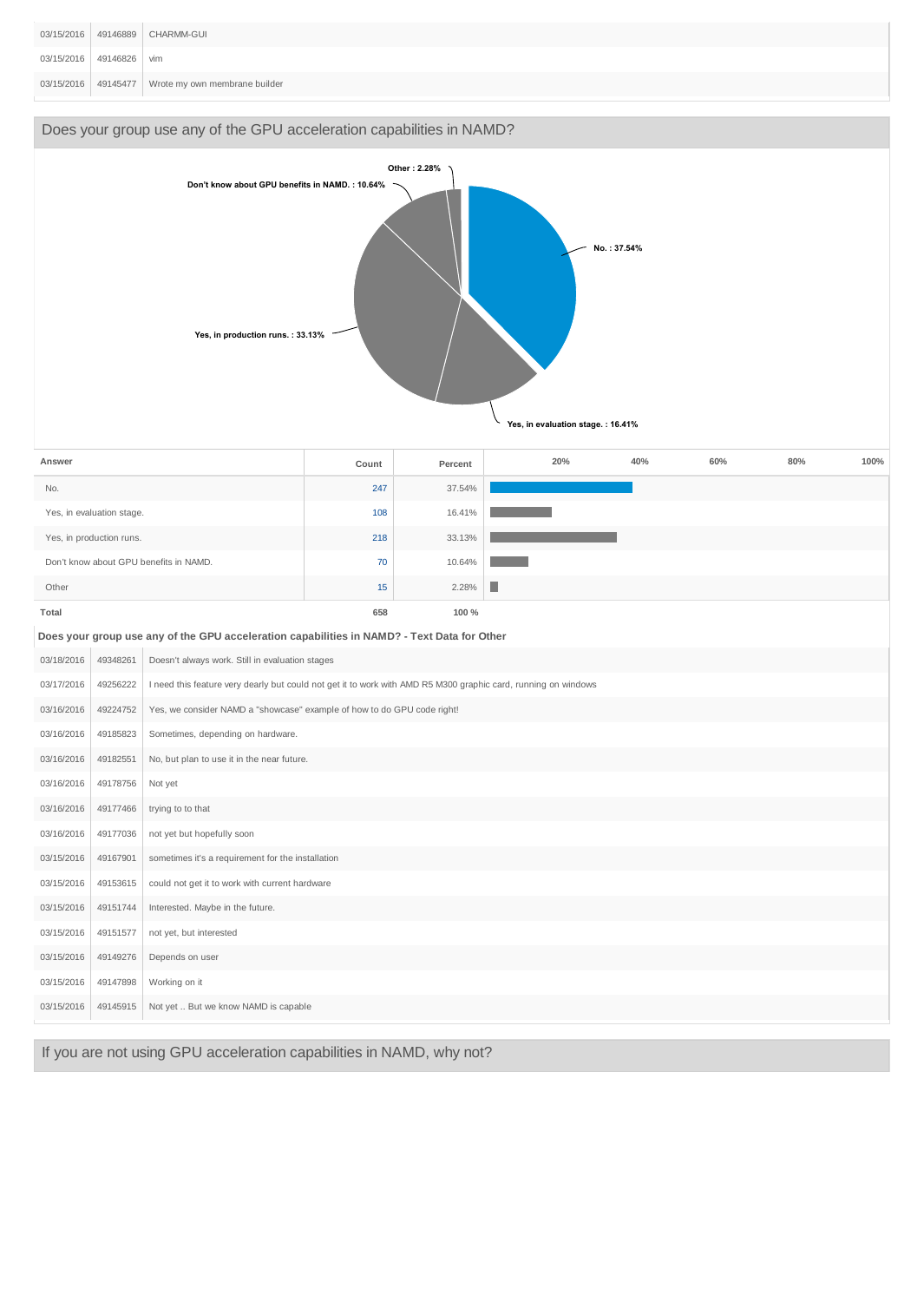| Other: 21.69%<br>Don't have access to GPUs.: 37.30%                                   |
|---------------------------------------------------------------------------------------|
| I'm not aware about GPU-accelerated NAMD.: 31.75%<br>GPUs are too hard to use.: 9.26% |

| 141<br>Don't have access to GPUs.<br>37.3%<br>GPUs are too hard to use.<br>35<br>9.26%<br>I'm not aware about GPU-accelerated NAMD.<br>120<br>31.75%<br>21.69%<br>Other<br>82<br>378<br>100 %<br>Total<br>If you are not using GPU acceleration capabilities in NAMD, why not? - Text Data for Other<br>49982422<br>04/01/2016<br>The cluster we are working with has more requirements for GPU acceleration.<br>03/23/2016<br>49514885<br>errors (bugs or incompatibility issues?)<br>03/21/2016<br>49458465<br>I haven't learnt how to incorporate them yet<br>03/21/2016<br>49446863<br>Lacks performance of AMBER<br>03/21/2016<br>Unstable runs<br>49423440<br>03/20/2016<br>49401700<br>only 10% means nothing prefer Amber 14<br>03/19/2016<br>49364561<br>I evaluation to use<br>03/18/2016<br>49348261<br>I use GPU acceleration in other software, but the linux namd binaries seem to not work as well as they used to.<br>03/18/2016<br>49308347<br>The benefit of GPU (e.g. 50 cores) acceleration was to small in comparison to the large scaleability on CPUs (which was nearly linear on even > 500 cores)<br>49256222<br>03/17/2016<br>Probably, lack of requisite knownledge<br>03/17/2016<br>49252386<br>I would like to use GPU accelerated NAMD on Cray cluster, but the cluster admin has refused to install it for now. He will review it during the next review cycle. My account space is<br>not enough for local installation.<br>03/17/2016<br>49245968<br>no, I use all time<br>I even haven't hear about this possibility<br>03/17/2016<br>49244715<br>03/16/2016<br>N/A<br>49227244<br>03/16/2016<br>49212083<br>Tabulated potentials are not supported in CUDA version of NAMD<br>03/16/2016<br>49199894<br>I only passively have played with the program. Haven't really dug in yet.<br>49197118<br>have limited access to GPUs<br>03/16/2016<br>03/16/2016<br>49196131<br><b>NA</b><br>03/16/2016<br>49193353<br>prefer OpenMM<br>03/16/2016<br>I;m not running NAMD jobs, I just wanted to see your code ;)<br>49184750<br>03/16/2016<br>49184937<br>Will soon get GPUs<br>03/16/2016<br>49182399<br>We did not bother yet<br>49179363<br>no need to<br>03/16/2016<br>03/16/2016<br>49178756<br>Whould be just for local machines right now<br>03/16/2016<br>49177466<br>still figuring out how<br>03/15/2016<br>problems to use many GPU nodes in parallel<br>49175409<br>03/15/2016<br>49174506<br>Xeon Phi<br>03/15/2016<br>49174386<br>Not happy with GPU set up<br>03/15/2016<br>49173041<br>we can use<br>03/15/2016<br>49170497<br>We are not using GPU device now<br>03/15/2016<br>NAMDw/ GPU is slow compared to others.<br>49166864 | Answer |  | Count | Percent | 20% | 40% | 60% | 80% | 100% |
|---------------------------------------------------------------------------------------------------------------------------------------------------------------------------------------------------------------------------------------------------------------------------------------------------------------------------------------------------------------------------------------------------------------------------------------------------------------------------------------------------------------------------------------------------------------------------------------------------------------------------------------------------------------------------------------------------------------------------------------------------------------------------------------------------------------------------------------------------------------------------------------------------------------------------------------------------------------------------------------------------------------------------------------------------------------------------------------------------------------------------------------------------------------------------------------------------------------------------------------------------------------------------------------------------------------------------------------------------------------------------------------------------------------------------------------------------------------------------------------------------------------------------------------------------------------------------------------------------------------------------------------------------------------------------------------------------------------------------------------------------------------------------------------------------------------------------------------------------------------------------------------------------------------------------------------------------------------------------------------------------------------------------------------------------------------------------------------------------------------------------------------------------------------------------------------------------------------------------------------------------------------------------------------------------------------------------------------------------------------------------------------------------------------------------------------------------------------------------------------------------------------------------------------------------------------------------------------------------------------------------------------------------------------------------------|--------|--|-------|---------|-----|-----|-----|-----|------|
|                                                                                                                                                                                                                                                                                                                                                                                                                                                                                                                                                                                                                                                                                                                                                                                                                                                                                                                                                                                                                                                                                                                                                                                                                                                                                                                                                                                                                                                                                                                                                                                                                                                                                                                                                                                                                                                                                                                                                                                                                                                                                                                                                                                                                                                                                                                                                                                                                                                                                                                                                                                                                                                                                 |        |  |       |         |     |     |     |     |      |
|                                                                                                                                                                                                                                                                                                                                                                                                                                                                                                                                                                                                                                                                                                                                                                                                                                                                                                                                                                                                                                                                                                                                                                                                                                                                                                                                                                                                                                                                                                                                                                                                                                                                                                                                                                                                                                                                                                                                                                                                                                                                                                                                                                                                                                                                                                                                                                                                                                                                                                                                                                                                                                                                                 |        |  |       |         |     |     |     |     |      |
|                                                                                                                                                                                                                                                                                                                                                                                                                                                                                                                                                                                                                                                                                                                                                                                                                                                                                                                                                                                                                                                                                                                                                                                                                                                                                                                                                                                                                                                                                                                                                                                                                                                                                                                                                                                                                                                                                                                                                                                                                                                                                                                                                                                                                                                                                                                                                                                                                                                                                                                                                                                                                                                                                 |        |  |       |         |     |     |     |     |      |
|                                                                                                                                                                                                                                                                                                                                                                                                                                                                                                                                                                                                                                                                                                                                                                                                                                                                                                                                                                                                                                                                                                                                                                                                                                                                                                                                                                                                                                                                                                                                                                                                                                                                                                                                                                                                                                                                                                                                                                                                                                                                                                                                                                                                                                                                                                                                                                                                                                                                                                                                                                                                                                                                                 |        |  |       |         |     |     |     |     |      |
|                                                                                                                                                                                                                                                                                                                                                                                                                                                                                                                                                                                                                                                                                                                                                                                                                                                                                                                                                                                                                                                                                                                                                                                                                                                                                                                                                                                                                                                                                                                                                                                                                                                                                                                                                                                                                                                                                                                                                                                                                                                                                                                                                                                                                                                                                                                                                                                                                                                                                                                                                                                                                                                                                 |        |  |       |         |     |     |     |     |      |
|                                                                                                                                                                                                                                                                                                                                                                                                                                                                                                                                                                                                                                                                                                                                                                                                                                                                                                                                                                                                                                                                                                                                                                                                                                                                                                                                                                                                                                                                                                                                                                                                                                                                                                                                                                                                                                                                                                                                                                                                                                                                                                                                                                                                                                                                                                                                                                                                                                                                                                                                                                                                                                                                                 |        |  |       |         |     |     |     |     |      |
|                                                                                                                                                                                                                                                                                                                                                                                                                                                                                                                                                                                                                                                                                                                                                                                                                                                                                                                                                                                                                                                                                                                                                                                                                                                                                                                                                                                                                                                                                                                                                                                                                                                                                                                                                                                                                                                                                                                                                                                                                                                                                                                                                                                                                                                                                                                                                                                                                                                                                                                                                                                                                                                                                 |        |  |       |         |     |     |     |     |      |
|                                                                                                                                                                                                                                                                                                                                                                                                                                                                                                                                                                                                                                                                                                                                                                                                                                                                                                                                                                                                                                                                                                                                                                                                                                                                                                                                                                                                                                                                                                                                                                                                                                                                                                                                                                                                                                                                                                                                                                                                                                                                                                                                                                                                                                                                                                                                                                                                                                                                                                                                                                                                                                                                                 |        |  |       |         |     |     |     |     |      |
|                                                                                                                                                                                                                                                                                                                                                                                                                                                                                                                                                                                                                                                                                                                                                                                                                                                                                                                                                                                                                                                                                                                                                                                                                                                                                                                                                                                                                                                                                                                                                                                                                                                                                                                                                                                                                                                                                                                                                                                                                                                                                                                                                                                                                                                                                                                                                                                                                                                                                                                                                                                                                                                                                 |        |  |       |         |     |     |     |     |      |
|                                                                                                                                                                                                                                                                                                                                                                                                                                                                                                                                                                                                                                                                                                                                                                                                                                                                                                                                                                                                                                                                                                                                                                                                                                                                                                                                                                                                                                                                                                                                                                                                                                                                                                                                                                                                                                                                                                                                                                                                                                                                                                                                                                                                                                                                                                                                                                                                                                                                                                                                                                                                                                                                                 |        |  |       |         |     |     |     |     |      |
|                                                                                                                                                                                                                                                                                                                                                                                                                                                                                                                                                                                                                                                                                                                                                                                                                                                                                                                                                                                                                                                                                                                                                                                                                                                                                                                                                                                                                                                                                                                                                                                                                                                                                                                                                                                                                                                                                                                                                                                                                                                                                                                                                                                                                                                                                                                                                                                                                                                                                                                                                                                                                                                                                 |        |  |       |         |     |     |     |     |      |
|                                                                                                                                                                                                                                                                                                                                                                                                                                                                                                                                                                                                                                                                                                                                                                                                                                                                                                                                                                                                                                                                                                                                                                                                                                                                                                                                                                                                                                                                                                                                                                                                                                                                                                                                                                                                                                                                                                                                                                                                                                                                                                                                                                                                                                                                                                                                                                                                                                                                                                                                                                                                                                                                                 |        |  |       |         |     |     |     |     |      |
|                                                                                                                                                                                                                                                                                                                                                                                                                                                                                                                                                                                                                                                                                                                                                                                                                                                                                                                                                                                                                                                                                                                                                                                                                                                                                                                                                                                                                                                                                                                                                                                                                                                                                                                                                                                                                                                                                                                                                                                                                                                                                                                                                                                                                                                                                                                                                                                                                                                                                                                                                                                                                                                                                 |        |  |       |         |     |     |     |     |      |
|                                                                                                                                                                                                                                                                                                                                                                                                                                                                                                                                                                                                                                                                                                                                                                                                                                                                                                                                                                                                                                                                                                                                                                                                                                                                                                                                                                                                                                                                                                                                                                                                                                                                                                                                                                                                                                                                                                                                                                                                                                                                                                                                                                                                                                                                                                                                                                                                                                                                                                                                                                                                                                                                                 |        |  |       |         |     |     |     |     |      |
|                                                                                                                                                                                                                                                                                                                                                                                                                                                                                                                                                                                                                                                                                                                                                                                                                                                                                                                                                                                                                                                                                                                                                                                                                                                                                                                                                                                                                                                                                                                                                                                                                                                                                                                                                                                                                                                                                                                                                                                                                                                                                                                                                                                                                                                                                                                                                                                                                                                                                                                                                                                                                                                                                 |        |  |       |         |     |     |     |     |      |
|                                                                                                                                                                                                                                                                                                                                                                                                                                                                                                                                                                                                                                                                                                                                                                                                                                                                                                                                                                                                                                                                                                                                                                                                                                                                                                                                                                                                                                                                                                                                                                                                                                                                                                                                                                                                                                                                                                                                                                                                                                                                                                                                                                                                                                                                                                                                                                                                                                                                                                                                                                                                                                                                                 |        |  |       |         |     |     |     |     |      |
|                                                                                                                                                                                                                                                                                                                                                                                                                                                                                                                                                                                                                                                                                                                                                                                                                                                                                                                                                                                                                                                                                                                                                                                                                                                                                                                                                                                                                                                                                                                                                                                                                                                                                                                                                                                                                                                                                                                                                                                                                                                                                                                                                                                                                                                                                                                                                                                                                                                                                                                                                                                                                                                                                 |        |  |       |         |     |     |     |     |      |
|                                                                                                                                                                                                                                                                                                                                                                                                                                                                                                                                                                                                                                                                                                                                                                                                                                                                                                                                                                                                                                                                                                                                                                                                                                                                                                                                                                                                                                                                                                                                                                                                                                                                                                                                                                                                                                                                                                                                                                                                                                                                                                                                                                                                                                                                                                                                                                                                                                                                                                                                                                                                                                                                                 |        |  |       |         |     |     |     |     |      |
|                                                                                                                                                                                                                                                                                                                                                                                                                                                                                                                                                                                                                                                                                                                                                                                                                                                                                                                                                                                                                                                                                                                                                                                                                                                                                                                                                                                                                                                                                                                                                                                                                                                                                                                                                                                                                                                                                                                                                                                                                                                                                                                                                                                                                                                                                                                                                                                                                                                                                                                                                                                                                                                                                 |        |  |       |         |     |     |     |     |      |
|                                                                                                                                                                                                                                                                                                                                                                                                                                                                                                                                                                                                                                                                                                                                                                                                                                                                                                                                                                                                                                                                                                                                                                                                                                                                                                                                                                                                                                                                                                                                                                                                                                                                                                                                                                                                                                                                                                                                                                                                                                                                                                                                                                                                                                                                                                                                                                                                                                                                                                                                                                                                                                                                                 |        |  |       |         |     |     |     |     |      |
|                                                                                                                                                                                                                                                                                                                                                                                                                                                                                                                                                                                                                                                                                                                                                                                                                                                                                                                                                                                                                                                                                                                                                                                                                                                                                                                                                                                                                                                                                                                                                                                                                                                                                                                                                                                                                                                                                                                                                                                                                                                                                                                                                                                                                                                                                                                                                                                                                                                                                                                                                                                                                                                                                 |        |  |       |         |     |     |     |     |      |
|                                                                                                                                                                                                                                                                                                                                                                                                                                                                                                                                                                                                                                                                                                                                                                                                                                                                                                                                                                                                                                                                                                                                                                                                                                                                                                                                                                                                                                                                                                                                                                                                                                                                                                                                                                                                                                                                                                                                                                                                                                                                                                                                                                                                                                                                                                                                                                                                                                                                                                                                                                                                                                                                                 |        |  |       |         |     |     |     |     |      |
|                                                                                                                                                                                                                                                                                                                                                                                                                                                                                                                                                                                                                                                                                                                                                                                                                                                                                                                                                                                                                                                                                                                                                                                                                                                                                                                                                                                                                                                                                                                                                                                                                                                                                                                                                                                                                                                                                                                                                                                                                                                                                                                                                                                                                                                                                                                                                                                                                                                                                                                                                                                                                                                                                 |        |  |       |         |     |     |     |     |      |
|                                                                                                                                                                                                                                                                                                                                                                                                                                                                                                                                                                                                                                                                                                                                                                                                                                                                                                                                                                                                                                                                                                                                                                                                                                                                                                                                                                                                                                                                                                                                                                                                                                                                                                                                                                                                                                                                                                                                                                                                                                                                                                                                                                                                                                                                                                                                                                                                                                                                                                                                                                                                                                                                                 |        |  |       |         |     |     |     |     |      |
|                                                                                                                                                                                                                                                                                                                                                                                                                                                                                                                                                                                                                                                                                                                                                                                                                                                                                                                                                                                                                                                                                                                                                                                                                                                                                                                                                                                                                                                                                                                                                                                                                                                                                                                                                                                                                                                                                                                                                                                                                                                                                                                                                                                                                                                                                                                                                                                                                                                                                                                                                                                                                                                                                 |        |  |       |         |     |     |     |     |      |
|                                                                                                                                                                                                                                                                                                                                                                                                                                                                                                                                                                                                                                                                                                                                                                                                                                                                                                                                                                                                                                                                                                                                                                                                                                                                                                                                                                                                                                                                                                                                                                                                                                                                                                                                                                                                                                                                                                                                                                                                                                                                                                                                                                                                                                                                                                                                                                                                                                                                                                                                                                                                                                                                                 |        |  |       |         |     |     |     |     |      |
|                                                                                                                                                                                                                                                                                                                                                                                                                                                                                                                                                                                                                                                                                                                                                                                                                                                                                                                                                                                                                                                                                                                                                                                                                                                                                                                                                                                                                                                                                                                                                                                                                                                                                                                                                                                                                                                                                                                                                                                                                                                                                                                                                                                                                                                                                                                                                                                                                                                                                                                                                                                                                                                                                 |        |  |       |         |     |     |     |     |      |
|                                                                                                                                                                                                                                                                                                                                                                                                                                                                                                                                                                                                                                                                                                                                                                                                                                                                                                                                                                                                                                                                                                                                                                                                                                                                                                                                                                                                                                                                                                                                                                                                                                                                                                                                                                                                                                                                                                                                                                                                                                                                                                                                                                                                                                                                                                                                                                                                                                                                                                                                                                                                                                                                                 |        |  |       |         |     |     |     |     |      |
|                                                                                                                                                                                                                                                                                                                                                                                                                                                                                                                                                                                                                                                                                                                                                                                                                                                                                                                                                                                                                                                                                                                                                                                                                                                                                                                                                                                                                                                                                                                                                                                                                                                                                                                                                                                                                                                                                                                                                                                                                                                                                                                                                                                                                                                                                                                                                                                                                                                                                                                                                                                                                                                                                 |        |  |       |         |     |     |     |     |      |
|                                                                                                                                                                                                                                                                                                                                                                                                                                                                                                                                                                                                                                                                                                                                                                                                                                                                                                                                                                                                                                                                                                                                                                                                                                                                                                                                                                                                                                                                                                                                                                                                                                                                                                                                                                                                                                                                                                                                                                                                                                                                                                                                                                                                                                                                                                                                                                                                                                                                                                                                                                                                                                                                                 |        |  |       |         |     |     |     |     |      |
|                                                                                                                                                                                                                                                                                                                                                                                                                                                                                                                                                                                                                                                                                                                                                                                                                                                                                                                                                                                                                                                                                                                                                                                                                                                                                                                                                                                                                                                                                                                                                                                                                                                                                                                                                                                                                                                                                                                                                                                                                                                                                                                                                                                                                                                                                                                                                                                                                                                                                                                                                                                                                                                                                 |        |  |       |         |     |     |     |     |      |
|                                                                                                                                                                                                                                                                                                                                                                                                                                                                                                                                                                                                                                                                                                                                                                                                                                                                                                                                                                                                                                                                                                                                                                                                                                                                                                                                                                                                                                                                                                                                                                                                                                                                                                                                                                                                                                                                                                                                                                                                                                                                                                                                                                                                                                                                                                                                                                                                                                                                                                                                                                                                                                                                                 |        |  |       |         |     |     |     |     |      |
|                                                                                                                                                                                                                                                                                                                                                                                                                                                                                                                                                                                                                                                                                                                                                                                                                                                                                                                                                                                                                                                                                                                                                                                                                                                                                                                                                                                                                                                                                                                                                                                                                                                                                                                                                                                                                                                                                                                                                                                                                                                                                                                                                                                                                                                                                                                                                                                                                                                                                                                                                                                                                                                                                 |        |  |       |         |     |     |     |     |      |
|                                                                                                                                                                                                                                                                                                                                                                                                                                                                                                                                                                                                                                                                                                                                                                                                                                                                                                                                                                                                                                                                                                                                                                                                                                                                                                                                                                                                                                                                                                                                                                                                                                                                                                                                                                                                                                                                                                                                                                                                                                                                                                                                                                                                                                                                                                                                                                                                                                                                                                                                                                                                                                                                                 |        |  |       |         |     |     |     |     |      |
|                                                                                                                                                                                                                                                                                                                                                                                                                                                                                                                                                                                                                                                                                                                                                                                                                                                                                                                                                                                                                                                                                                                                                                                                                                                                                                                                                                                                                                                                                                                                                                                                                                                                                                                                                                                                                                                                                                                                                                                                                                                                                                                                                                                                                                                                                                                                                                                                                                                                                                                                                                                                                                                                                 |        |  |       |         |     |     |     |     |      |
|                                                                                                                                                                                                                                                                                                                                                                                                                                                                                                                                                                                                                                                                                                                                                                                                                                                                                                                                                                                                                                                                                                                                                                                                                                                                                                                                                                                                                                                                                                                                                                                                                                                                                                                                                                                                                                                                                                                                                                                                                                                                                                                                                                                                                                                                                                                                                                                                                                                                                                                                                                                                                                                                                 |        |  |       |         |     |     |     |     |      |
|                                                                                                                                                                                                                                                                                                                                                                                                                                                                                                                                                                                                                                                                                                                                                                                                                                                                                                                                                                                                                                                                                                                                                                                                                                                                                                                                                                                                                                                                                                                                                                                                                                                                                                                                                                                                                                                                                                                                                                                                                                                                                                                                                                                                                                                                                                                                                                                                                                                                                                                                                                                                                                                                                 |        |  |       |         |     |     |     |     |      |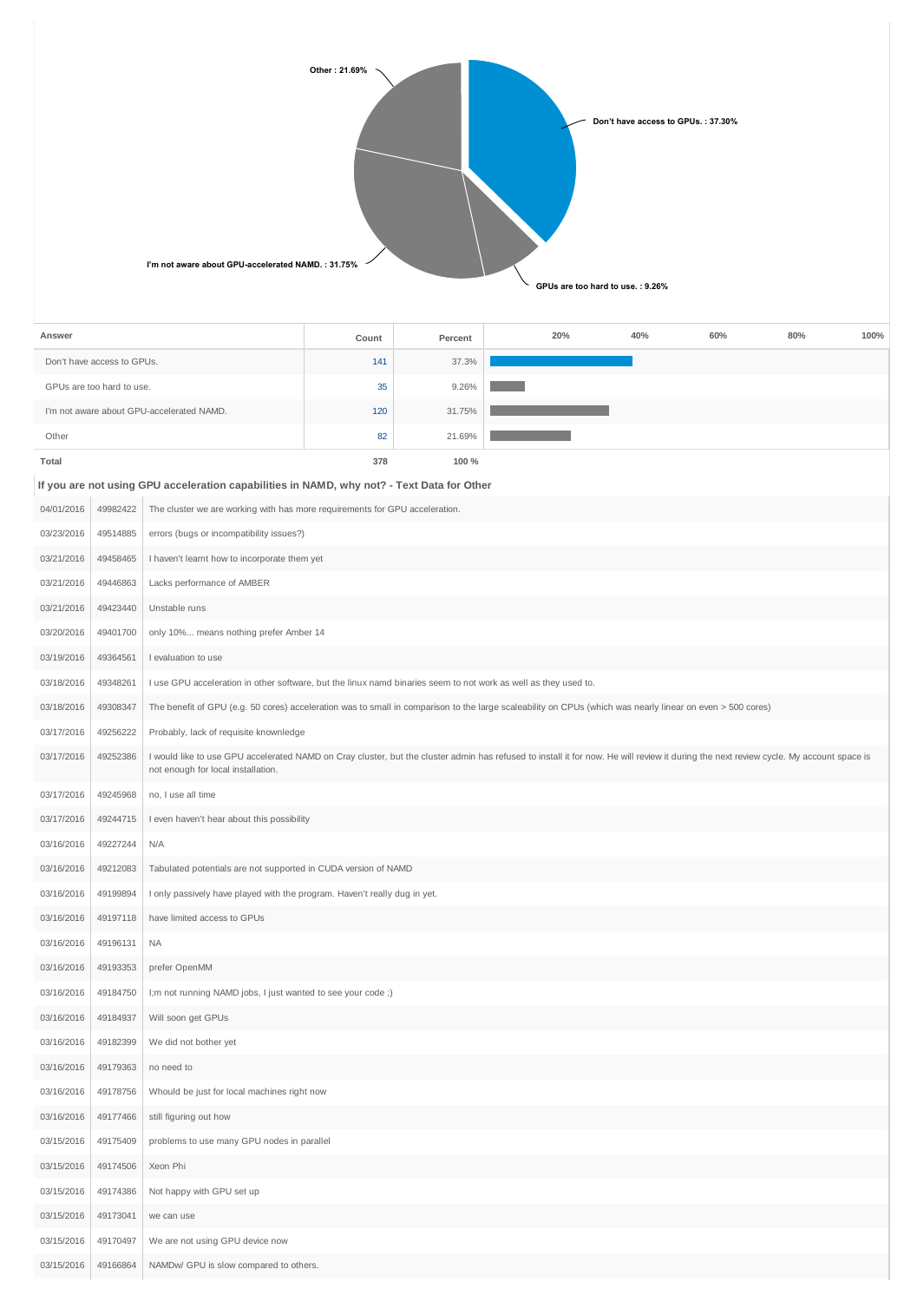| 03/15/2016 | 49166417 | Some bugs with using GPU acceleration of NAMD on my system                                                                      |
|------------|----------|---------------------------------------------------------------------------------------------------------------------------------|
| 03/15/2016 | 49165303 | I did not feel the need to run them over GPUs, because my simulations are usually short, and my primary MD software is GROMACS. |
| 03/15/2016 | 49164420 | I'm not very familiar with GPU. My supervisor used to say that it doesn't behave well with double precision values.             |
| 03/15/2016 | 49163943 | Concerns about compatibility with majority of other simulations that were CPU bound                                             |
| 03/15/2016 | 49161545 | Yes, I tried, but two main defect: 1st interesting part of the code does not work on GPU. 2nd graphical driver stability        |
| 03/15/2016 | 49158782 | no gpu on our cluster                                                                                                           |
| 03/15/2016 | 49157715 | the minimization result from gpu and cpu version of namd already differs. i have no confidence.                                 |
| 03/15/2016 | 49157368 | Current non-GPU computing capability is satisfying                                                                              |
| 03/15/2016 | 49156824 | i am using                                                                                                                      |
| 03/15/2016 | 49156275 | GPU is expensive.                                                                                                               |
| 03/15/2016 | 49156285 | Tested performance is too poor                                                                                                  |
| 03/15/2016 | 49155369 | I use GPU                                                                                                                       |
| 03/15/2016 | 49153408 | Money                                                                                                                           |
| 03/15/2016 | 49153717 | Doesn't work for FEP code.                                                                                                      |
| 03/15/2016 | 49152786 | We need to buy.                                                                                                                 |
| 03/15/2016 | 49153000 | I am not doing molecular modeling right now                                                                                     |
| 03/15/2016 | 49152386 | Have other programs already set up for GPU use                                                                                  |
| 03/15/2016 | 49151698 | using other software                                                                                                            |
| 03/15/2016 | 49151655 | We are using OpenMM for GPU simulations                                                                                         |
| 03/15/2016 | 49151462 | not needed for now                                                                                                              |
| 03/15/2016 | 49150319 | I use NAMD on a Sony VAIO laptop, which is capable of GPU acceleration but I have no idea how to do it, and no time to find out |
| 03/15/2016 | 49150125 | cannot seem to get my group members to adopt it (likely because they don't understand how the processes are threaded)           |
| 03/15/2016 | 49150458 | AMBER is much faster and a better use of GPU resources                                                                          |
| 03/15/2016 | 49149989 | I currently look at very small systems (fast enough on 1 CPU)                                                                   |
| 03/15/2016 | 49149983 |                                                                                                                                 |
| 03/15/2016 | 49149276 | Users are hesitant to switch.                                                                                                   |
| 03/15/2016 | 49148953 | Haven't gotten around to configuring for GPU use yet                                                                            |
| 03/15/2016 | 49148385 | I use other tools for this, specifically OpenMM                                                                                 |
| 03/15/2016 | 49147716 | cross over to faster on Zeon only is about 4 ndoes                                                                              |
| 03/15/2016 | 49147898 | Tricky so far                                                                                                                   |
| 03/15/2016 | 49145915 | Previously didn't have access but the next set of simulations will make use of GPUs                                             |
| 03/15/2016 | 49145477 | Primarily run on blue gene                                                                                                      |
| 02/25/2016 | 48190089 | I'm using GPU acceleration.                                                                                                     |

### Rate the importance to your work of these PLANNED enhancements:

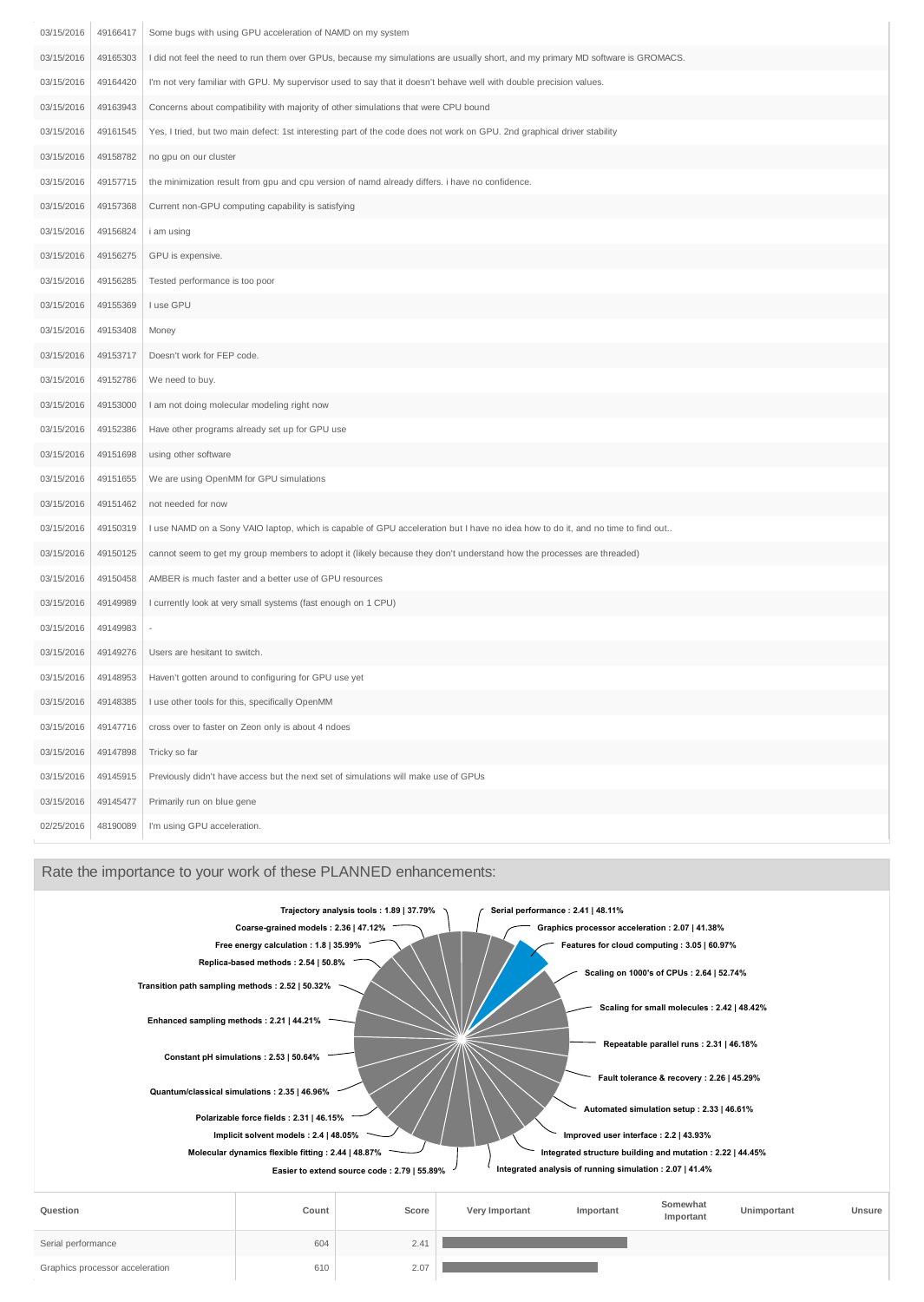| Features for cloud computing               | 598     | 3.05 |
|--------------------------------------------|---------|------|
| Scaling on 1000's of CPUs                  | 606     | 2.64 |
| Scaling for small molecules                | 606     | 2.42 |
| Repeatable parallel runs                   | 602     | 2.31 |
| Fault tolerance & recovery                 | 594     | 2.26 |
| Automated simulation setup                 | 605     | 2.33 |
| Improved user interface                    | 611     | 2.2  |
| Integrated structure building and mutation | 602     | 2.22 |
| Integrated analysis of running simulation  | 600     | 2.07 |
| Easier to extend source code               | 594     | 2.79 |
| Molecular dynamics flexible fitting        | 595     | 2.44 |
| Implicit solvent models                    | 594     | 2.4  |
| Polarizable force fields                   | 602     | 2.31 |
| Quantum/classical simulations              | 598     | 2.35 |
| Constant pH simulations                    | 598     | 2.53 |
| Enhanced sampling methods                  | 594     | 2.21 |
| Transition path sampling methods           | 597     | 2.52 |
| Replica-based methods                      | 589     | 2.54 |
| Free energy calculation                    | 609     | 1.8  |
| Coarse-grained models                      | 593     | 2.36 |
| Trajectory analysis tools                  | 606     | 1.89 |
|                                            | Average | 2.35 |

## Serial performance



| <b>JUILLEVELLAL IMPULLANT</b>   | ᆠ   | 20.170 |  |
|---------------------------------|-----|--------|--|
| Unimportant                     | 52  | 8.61%  |  |
| Unsure                          | 51  | 8.44%  |  |
| Total                           | 604 | 100 %  |  |
| Graphics processor acceleration |     |        |  |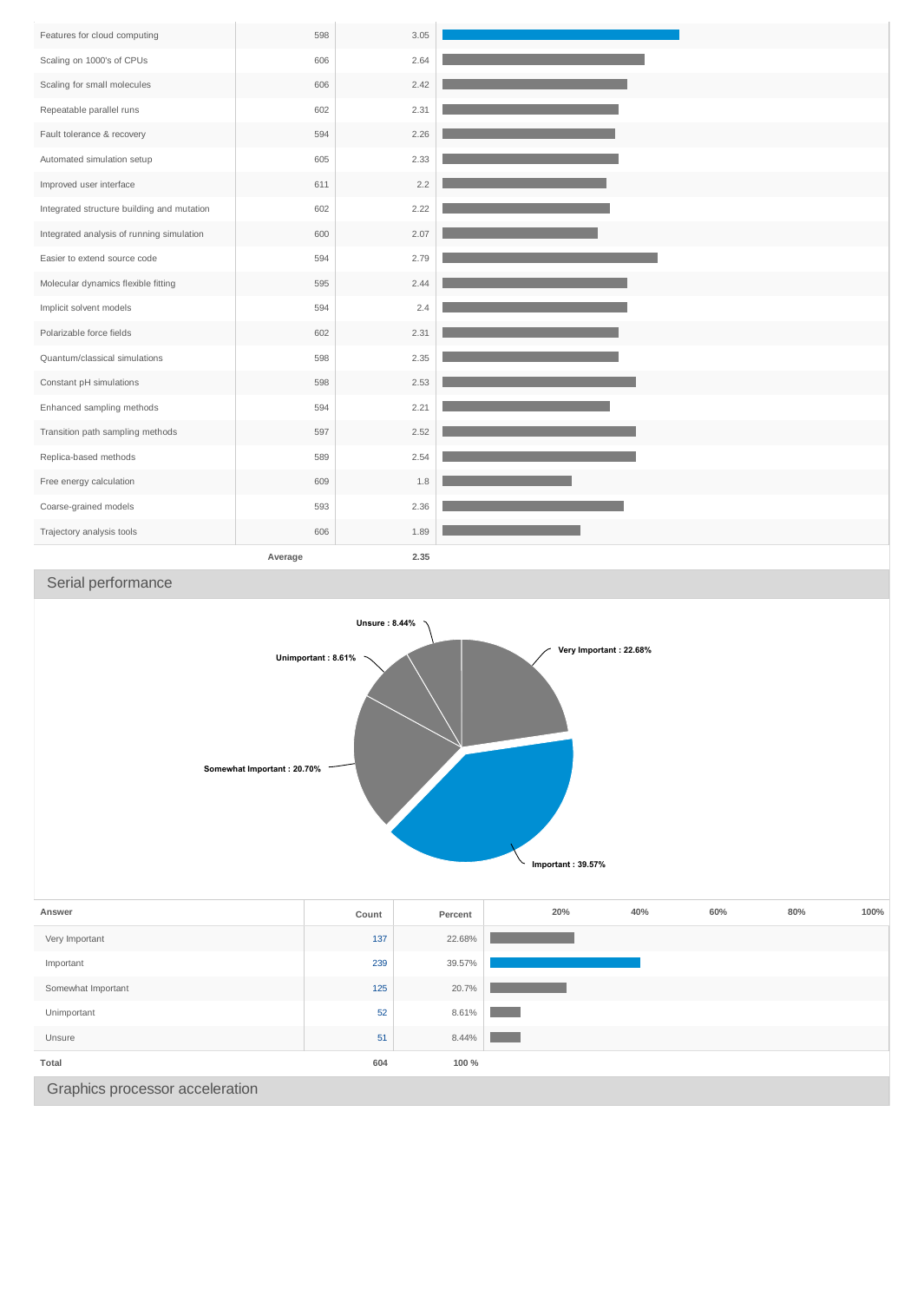

| Answer                    | Count | Percent | 20% | 40% | 60% | 80% | 100% |
|---------------------------|-------|---------|-----|-----|-----|-----|------|
| Very Important            | 71    | 11.87%  |     |     |     |     |      |
| Important                 | 141   | 23.58%  |     |     |     |     |      |
| Somewhat Important        | 151   | 25.25%  |     |     |     |     |      |
| Unimportant               | 158   | 26.42%  |     |     |     |     |      |
| Unsure                    | 77    | 12.88%  |     |     |     |     |      |
| Total                     | 598   | 100 %   |     |     |     |     |      |
| Scaling on 1000's of CPUs |       |         |     |     |     |     |      |

**Somewhat Important : 25.25%**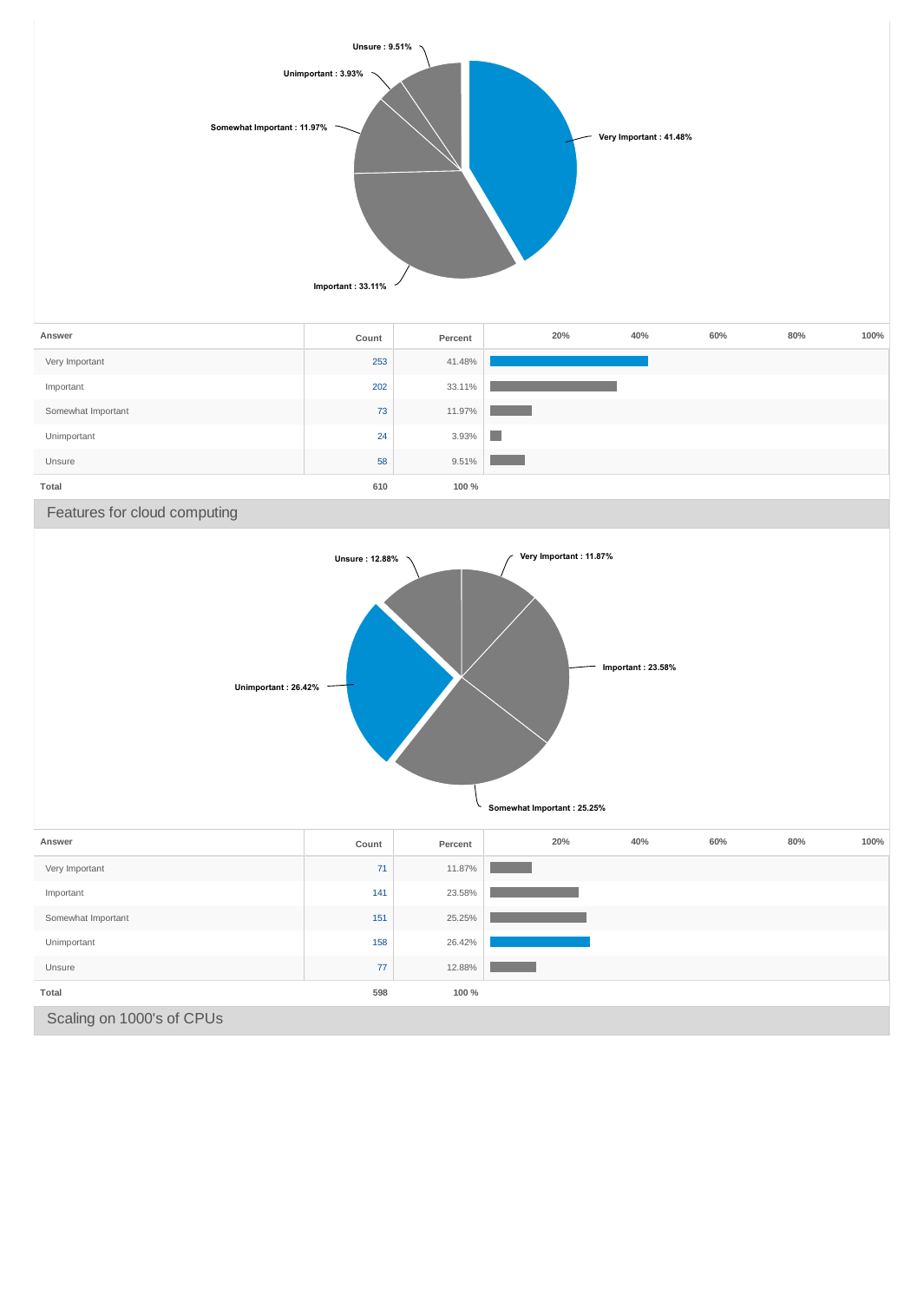

| Answer             | Count | Percent | 20% | 40% | 60% | 80% | 100% |
|--------------------|-------|---------|-----|-----|-----|-----|------|
| Very Important     | 154   | 25.41%  |     |     |     |     |      |
| Important          | 147   | 24.26%  |     |     |     |     |      |
| Somewhat Important | 135   | 22.28%  |     |     |     |     |      |
| Unimportant        | 105   | 17.33%  |     |     |     |     |      |
| Unsure             | 65    | 10.73%  |     |     |     |     |      |
| Total              | 606   | 100 %   |     |     |     |     |      |

Scaling for small molecules



| Answer                   | Count | Percent | 20% | 40% | 60% | 80% | 100% |
|--------------------------|-------|---------|-----|-----|-----|-----|------|
| Very Important           | 148   | 24.42%  |     |     |     |     |      |
| Important                | 228   | 37.62%  |     |     |     |     |      |
| Somewhat Important       | 111   | 18.32%  |     |     |     |     |      |
| Unimportant              | 65    | 10.73%  |     |     |     |     |      |
| Unsure                   | 54    | 8.91%   |     |     |     |     |      |
| Total                    | 606   | 100 %   |     |     |     |     |      |
| Repeatable parallel runs |       |         |     |     |     |     |      |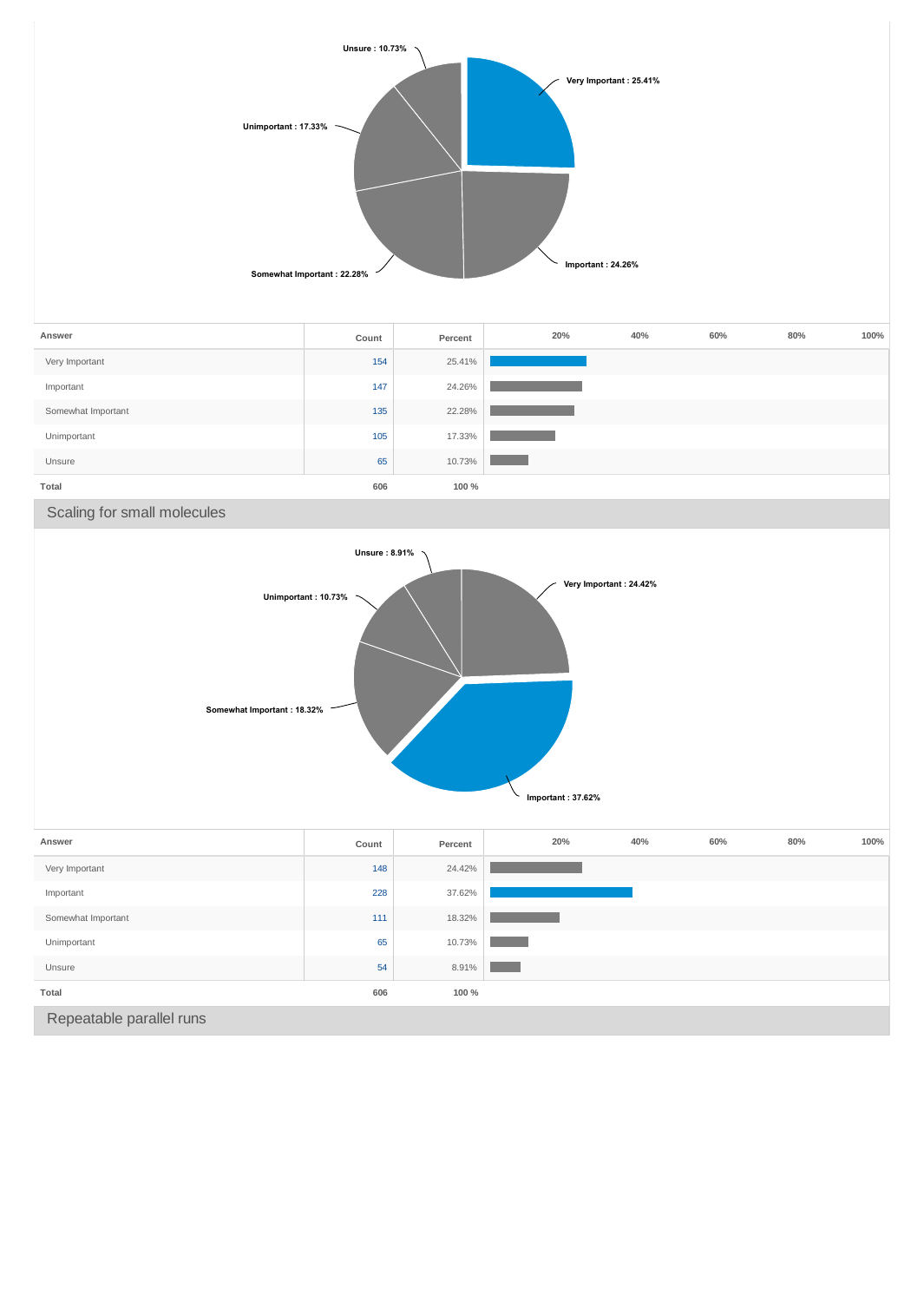

| Answer             | Count | Percent | 20% | 40% | 60% | 80% | 100% |
|--------------------|-------|---------|-----|-----|-----|-----|------|
| Very Important     | 165   | 27.41%  |     |     |     |     |      |
| Important          | 226   | 37.54%  |     |     |     |     |      |
| Somewhat Important | 121   | 20.1%   |     |     |     |     |      |
| Unimportant        | 40    | 6.64%   |     |     |     |     |      |
| Unsure             | 50    | 8.31%   |     |     |     |     |      |
| Total              | 602   | 100 %   |     |     |     |     |      |

Fault tolerance & recovery

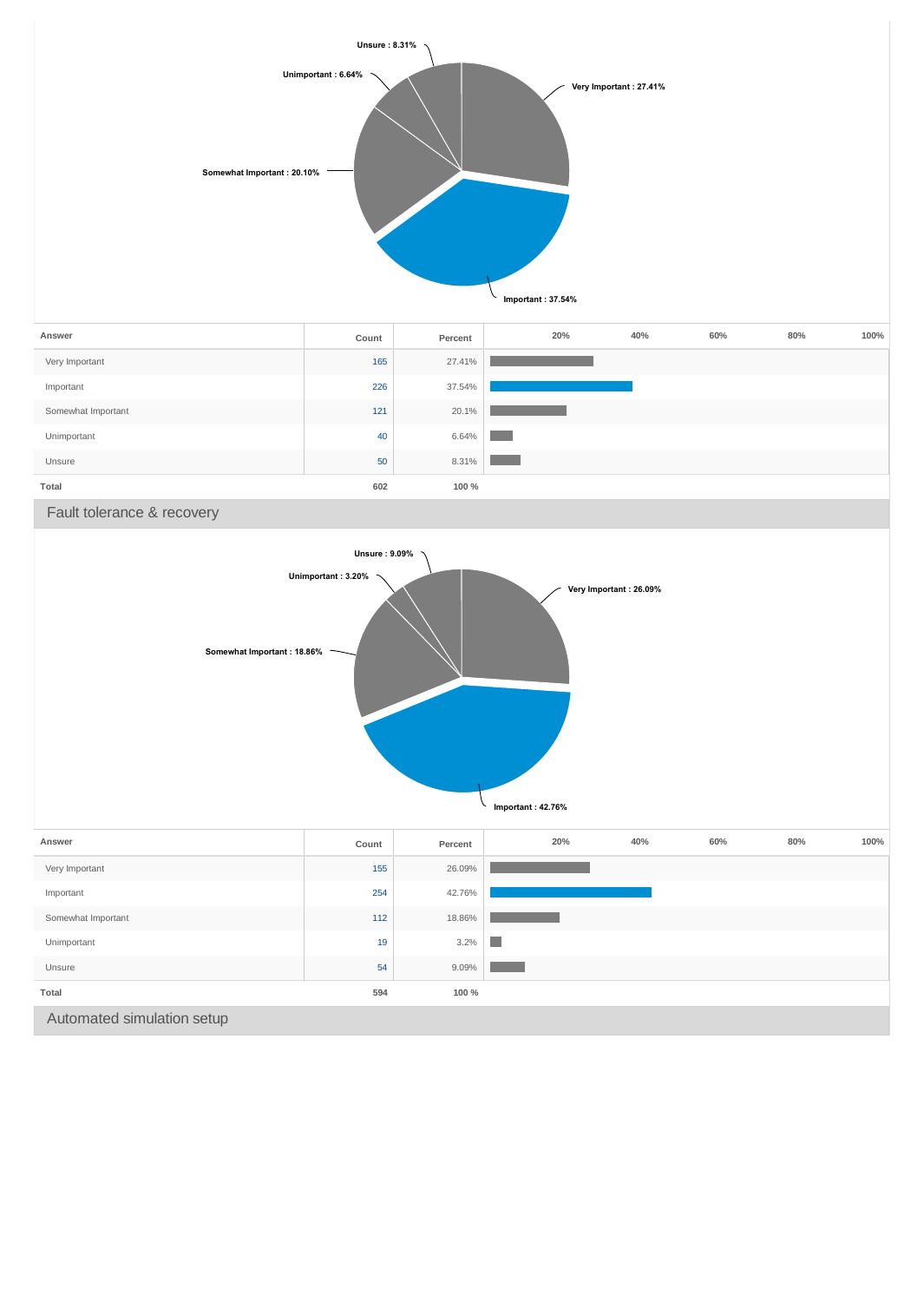

| Answer             | Count | Percent | 20% | 40% | 60% | 80% | 100% |
|--------------------|-------|---------|-----|-----|-----|-----|------|
| Very Important     | 161   | 26.61%  |     |     |     |     |      |
| Important          | 219   | 36.2%   |     |     |     |     |      |
| Somewhat Important | 129   | 21.32%  |     |     |     |     |      |
| Unimportant        | 56    | 9.26%   |     |     |     |     |      |
| Unsure             | 40    | 6.61%   |     |     |     |     |      |
| Total              | 605   | 100 %   |     |     |     |     |      |

Improved user interface

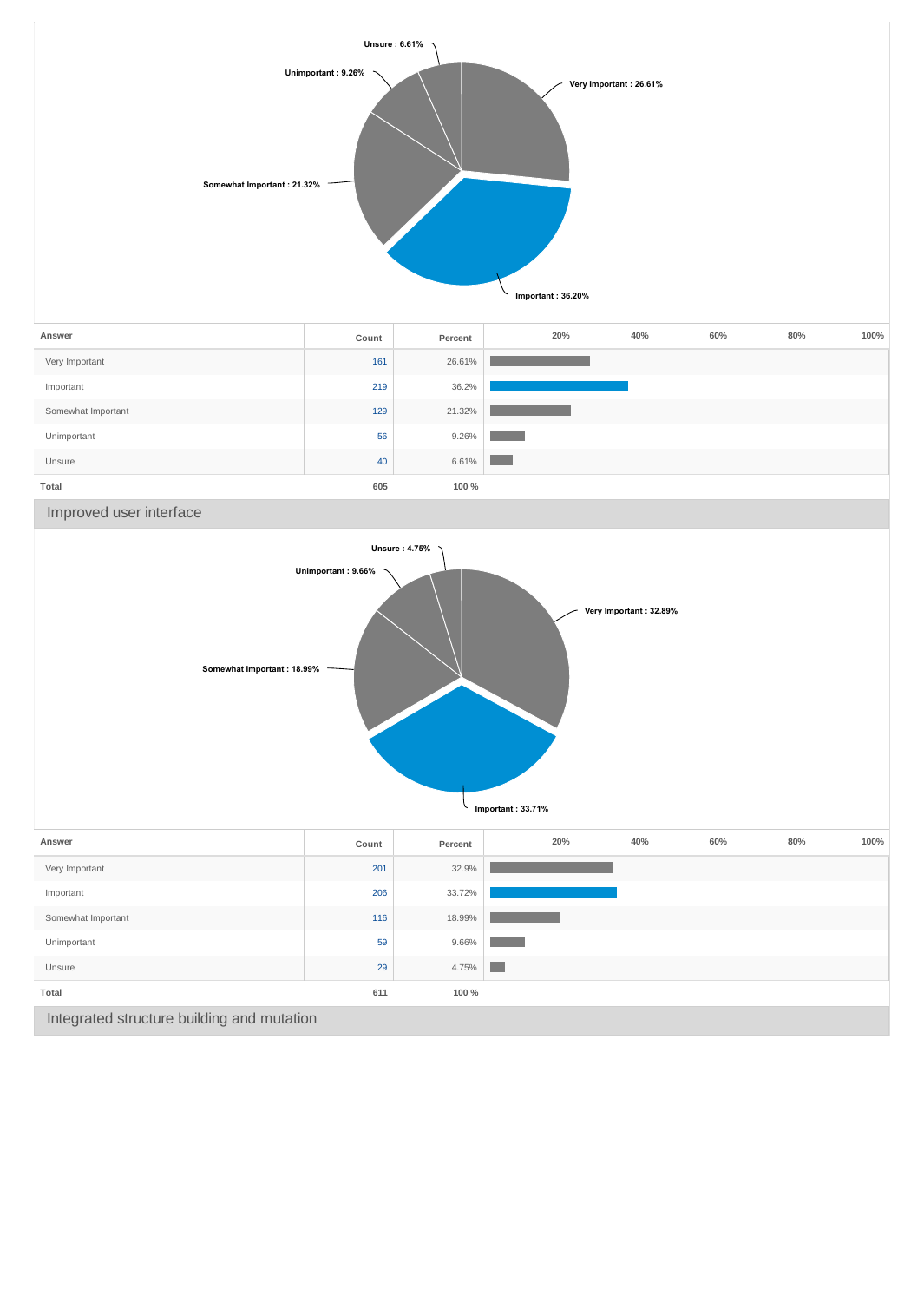

| Answer             | Count | Percent | 20% | 40% | 60% | 80% | 100% |
|--------------------|-------|---------|-----|-----|-----|-----|------|
| Very Important     | 192   | 31.89%  |     |     |     |     |      |
| Important          | 221   | 36.71%  |     |     |     |     |      |
| Somewhat Important | 95    | 15.78%  |     |     |     |     |      |
| Unimportant        | 51    | 8.47%   |     |     |     |     |      |
| Unsure             | 43    | 7.14%   |     |     |     |     |      |
| Total              | 602   | 100 %   |     |     |     |     |      |

Integrated analysis of running simulation



| Answer                       | Count | Percent | 20% | 40% | 60% | 80% | 100% |
|------------------------------|-------|---------|-----|-----|-----|-----|------|
| Very Important               | 220   | 36.67%  |     |     |     |     |      |
| Important                    | 220   | 36.67%  |     |     |     |     |      |
| Somewhat Important           | 93    | 15.5%   |     |     |     |     |      |
| Unimportant                  | 32    | 5.33%   |     |     |     |     |      |
| Unsure                       | 35    | 5.83%   |     |     |     |     |      |
| Total                        | 600   | 100 %   |     |     |     |     |      |
| Easier to extend source code |       |         |     |     |     |     |      |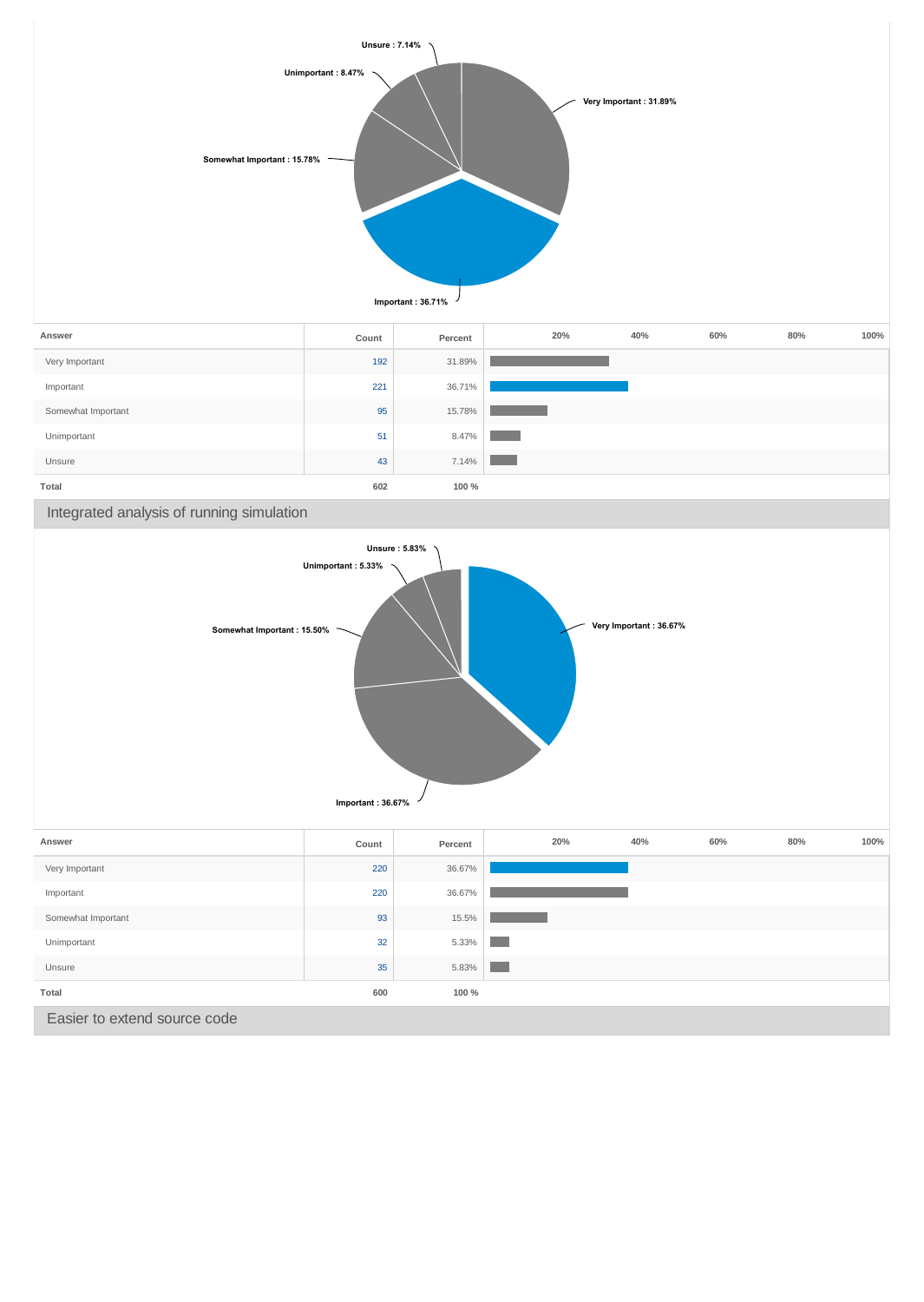

| Answer                  | Count | Percent | 20%               | 40% | 60% | 80% | 100% |
|-------------------------|-------|---------|-------------------|-----|-----|-----|------|
| Very Important          | 147   | 24.71%  |                   |     |     |     |      |
| Important               | 233   | 39.16%  |                   |     |     |     |      |
| Somewhat Important      | 100   | 16.81%  |                   |     |     |     |      |
| Unimportant             | 34    | 5.71%   | <b>CONTRACTOR</b> |     |     |     |      |
| Unsure                  | 81    | 13.61%  |                   |     |     |     |      |
| Total                   | 595   | 100 %   |                   |     |     |     |      |
| Implicit solvent models |       |         |                   |     |     |     |      |

**Important : 39.16%**

∖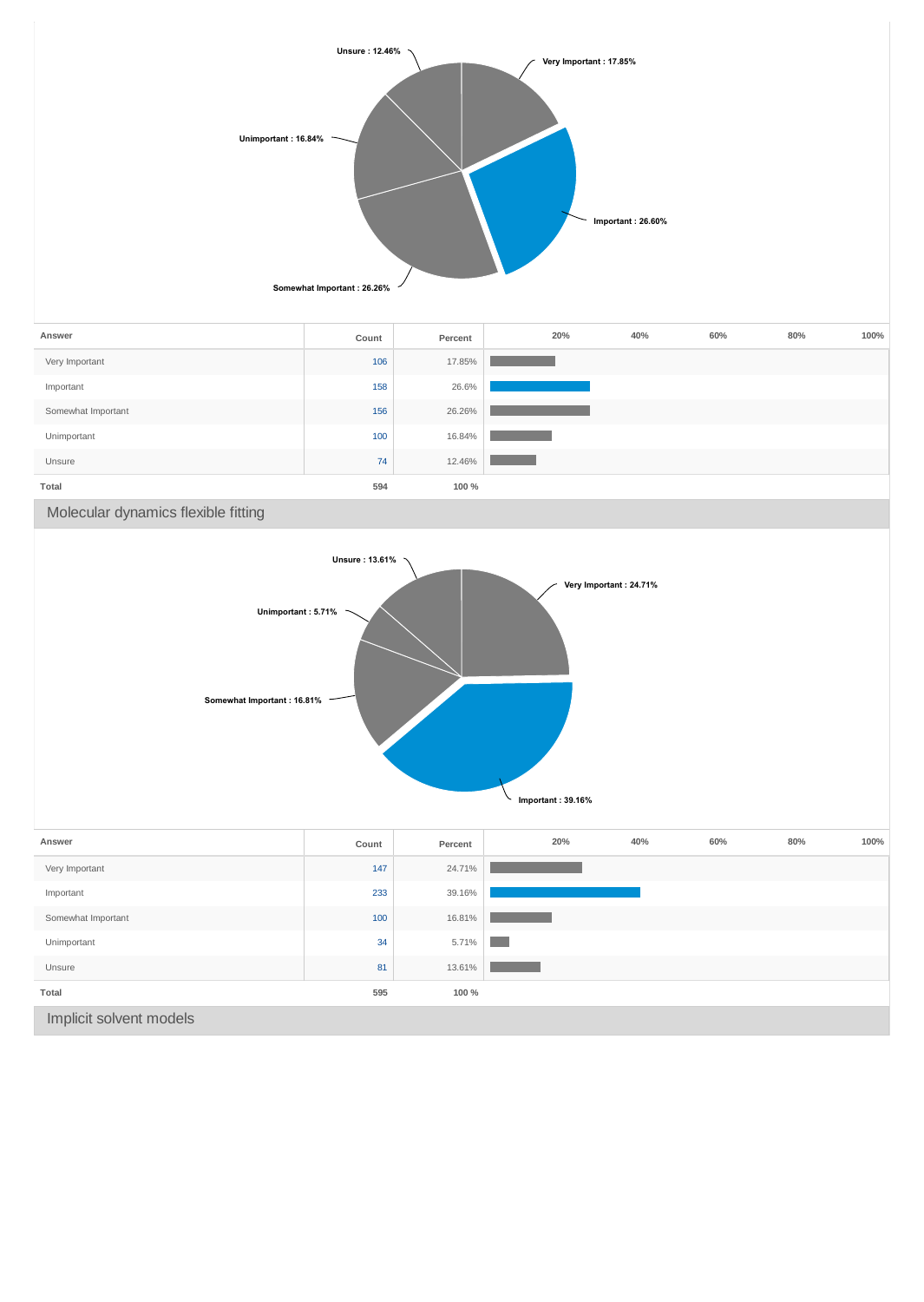

| Answer             | Count | Percent | 20% | 40% | 60% | 80% | 100% |
|--------------------|-------|---------|-----|-----|-----|-----|------|
| Very Important     | 160   | 26.94%  |     |     |     |     |      |
| Important          | 196   | 33%     |     |     |     |     |      |
| Somewhat Important | 127   | 21.38%  |     |     |     |     |      |
| Unimportant        | 61    | 10.27%  |     |     |     |     |      |
| Unsure             | 50    | 8.42%   |     |     |     |     |      |
| Total              | 594   | 100 %   |     |     |     |     |      |

Polarizable force fields

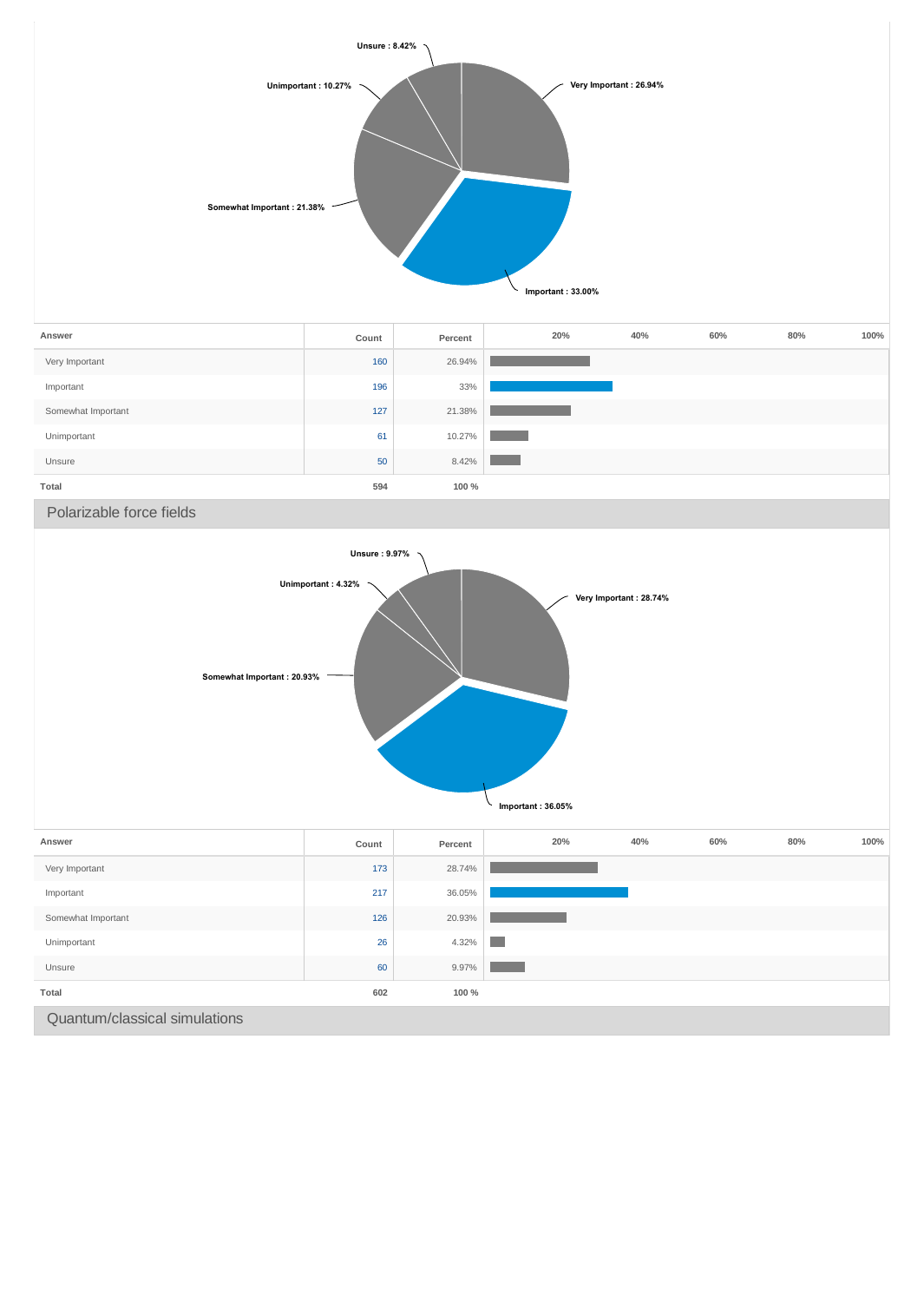

| Answer             | Count | Percent | 20% | 40% | 60% | 80% | 100% |
|--------------------|-------|---------|-----|-----|-----|-----|------|
| Very Important     | 172   | 28.76%  |     |     |     |     |      |
| Important          | 203   | 33.95%  |     |     |     |     |      |
| Somewhat Important | 120   | 20.07%  |     |     |     |     |      |
| Unimportant        | 49    | 8.19%   |     |     |     |     |      |
| Unsure             | 54    | 9.03%   |     |     |     |     |      |
| Total              | 598   | 100 %   |     |     |     |     |      |

Constant pH simulations



| Answer                    | Count | Percent | 20% | 40% | 60% | 80% | 100% |  |
|---------------------------|-------|---------|-----|-----|-----|-----|------|--|
| Very Important            | 143   | 23.91%  |     |     |     |     |      |  |
| Important                 | 185   | 30.94%  |     |     |     |     |      |  |
| Somewhat Important        | 144   | 24.08%  |     |     |     |     |      |  |
| Unimportant               | 61    | 10.2%   |     |     |     |     |      |  |
| Unsure                    | 65    | 10.87%  |     |     |     |     |      |  |
| Total                     | 598   | 100 %   |     |     |     |     |      |  |
| Enhanced sampling methods |       |         |     |     |     |     |      |  |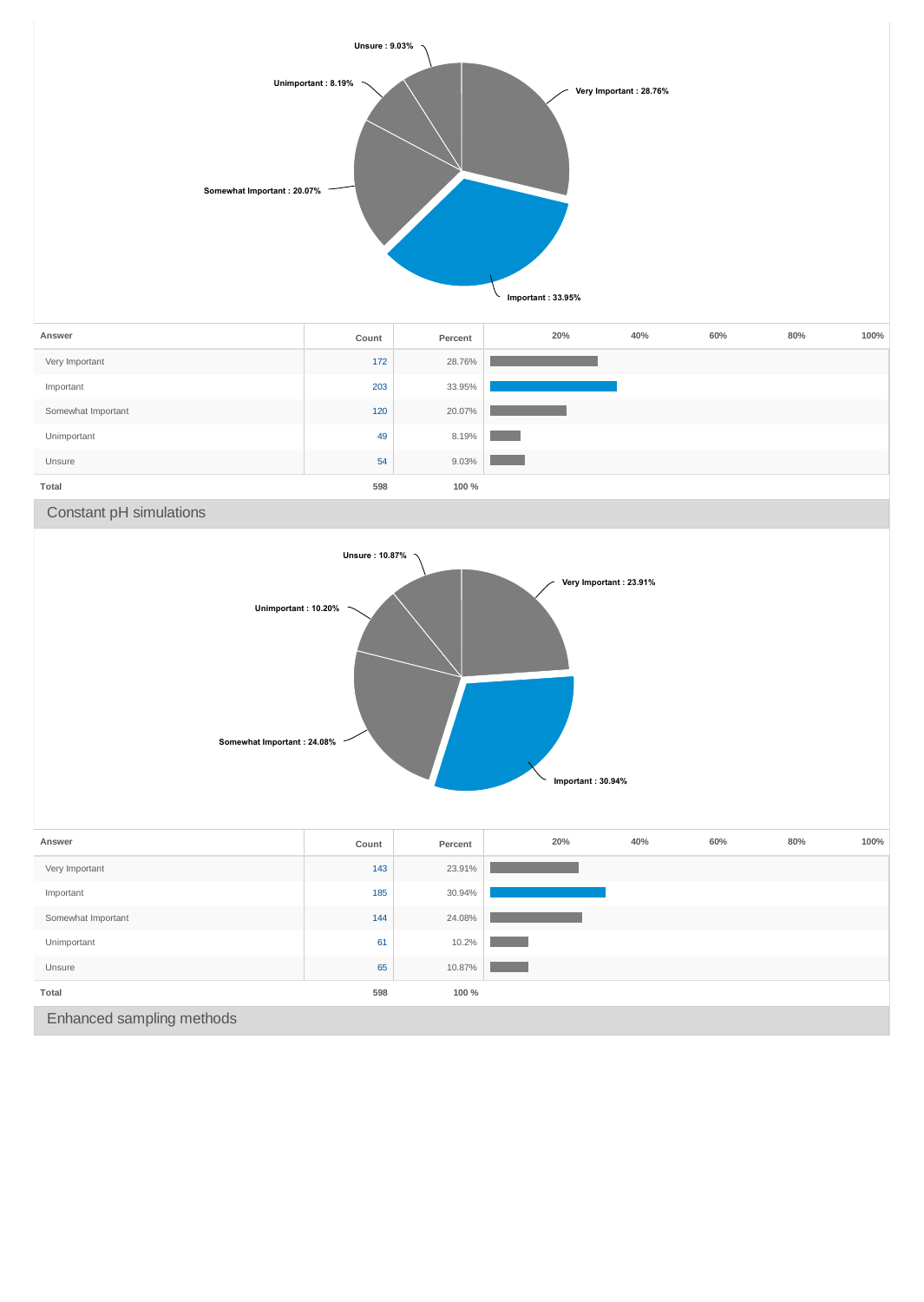

Replica-based methods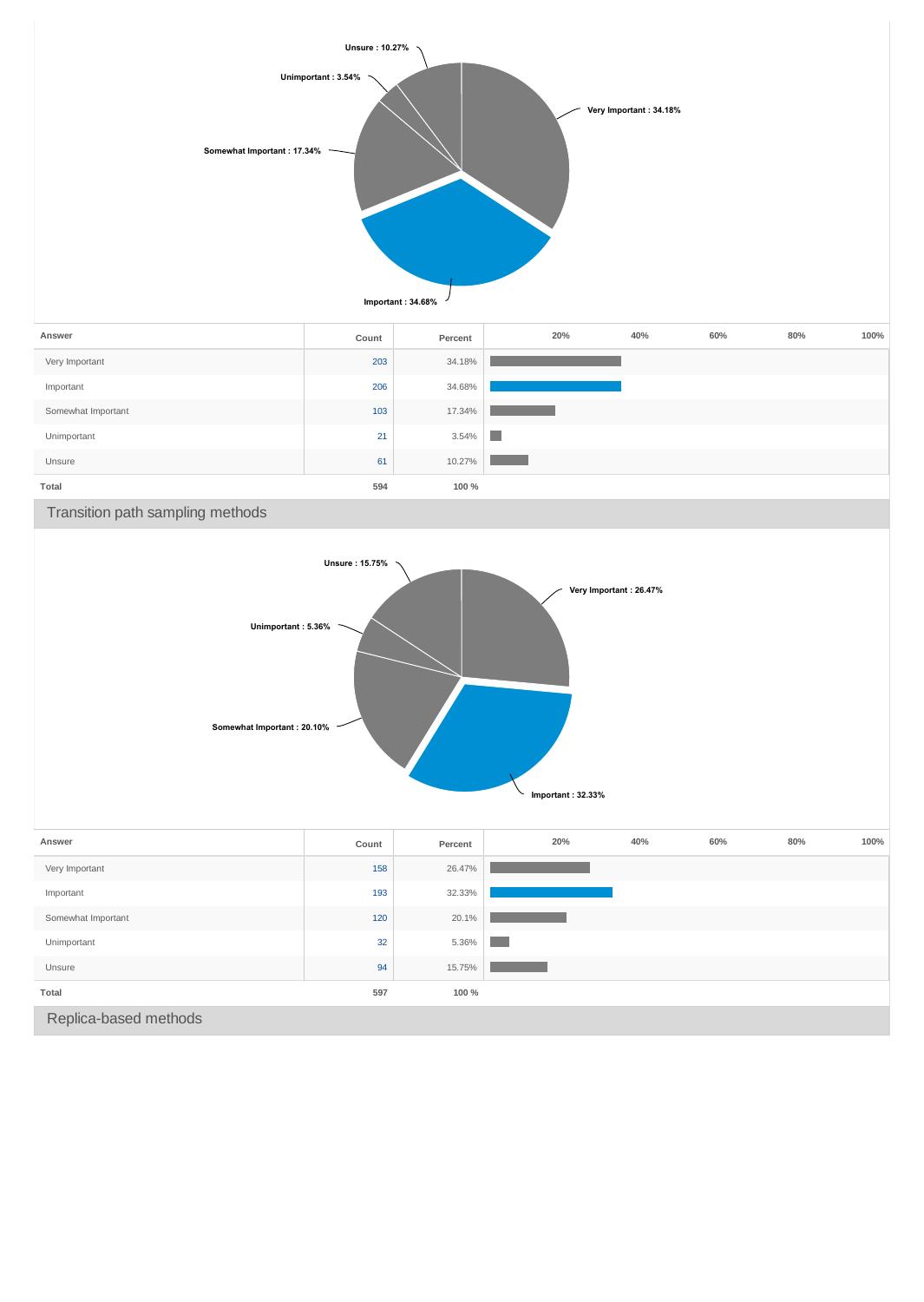

Coarse-grained models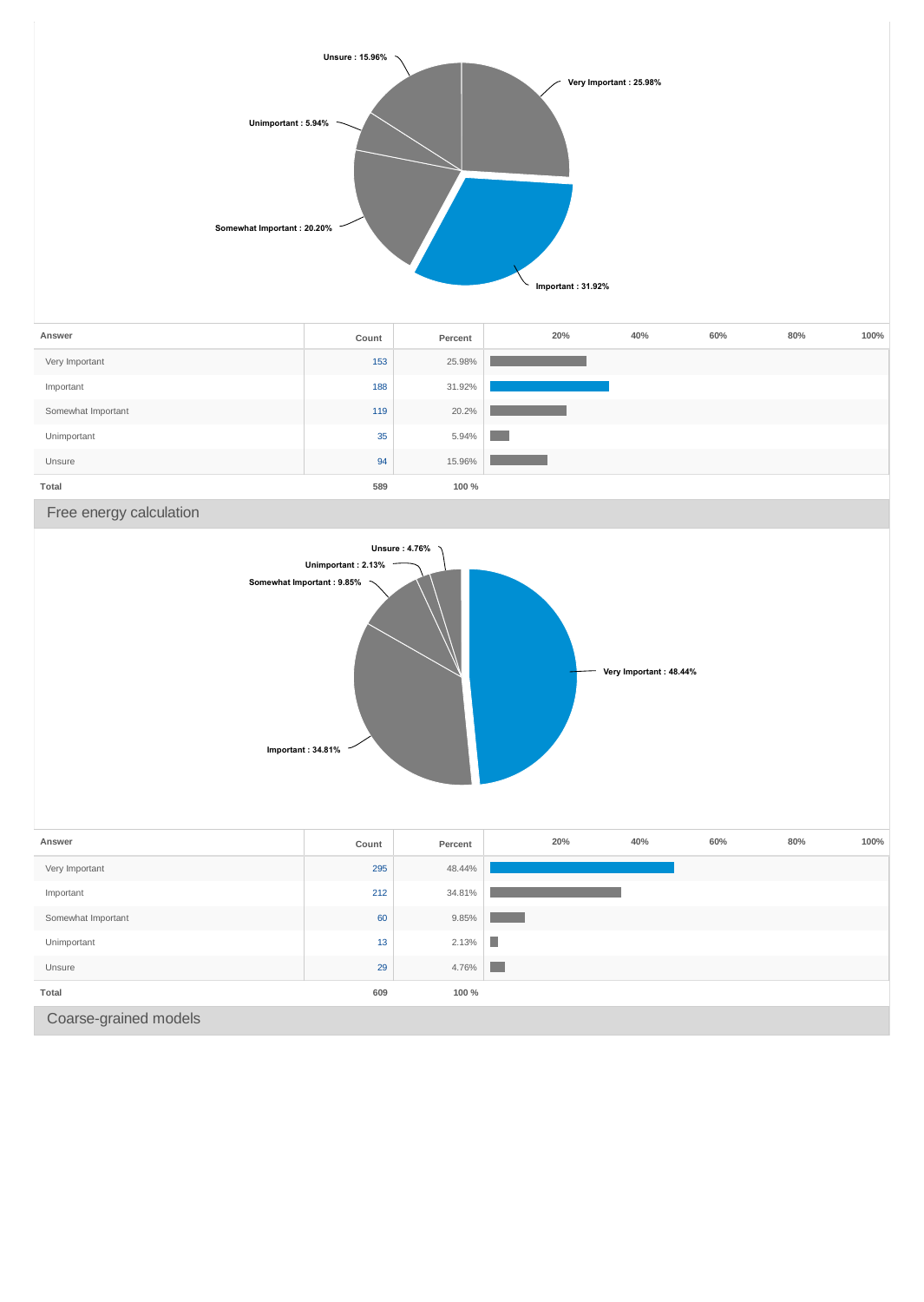

Select the PLANNED enhancement that should have highest priority for development:

**Total 606 100 %**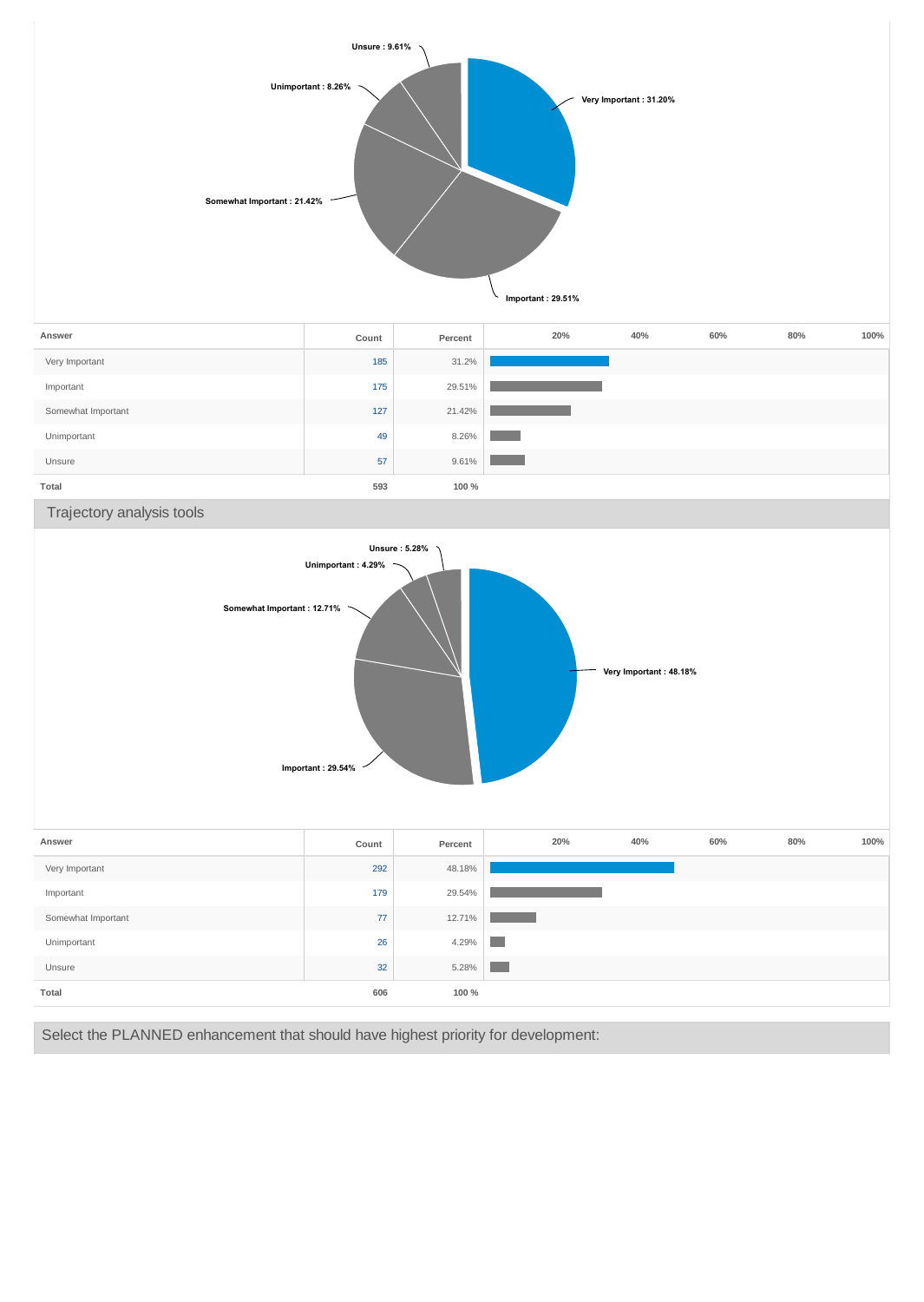| Suggest other enhancement: 1.79%                  | Serial performance: 5.20%               |
|---------------------------------------------------|-----------------------------------------|
| Trajectory analysis tools: 6.34%                  |                                         |
| Coarse-grained models: 4.72%                      | Graphics processor acceleration: 18.86% |
| Free energy calculation : 7.32%                   |                                         |
| Replica-based methods: 0.49%                      |                                         |
| Transition path sampling methods: 1.30%           |                                         |
| Enhanced sampling methods: 2.44%                  | Features for cloud computing : 0.81%    |
| Constant pH simulations: 2.28%                    |                                         |
| Quantum/classical simulations: 8.78%              | Scaling on 1000's of CPUs: 5.04%        |
| Polarizable force fields: 3.25%                   |                                         |
| Implicit solvent models: 1.95%                    | Scaling for small molecules : 3.41%     |
| Molecular dynamics flexible fitting : 2.44%       | Repeatable parallel runs : 2.44%        |
| Easier to extend source code : 0.65%              | Fault tolerance & recovery : 0.81%      |
| Integrated analysis of running simulation : 1.95% | Automated simulation setup: 5.69%       |
| Integrated structure building and mutation: 3.41% | Improved user interface: 8.62%          |

| Answer                                     | Count | Percent |    | 20% | 40% | 60% | 80% | 100% |
|--------------------------------------------|-------|---------|----|-----|-----|-----|-----|------|
| Serial performance                         | 32    | 5.2%    |    |     |     |     |     |      |
| Graphics processor acceleration            | 116   | 18.86%  |    |     |     |     |     |      |
| Features for cloud computing               | 5     | 0.81%   |    |     |     |     |     |      |
| Scaling on 1000's of CPUs                  | 31    | 5.04%   |    |     |     |     |     |      |
| Scaling for small molecules                | 21    | 3.41%   | n. |     |     |     |     |      |
| Repeatable parallel runs                   | 15    | 2.44%   | П  |     |     |     |     |      |
| Fault tolerance & recovery                 | 5     | 0.81%   |    |     |     |     |     |      |
| Automated simulation setup                 | 35    | 5.69%   |    |     |     |     |     |      |
| Improved user interface                    | 53    | 8.62%   |    |     |     |     |     |      |
| Integrated structure building and mutation | 21    | 3.41%   | ٠  |     |     |     |     |      |
| Integrated analysis of running simulation  | 12    | 1.95%   |    |     |     |     |     |      |
| Easier to extend source code               | 4     | 0.65%   |    |     |     |     |     |      |
| Molecular dynamics flexible fitting        | 15    | 2.44%   | Ш  |     |     |     |     |      |
| Implicit solvent models                    | 12    | 1.95%   | П  |     |     |     |     |      |
| Polarizable force fields                   | 20    | 3.25%   | n. |     |     |     |     |      |
| Quantum/classical simulations              | 54    | 8.78%   |    |     |     |     |     |      |
| Constant pH simulations                    | 14    | 2.28%   | ш  |     |     |     |     |      |
| Enhanced sampling methods                  | 15    | 2.44%   | П  |     |     |     |     |      |
| Transition path sampling methods           | 8     | 1.3%    | Г  |     |     |     |     |      |
| Replica-based methods                      | 3     | 0.49%   |    |     |     |     |     |      |
| Free energy calculation                    | 45    | 7.32%   |    |     |     |     |     |      |
| Coarse-grained models                      | 29    | 4.72%   |    |     |     |     |     |      |
| Trajectory analysis tools                  | 39    | 6.34%   |    |     |     |     |     |      |
| Suggest other enhancement                  | 11    | 1.79%   |    |     |     |     |     |      |
| Total                                      | 615   | 100 %   |    |     |     |     |     |      |

**Select the PLANNED enhancement that should have highest priority for development: - Text Data for Suggest other enhancement**

| 03/20/2016 | 49414349 | Not sure                                                                                                                                                       |
|------------|----------|----------------------------------------------------------------------------------------------------------------------------------------------------------------|
| 03/16/2016 | 49182551 | Implementation of SAXS data                                                                                                                                    |
| 03/15/2016 | 49170663 | Capability to build any molecule from the periodic table (like inorganic builder tool [integrated in VMD] which can make a very small number of molecules now) |
| 03/15/2016 | 49167696 | Generation of topology files                                                                                                                                   |
| 03/15/2016 | 49165188 | Easier Force Field generation                                                                                                                                  |
| 03/15/2016 | 49152171 | Not enough experience to say                                                                                                                                   |
| 03/15/2016 | 49150650 | parallel colvar                                                                                                                                                |
| 03/15/2016 | 49149458 | implementation of Universal Force Field                                                                                                                        |
| 03/15/2016 | 49149232 | <b>FPGAS</b>                                                                                                                                                   |
| 03/15/2016 | 49148383 | Move to the OpenCL api to support wider array of hardware                                                                                                      |
| 03/15/2016 | 49146903 | intel PHI Knights Landing                                                                                                                                      |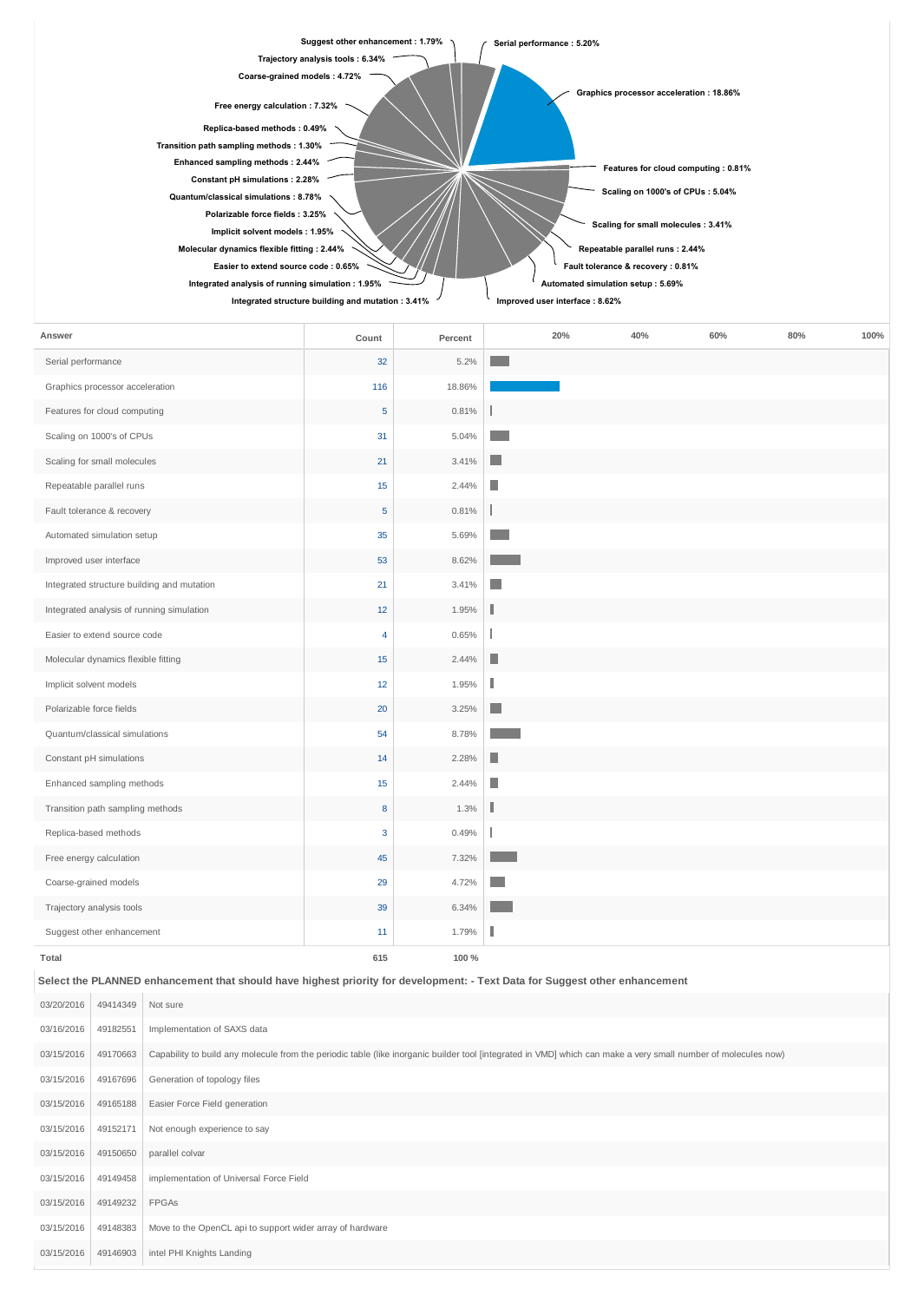

| Question                                                                                                                                           | Count   | Score | <b>Strongly Agree</b> | Agree | <b>Undecided</b> | Disagree | <b>Strongly Disagree</b> |
|----------------------------------------------------------------------------------------------------------------------------------------------------|---------|-------|-----------------------|-------|------------------|----------|--------------------------|
| NAMD is a well written program.                                                                                                                    | 627     | 1.76  |                       |       |                  |          |                          |
| NAMD developers respond to my requests.                                                                                                            | 596     | 2.32  |                       |       |                  |          |                          |
| NAMD support meets my needs.                                                                                                                       | 609     | 2.07  |                       |       |                  |          |                          |
| NAMD documentation is clear.                                                                                                                       | 610     | 2.02  |                       |       |                  |          |                          |
| NAMD documentation is complete.                                                                                                                    | 614     | 2.32  |                       |       |                  |          |                          |
| I am satisfied with NAMD.                                                                                                                          | 612     | 1.83  |                       |       |                  |          |                          |
| NAMD has improved the quality of my work.                                                                                                          | 620     | 1.81  |                       |       |                  |          |                          |
| Not having NAMD available (e.g., in case of<br>discontinued funding of NAMD development)<br>would negatively impact my scientific<br>productivity. | 601     | 1.81  |                       |       |                  |          |                          |
| I would cite my use of NAMD in resulting<br>publications.                                                                                          | 615     | 1.35  |                       |       |                  |          |                          |
|                                                                                                                                                    | Average | 1.92  |                       |       |                  |          |                          |

### NAMD is a well written program.



|                                         |     | .      |  |  |  |  |  |
|-----------------------------------------|-----|--------|--|--|--|--|--|
| Strongly Agree                          | 246 | 39.23% |  |  |  |  |  |
| Agree                                   | 290 | 46.25% |  |  |  |  |  |
| Undecided                               | 85  | 13.56% |  |  |  |  |  |
| Disagree                                | 5   | 0.8%   |  |  |  |  |  |
| <b>Strongly Disagree</b>                |     | 0.16%  |  |  |  |  |  |
| Total                                   | 627 | 100 %  |  |  |  |  |  |
| NAMD developers respond to my requests. |     |        |  |  |  |  |  |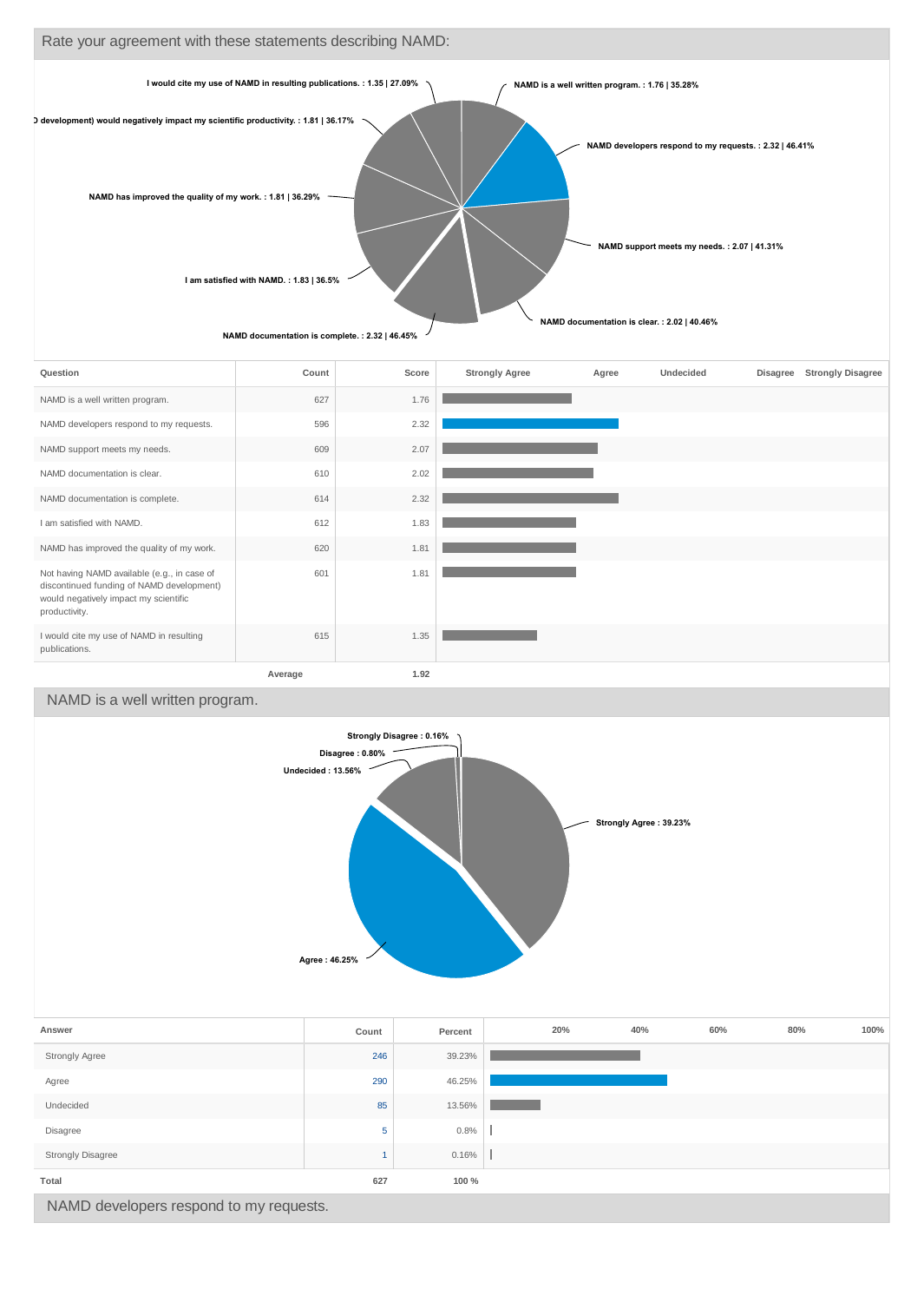

| Answer            | Count | Percent | 20% | 40% | 60% | 80% | 100% |
|-------------------|-------|---------|-----|-----|-----|-----|------|
| Strongly Agree    | 121   | 20.3%   |     |     |     |     |      |
| Agree             | 180   | 30.2%   |     |     |     |     |      |
| Undecided         | 282   | 47.32%  |     |     |     |     |      |
| Disagree          | 9     | 1.51%   |     |     |     |     |      |
| Strongly Disagree | 4     | 0.67%   |     |     |     |     |      |
| Total             | 596   | 100 %   |     |     |     |     |      |

NAMD support meets my needs.

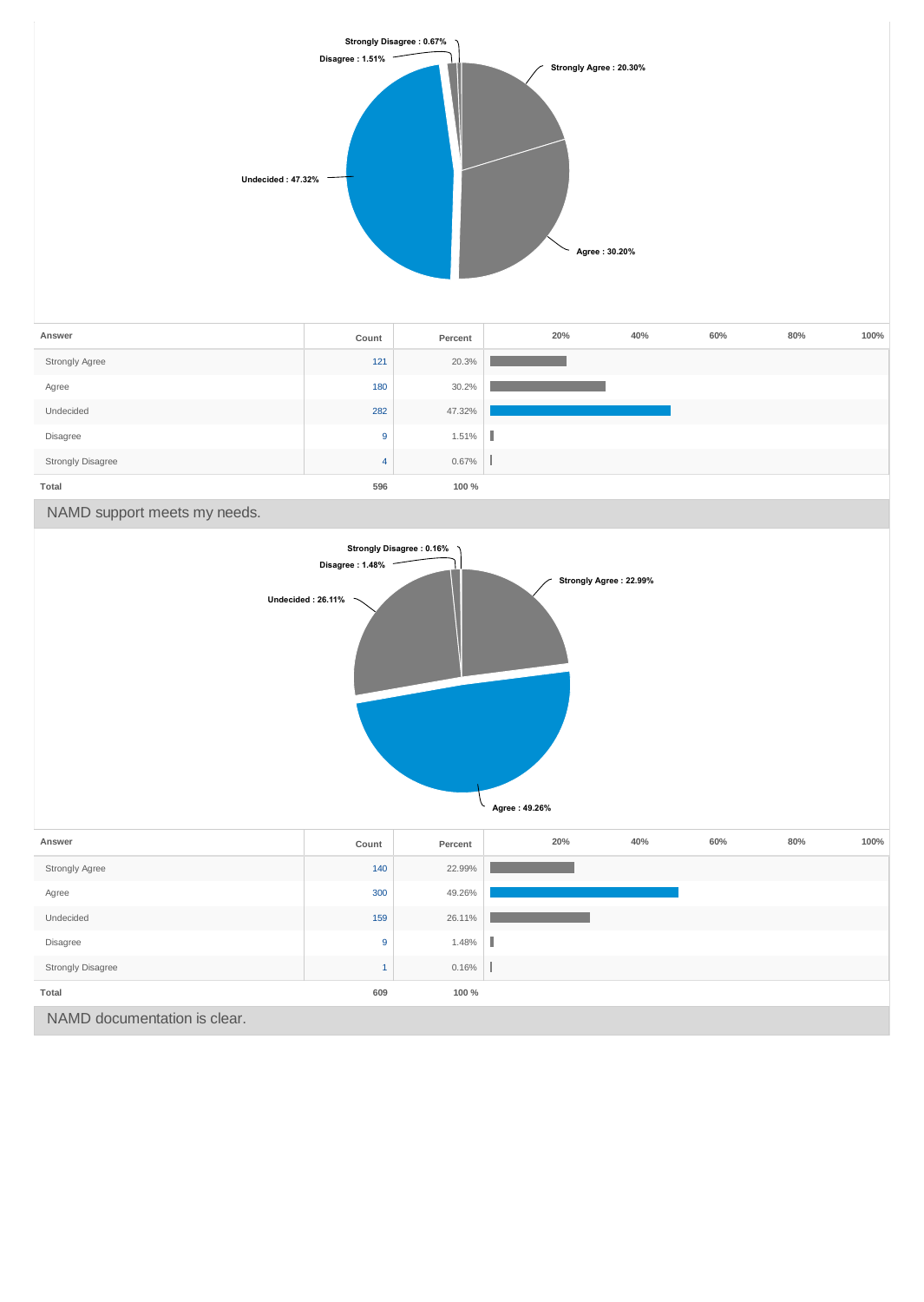

**Agree : 45.44%**

| Answer                   | Count | Percent | 20% | 40% | 60% | 80% | 100% |
|--------------------------|-------|---------|-----|-----|-----|-----|------|
| Strongly Agree           | 108   | 17.59%  |     |     |     |     |      |
| Agree                    | 279   | 45.44%  |     |     |     |     |      |
| Undecided                | 160   | 26.06%  |     |     |     |     |      |
| Disagree                 | 55    | 8.96%   |     |     |     |     |      |
| <b>Strongly Disagree</b> | 12    | 1.95%   |     |     |     |     |      |
| Total                    | 614   | 100 %   |     |     |     |     |      |
| am satisfied with NAMD.  |       |         |     |     |     |     |      |
|                          |       |         |     |     |     |     |      |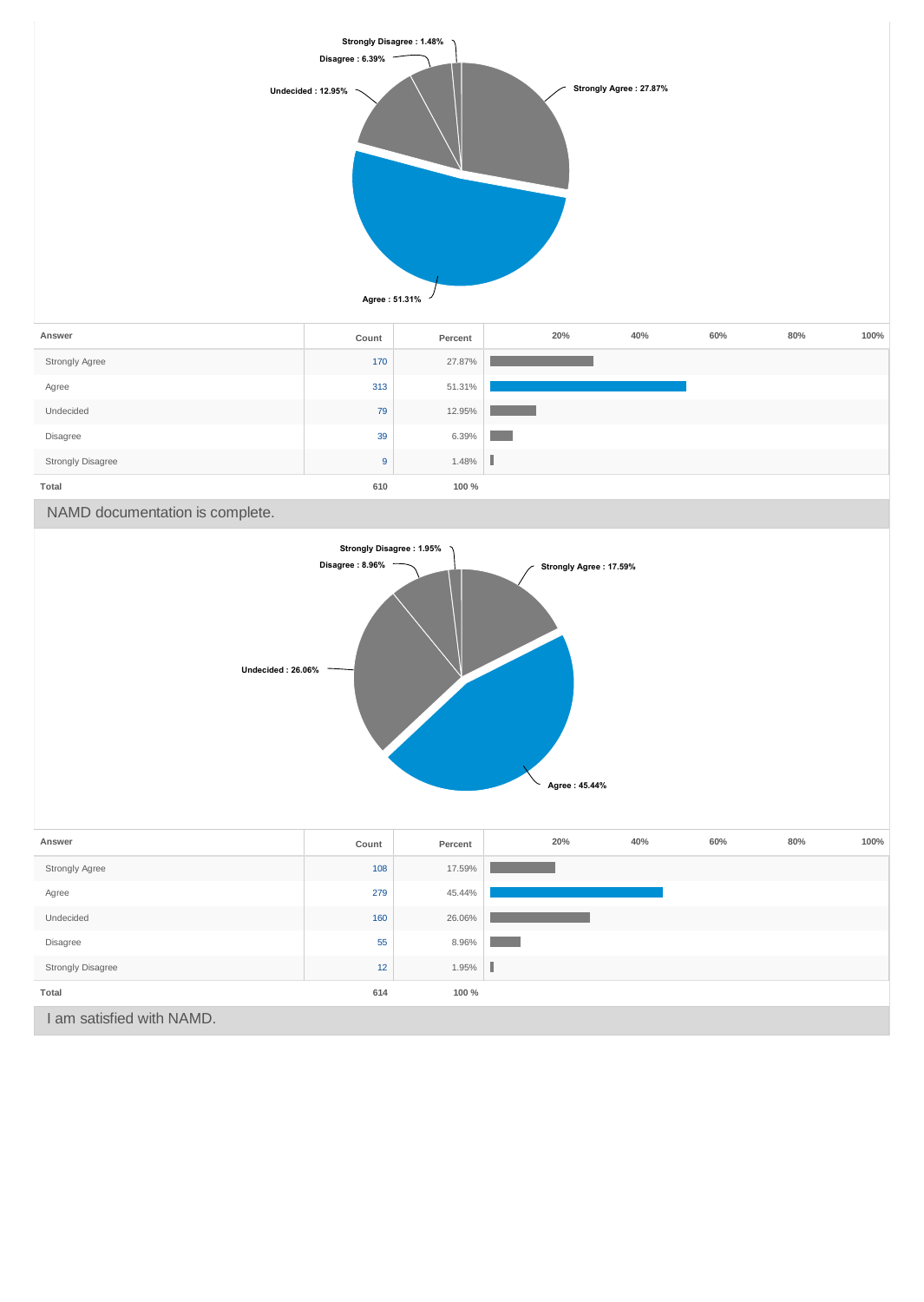

| Answer                   | Count          | Percent | 20% | 40% | 60% | 80% | 100% |
|--------------------------|----------------|---------|-----|-----|-----|-----|------|
| Strongly Agree           | 197            | 32.19%  |     |     |     |     |      |
| Agree                    | 341            | 55.72%  |     |     |     |     |      |
| Undecided                | 60             | 9.8%    |     |     |     |     |      |
| Disagree                 | 12             | 1.96%   |     |     |     |     |      |
| <b>Strongly Disagree</b> | $\overline{2}$ | 0.33%   |     |     |     |     |      |
| Total                    | 612            | 100 %   |     |     |     |     |      |

NAMD has improved the quality of my work.



| Answer                   | Count | Percent | 20% | 40% | 60% | 80% | 100% |
|--------------------------|-------|---------|-----|-----|-----|-----|------|
| Strongly Agree           | 235   | 37.9%   |     |     |     |     |      |
| Agree                    | 271   | 43.71%  |     |     |     |     |      |
| Undecided                | 109   | 17.58%  |     |     |     |     |      |
| Disagree                 | 4     | 0.65%   |     |     |     |     |      |
| <b>Strongly Disagree</b> |       | 0.16%   |     |     |     |     |      |
| Total                    | 620   | 100 %   |     |     |     |     |      |

Not having NAMD available (e.g., in case of discontinued funding of NAMD development) would negatively impact my scientific productivity.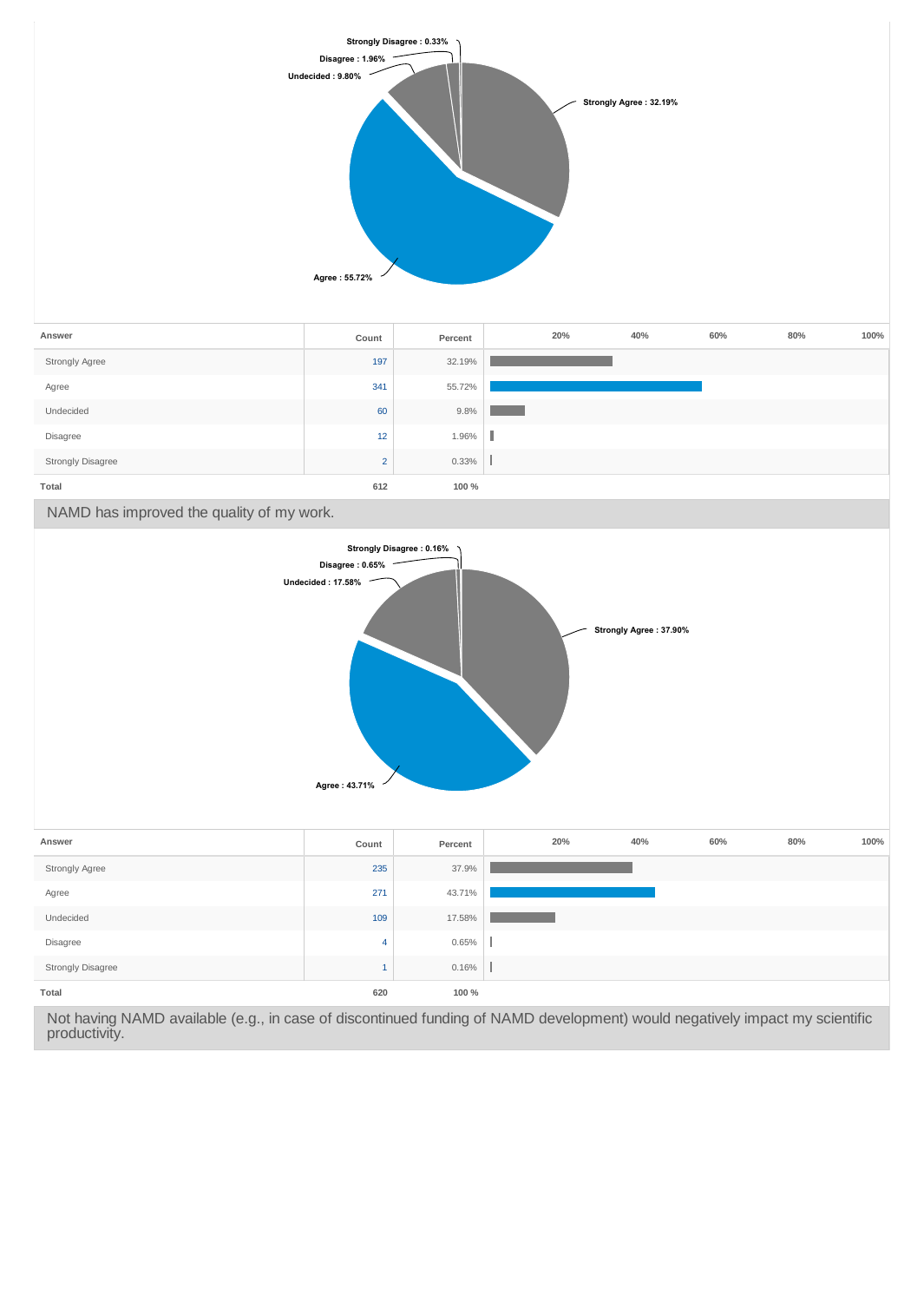

I have used the NAMD tutorial: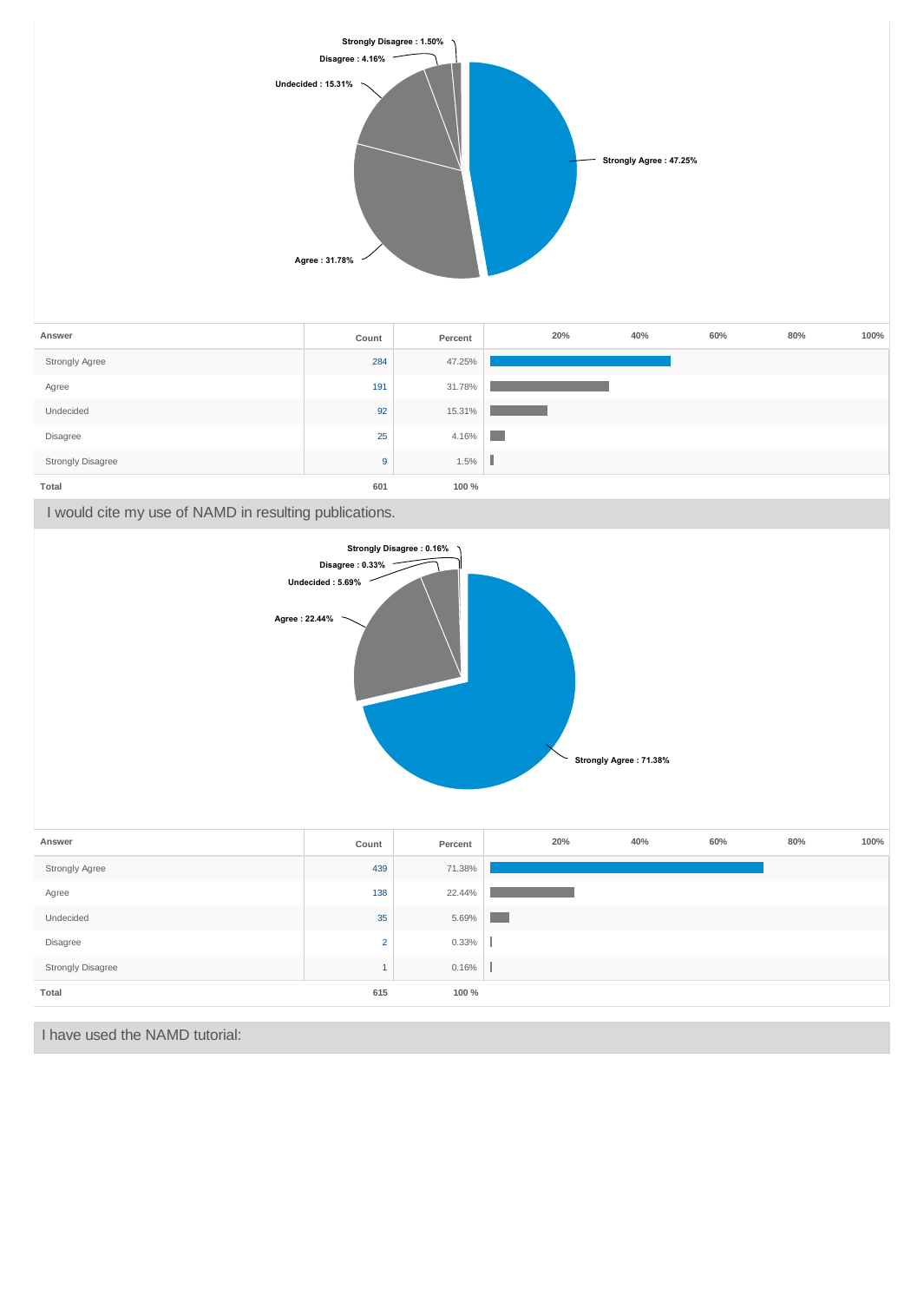|           | No: 11.82% |         | Yes: 88.18% |     |     |        |      |
|-----------|------------|---------|-------------|-----|-----|--------|------|
| Answer    | Count      | Percent | 20%         | 40% | 60% | $80\%$ | 100% |
| Yes       | 567        | 88.18%  |             |     |     |        |      |
| <b>No</b> | 76         | 11.82%  |             |     |     |        |      |

**Total 643 100 %**

| What resources have you used to learn about molecular dynamics simulations?                                                                                                 |                      |                                                                                                       |       |         |                 |     |     |     |     |      |
|-----------------------------------------------------------------------------------------------------------------------------------------------------------------------------|----------------------|-------------------------------------------------------------------------------------------------------|-------|---------|-----------------|-----|-----|-----|-----|------|
| Other: 4.86%<br>Other workshops: 5.66%<br>Other tutorials: 19.94%<br>NAMD User Guide: 41.55%<br>TCBG workshops: 4.93%<br>TCBG case studies: 6.60%<br>TCBG tutorials: 16.46% |                      |                                                                                                       |       |         |                 |     |     |     |     |      |
| Answer                                                                                                                                                                      |                      |                                                                                                       | Count | Percent |                 | 20% | 40% | 60% | 80% | 100% |
| NAMD User Guide                                                                                                                                                             |                      |                                                                                                       | 573   | 41.55%  |                 |     |     |     |     |      |
| <b>TCBG</b> tutorials                                                                                                                                                       |                      |                                                                                                       | 227   | 16.46%  |                 |     |     |     |     |      |
| <b>TCBG</b> case studies                                                                                                                                                    |                      |                                                                                                       | 91    | 6.6%    |                 |     |     |     |     |      |
| TCBG workshops                                                                                                                                                              |                      |                                                                                                       | 68    | 4.93%   |                 |     |     |     |     |      |
| Other tutorials                                                                                                                                                             |                      |                                                                                                       | 275   | 19.94%  |                 |     |     |     |     |      |
| Other workshops                                                                                                                                                             |                      |                                                                                                       | 78    | 5.66%   |                 |     |     |     |     |      |
| Other                                                                                                                                                                       |                      |                                                                                                       | 67    | 4.86%   | <b>Contract</b> |     |     |     |     |      |
| <b>Total</b>                                                                                                                                                                |                      |                                                                                                       | 1379  | 100 %   |                 |     |     |     |     |      |
|                                                                                                                                                                             |                      | What resources have you used to learn about molecular dynamics simulations? - Text Data for Other     |       |         |                 |     |     |     |     |      |
| 04/01/2016                                                                                                                                                                  | 49982422             | Publications and previous works                                                                       |       |         |                 |     |     |     |     |      |
| 03/31/2016                                                                                                                                                                  | 49962657             | Allen and Tildesley!!!                                                                                |       |         |                 |     |     |     |     |      |
| 03/23/2016                                                                                                                                                                  | 49547891             | Course work.                                                                                          |       |         |                 |     |     |     |     |      |
| 03/19/2016                                                                                                                                                                  | 49372080             | teacher/university                                                                                    |       |         |                 |     |     |     |     |      |
| 03/18/2016<br>03/18/2016                                                                                                                                                    | 49334524<br>49324207 | professors<br>What does TCBG stand for? I've used a lot of the tutorial PDFs available on the website |       |         |                 |     |     |     |     |      |
|                                                                                                                                                                             | 49242397             | literature in general                                                                                 |       |         |                 |     |     |     |     |      |
| 03/17/2016<br>03/16/2016                                                                                                                                                    | 49214265             | literature and books. We've written MD codes.                                                         |       |         |                 |     |     |     |     |      |
| 03/16/2016                                                                                                                                                                  | 49193466             |                                                                                                       |       |         |                 |     |     |     |     |      |
| 03/16/2016                                                                                                                                                                  | 49194157             | Ph.D. with David Beveridge                                                                            |       |         |                 |     |     |     |     |      |
|                                                                                                                                                                             |                      | gromacs documentation                                                                                 |       |         |                 |     |     |     |     |      |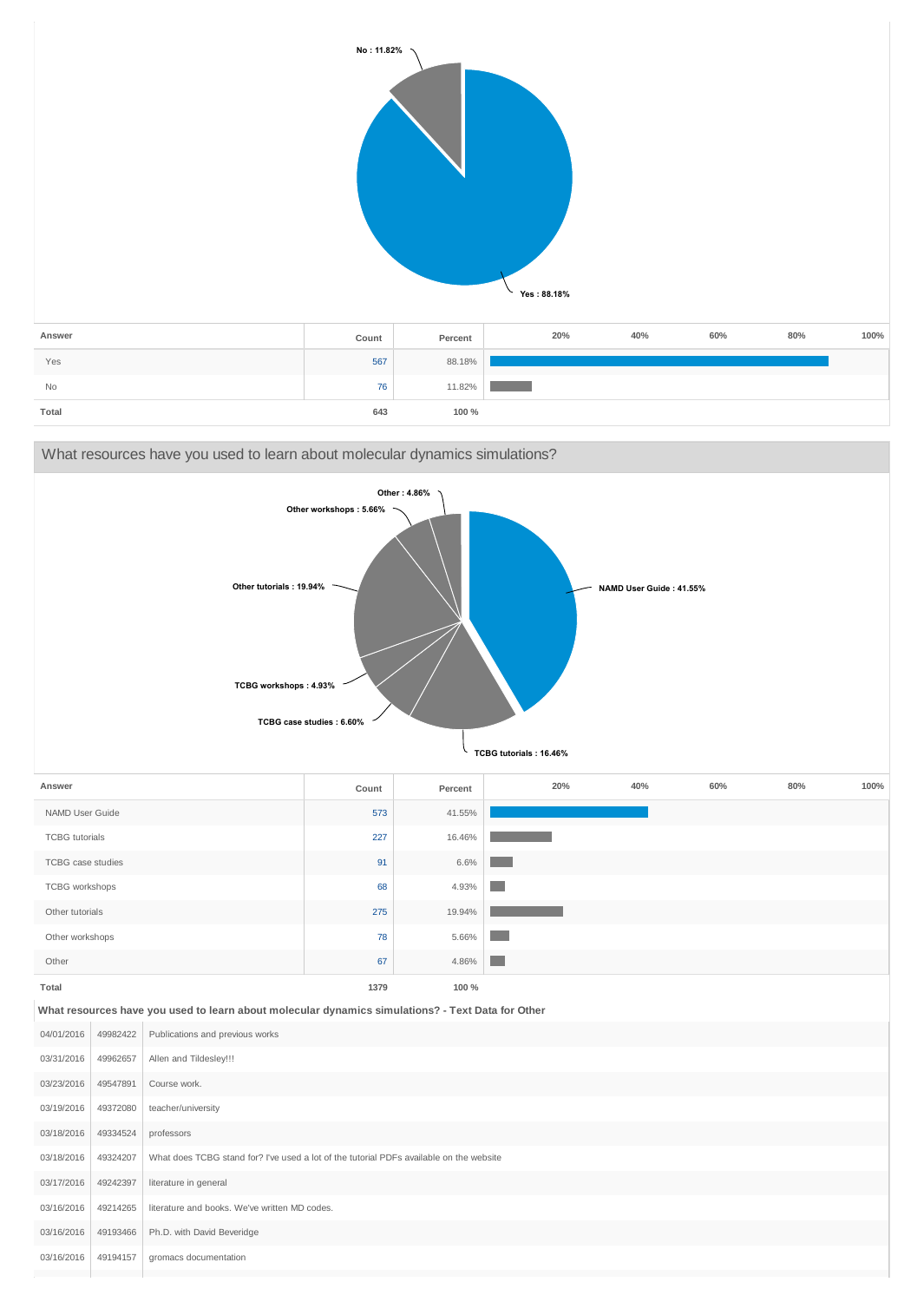| 03/16/2016 | 49185823 | Custom writen documentation that accounts for errors in existing documentation, that no one ever fixes. |
|------------|----------|---------------------------------------------------------------------------------------------------------|
| 03/16/2016 | 49185731 | journals                                                                                                |
| 03/16/2016 | 49183836 | Classic textbooks (Frenkel & Smit, etc)                                                                 |
| 03/16/2016 | 49179392 | User forums and journal articles (and exchange of information with my collaborators)                    |
| 03/16/2016 | 49179315 | Google search                                                                                           |
| 03/16/2016 | 49179373 | Youtube                                                                                                 |
| 03/16/2016 | 49178582 | Master courses                                                                                          |
| 03/16/2016 | 49179017 | During my post doc                                                                                      |
| 03/16/2016 | 49178277 | Personal help from other users                                                                          |
| 03/16/2016 | 49176768 | Internet forums                                                                                         |
| 03/15/2016 | 49174847 | professional books                                                                                      |
| 03/15/2016 | 49174506 | Intel tutorials                                                                                         |
| 03/15/2016 | 49174633 | <b>Books</b>                                                                                            |
| 03/15/2016 | 49173581 | From Professor                                                                                          |
| 03/15/2016 | 49172735 | Literature and code (very early versions of GROMOS and AMBER)                                           |
| 03/15/2016 | 49169082 | papers                                                                                                  |
| 03/15/2016 | 49167901 | text books in Japanese                                                                                  |
| 03/15/2016 | 49168679 | MOE users guide                                                                                         |
| 03/15/2016 | 49165578 | discovery studio                                                                                        |
| 03/15/2016 | 49163943 | Supervisor support                                                                                      |
| 03/15/2016 | 49163190 | CHARMM, X-PLOR                                                                                          |
| 03/15/2016 | 49162201 | LAMMPS and Material Studio                                                                              |
| 03/15/2016 | 49159883 | colleagues                                                                                              |
| 03/15/2016 | 49158537 | Tutalage from collegues                                                                                 |
| 03/15/2016 | 49156356 | Google                                                                                                  |
| 03/15/2016 | 49154187 | youtube                                                                                                 |
| 03/15/2016 | 49154456 | My advisor tought me                                                                                    |
| 03/15/2016 | 49155510 | Papers                                                                                                  |
| 03/15/2016 | 49153695 | Supervisor                                                                                              |
| 03/15/2016 | 49154795 | PERL in easy steps                                                                                      |
| 03/15/2016 | 49154393 | Frenkel and Smit book, other books                                                                      |
| 03/15/2016 | 49153408 | Books, mostly                                                                                           |
| 03/15/2016 | 49152058 | I am just going to learn about MD simulations                                                           |
| 03/15/2016 | 49151880 | Various books and wide literature review                                                                |
| 03/15/2016 | 49151712 | Through collaboration                                                                                   |
| 03/15/2016 | 49151465 | basic books                                                                                             |
| 03/15/2016 | 49151535 | other web resources/colleagues                                                                          |
| 03/15/2016 | 49150454 | Colleagues and mentors                                                                                  |
| 03/15/2016 | 49150231 | Research literature                                                                                     |
| 03/15/2016 | 49150346 | Graduate classes at my institution                                                                      |
| 03/15/2016 | 49149276 | Several texts and monographs                                                                            |
| 03/15/2016 | 49148370 | Doxygen, source code, documentation                                                                     |
| 03/15/2016 | 49148446 | Other researchers who are experts in MD                                                                 |
| 03/15/2016 | 49148367 | VEGA ZZ, CHARMM, AMBER                                                                                  |
| 03/15/2016 | 49147716 | compare scope of use to other molecular modeling codes                                                  |
| 03/15/2016 | 49146631 | Non biophysics work                                                                                     |
| 03/15/2016 | 49146903 | build instructions                                                                                      |
| 03/15/2016 | 49146288 | Textbooks, GROMACS tutorials                                                                            |
| 03/15/2016 | 49145477 | Expertise pre-dates NAMD                                                                                |

What is the most significant limitation for you to attend a NAMD/VMD users workshop?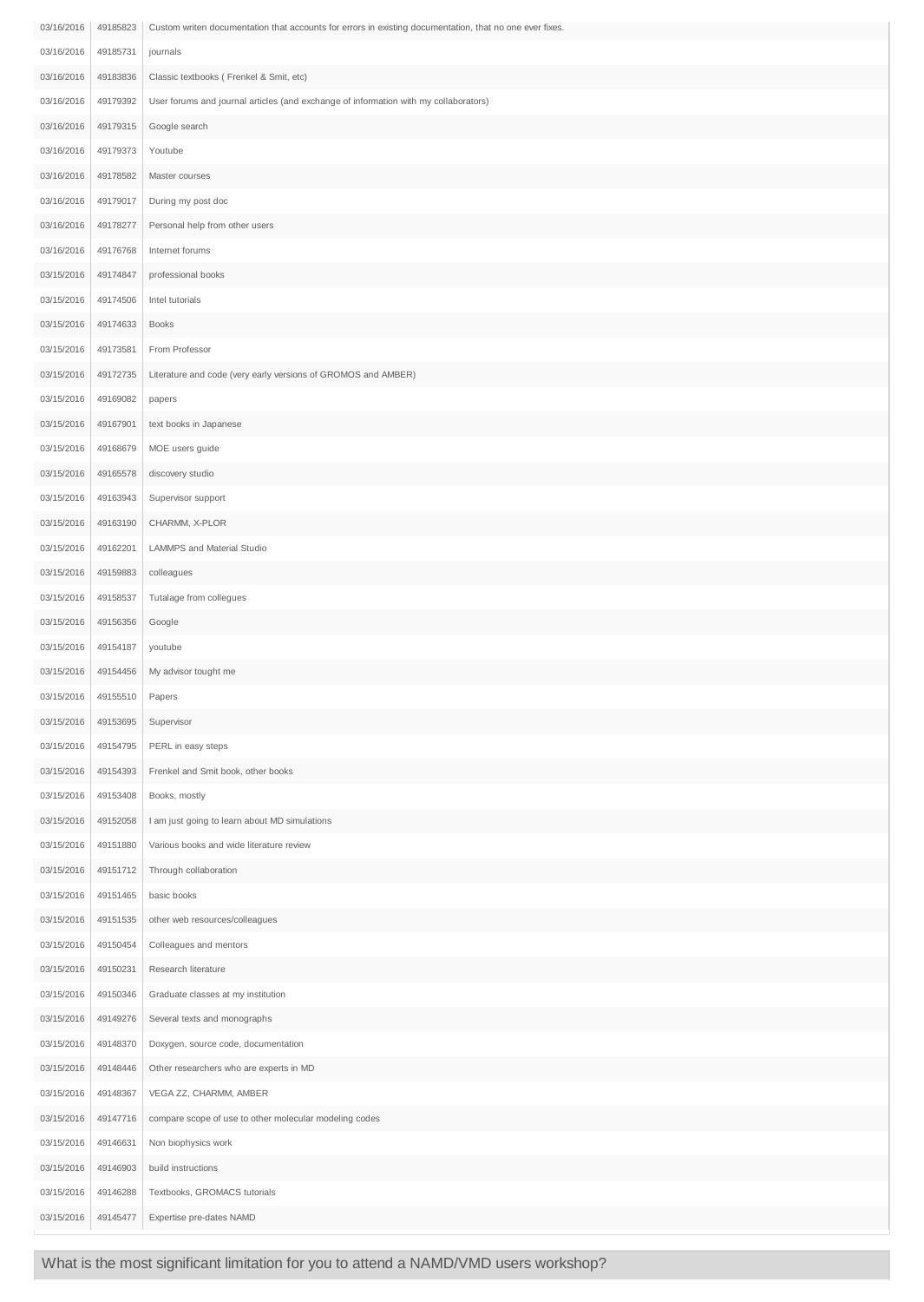

| Answer                                                                      | Count | Percent | 20%            | 40% | 60% | 80% | 100% |
|-----------------------------------------------------------------------------|-------|---------|----------------|-----|-----|-----|------|
| No interest                                                                 | 84    | 13.7%   |                |     |     |     |      |
| Expense of attending workshop (travel, housing, registration<br>fees, etc.) | 249   | 40.62%  |                |     |     |     |      |
| Workshop location is too far from from me.                                  | 153   | 24.96%  |                |     |     |     |      |
| Workshop material is too basic.                                             | 27    | 4.4%    |                |     |     |     |      |
| Workshop material is too advanced.                                          | 11    | 1.79%   |                |     |     |     |      |
| Workshop topics are not applicable to my research.                          | 23    | 3.75%   | n.             |     |     |     |      |
| Workshops are not well advertised.                                          | 37    | 6.04%   |                |     |     |     |      |
| Other (Please specify)                                                      | 29    | 4.73%   | <b>COLLEGE</b> |     |     |     |      |
| Total                                                                       | 613   | 100 %   |                |     |     |     |      |

#### **What is the most significant limitation for you to attend a NAMD/VMD users workshop? - Text Data for Other (Please specify)**

| 04/01/2016 | 49982422 | I am not aware of any NAMD workshop in the Philippines.                                                                                                                                                                        |
|------------|----------|--------------------------------------------------------------------------------------------------------------------------------------------------------------------------------------------------------------------------------|
| 03/31/2016 | 49962657 | no time; would rather send students (and have)                                                                                                                                                                                 |
| 03/23/2016 | 49546663 | I have attended one. It was great, but due to complexity and scheduling, it was impossible to actually get any of the NAMD portion working during the workshop.                                                                |
| 03/18/2016 | 49348261 | I am graduate student, I tried once when an undergraduate, but I didn't get accepted to the workshop.                                                                                                                          |
| 03/18/2016 | 49334107 | operation was a success, but the patient died                                                                                                                                                                                  |
| 03/16/2016 | 49212556 | I live on another continent                                                                                                                                                                                                    |
| 03/16/2016 | 49206999 | time                                                                                                                                                                                                                           |
| 03/16/2016 | 49183836 | I have already attended VMD/NAMD workshop in 2015                                                                                                                                                                              |
| 03/16/2016 | 49182399 | Time commitment too high                                                                                                                                                                                                       |
| 03/16/2016 | 49178170 | I would like my students to attend, but visas taking too long to issue (in Europe or USA) is an issue. We would like to see more time between acceptance and workshop date to solve<br>this problem.                           |
| 03/15/2016 | 49171694 | option 1 as well as 2. Expenses and location. I live in India. IT would be a good opportuinity for people like me to have a good hands on experience with NAMD in workshops. There is<br>a huge community using NAMD in India. |
| 03/15/2016 | 49162870 | do not have time                                                                                                                                                                                                               |
| 03/15/2016 | 49154456 | No time                                                                                                                                                                                                                        |
| 03/15/2016 | 49153408 | Visa issues. I am an Indian national                                                                                                                                                                                           |
| 03/15/2016 | 49153238 | I was on one                                                                                                                                                                                                                   |
| 03/15/2016 | 49153203 | I'm more of a support person than a researcher                                                                                                                                                                                 |
| 03/15/2016 | 49152287 | local workshop too crowded                                                                                                                                                                                                     |
| 03/15/2016 | 49152171 | Not applicable                                                                                                                                                                                                                 |
| 03/15/2016 | 49151712 | Not enought time                                                                                                                                                                                                               |
| 03/15/2016 | 49150219 | Timing of workshops                                                                                                                                                                                                            |
| 03/15/2016 | 49150231 | Lack of time                                                                                                                                                                                                                   |
| 03/15/2016 | 49149812 | Not enough time                                                                                                                                                                                                                |
| 03/15/2016 | 49149276 | Don't use for active research.                                                                                                                                                                                                 |
| 03/15/2016 | 49148370 | Time                                                                                                                                                                                                                           |
| 03/15/2016 | 49148058 | teaching duties                                                                                                                                                                                                                |
| 03/15/2016 | 49146889 | Did not get selected after applying                                                                                                                                                                                            |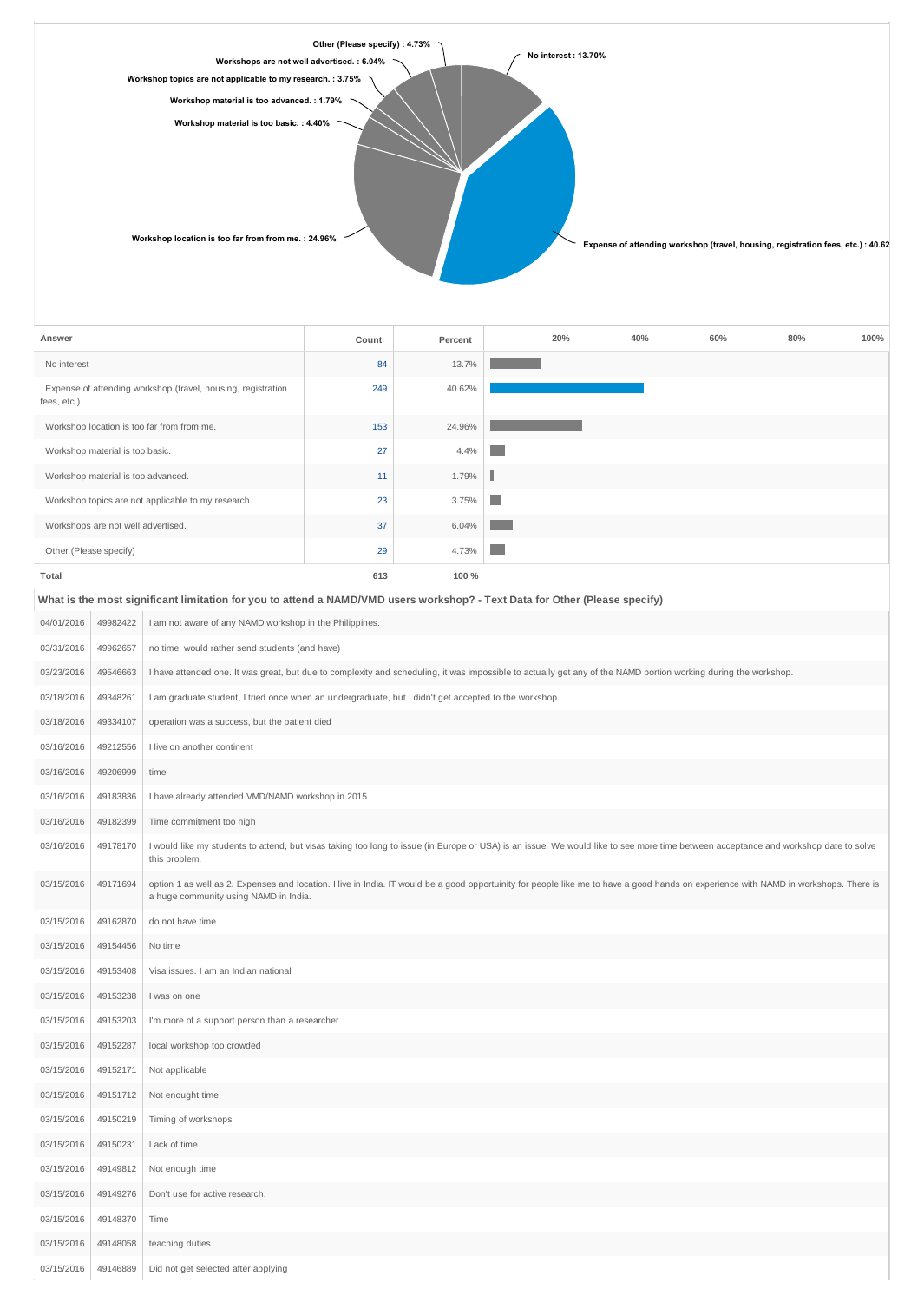

| Answer                                                                                               | Count | Percent | 20% | 40% | 60% | 80% | 100% |
|------------------------------------------------------------------------------------------------------|-------|---------|-----|-----|-----|-----|------|
| <b>Transition Path Sampling</b>                                                                      | 201   | 17.76%  |     |     |     |     |      |
| Replica Exchange Simulations                                                                         | 185   | 16.34%  |     |     |     |     |      |
| Large Systems Simulations                                                                            | 277   | 24.47%  |     |     |     |     |      |
| Collective Variable-based Calculations<br>(http://www.ks.uiuc.edu/Research/namd/2.10/ug/node53.html) | 182   | 16.08%  |     |     |     |     |      |
| Writing NAMD plug-ins                                                                                | 236   | 20.85%  |     |     |     |     |      |
| Other (Please specify)                                                                               | 51    | 4.51%   |     |     |     |     |      |
| Total                                                                                                | 1132  | 100 %   |     |     |     |     |      |

#### **Which subject(s) would you like be see covered/improved in NAMD tutorials? (Select all that apply) - Text Data for Other (Please specify)**

| 04/04/2016 | 50133124 | coarse grained models                                                                                                                                                                                                                                                                                  |
|------------|----------|--------------------------------------------------------------------------------------------------------------------------------------------------------------------------------------------------------------------------------------------------------------------------------------------------------|
| 04/01/2016 | 49982422 | All that can be taught :)                                                                                                                                                                                                                                                                              |
| 03/20/2016 | 49414349 | Anything other than the big protein molecule which is the only tutorial available                                                                                                                                                                                                                      |
| 03/19/2016 | 49375381 | Not sure                                                                                                                                                                                                                                                                                               |
| 03/18/2016 | 49334107 | How to use molecules for which there no parameters?                                                                                                                                                                                                                                                    |
| 03/17/2016 | 49256222 | GPU acceleration                                                                                                                                                                                                                                                                                       |
| 03/17/2016 | 49244715 | The work of NAMD program is unclear for me. Sometimes I can't even understand, if my processor speed is not enough or there is some problems with code.                                                                                                                                                |
| 03/16/2016 | 49206999 | no idea                                                                                                                                                                                                                                                                                                |
| 03/16/2016 | 49204826 | <b>NA</b>                                                                                                                                                                                                                                                                                              |
| 03/16/2016 | 49196131 | more tutorials needed                                                                                                                                                                                                                                                                                  |
| 03/16/2016 | 49193466 | I am also interested in Cryo-EM and SAXS fitting                                                                                                                                                                                                                                                       |
| 03/16/2016 | 49194157 | free energy calculation                                                                                                                                                                                                                                                                                |
| 03/16/2016 | 49193240 | restarting a simuation from where it stoped                                                                                                                                                                                                                                                            |
| 03/16/2016 | 49185823 | integrating NAMD into C/C++ programs. Also I would like to see some of the ancient versions archived, and the overall quality of the tutorials to be improved. I deal with new users, of<br>NAMD, and at this point I no longer point them to the NAMD documentation, as it is too confusing for them. |
| 03/16/2016 | 49179392 | umbrella sampling, extending FEP tutorial for ligand binding ddG analysis                                                                                                                                                                                                                              |
| 03/16/2016 | 49179315 | Visualization or animation output tips                                                                                                                                                                                                                                                                 |
| 03/16/2016 | 49179373 | better organisation / more parallels between UI & scripting                                                                                                                                                                                                                                            |
| 03/16/2016 | 49178277 | Basic analysis of trajectories to obtain usefull structural and energetic information                                                                                                                                                                                                                  |
| 03/16/2016 | 49177466 | <b>SMD</b>                                                                                                                                                                                                                                                                                             |
| 03/16/2016 | 49177036 | Running NAMD in various parallel environments                                                                                                                                                                                                                                                          |
| 03/16/2016 | 49176768 | Free energy calculations                                                                                                                                                                                                                                                                               |
| 03/15/2016 | 49174633 | Coarse Graining                                                                                                                                                                                                                                                                                        |
| 03/15/2016 | 49174386 | Please make available very basic Tutorial which can increase the confidence of new users.                                                                                                                                                                                                              |
| 03/15/2016 | 49172198 | Complex configurations may need multiple examples/tutorials                                                                                                                                                                                                                                            |
| 03/15/2016 | 49170043 | Flexible fitting                                                                                                                                                                                                                                                                                       |
| 03/15/2016 | 49169000 | Begginers workshop                                                                                                                                                                                                                                                                                     |
|            |          |                                                                                                                                                                                                                                                                                                        |